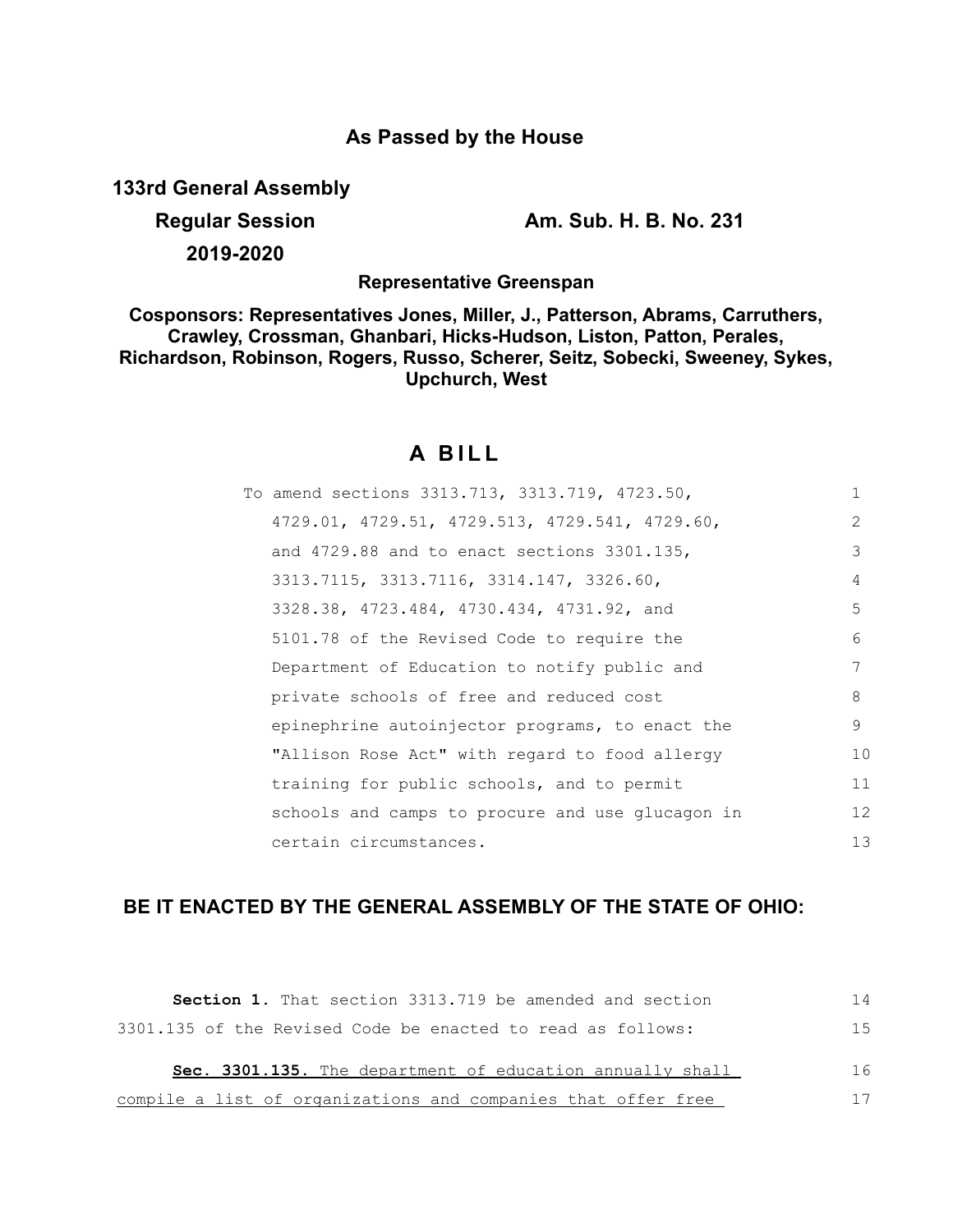### **Am. Sub. H. B. No. 231 Page 2 As Passed by the House**

| and reduced cost epinephrine autoinjectors to qualifying school  | 18 |
|------------------------------------------------------------------|----|
| districts, other public schools, and chartered nonpublic         | 19 |
| schools. The department shall make this information readily      | 20 |
| available on their web site and send a copy of the list by mail  | 21 |
| or electronically to each school district, other public school,  | 22 |
| and chartered nonpublic school.                                  | 23 |
| As used in this section, "other public school" has the           | 24 |
| same meaning as in section 3301.0711 of the Revised Code.        | 25 |
| Sec. 3313.719. $(A)$ The board of education of each city,        | 26 |
| local, exempted village, and joint vocational school district    | 27 |
| and the governing authority of each chartered nonpublic school   | 28 |
| shall establish a written policy with respect to protecting      | 29 |
| students with peanut or other-food allergies. The policy shall   | 30 |
| be developed in consultation with parents, school nurses and     | 31 |
| other school employees, school volunteers, students, and         | 32 |
| community members.                                               | 33 |
| (B) Each school district board may create training for all       | 34 |
| staff members and age-appropriate instruction for students in    | 35 |
| grades kindergarten through twelve on food allergies and ways in | 36 |
| which to assist an individual experiencing an allergic reaction. | 37 |
| (C) Training completed under division (B) of this section        | 38 |
| may include instruction in food allergies, signs and symptoms of | 39 |
| anaphylaxis, prevention of allergic reactions, management and    | 40 |
| administration of epinephrine, and follow-up and reporting       | 41 |
| procedures.                                                      | 42 |
| (D) Training completed under division (B) of this section        | 43 |
| shall qualify as a professional development activity for the     | 44 |
| renewal of educator licenses, in addition to activities approved | 45 |
| by local professional development committees under division (F)  | 46 |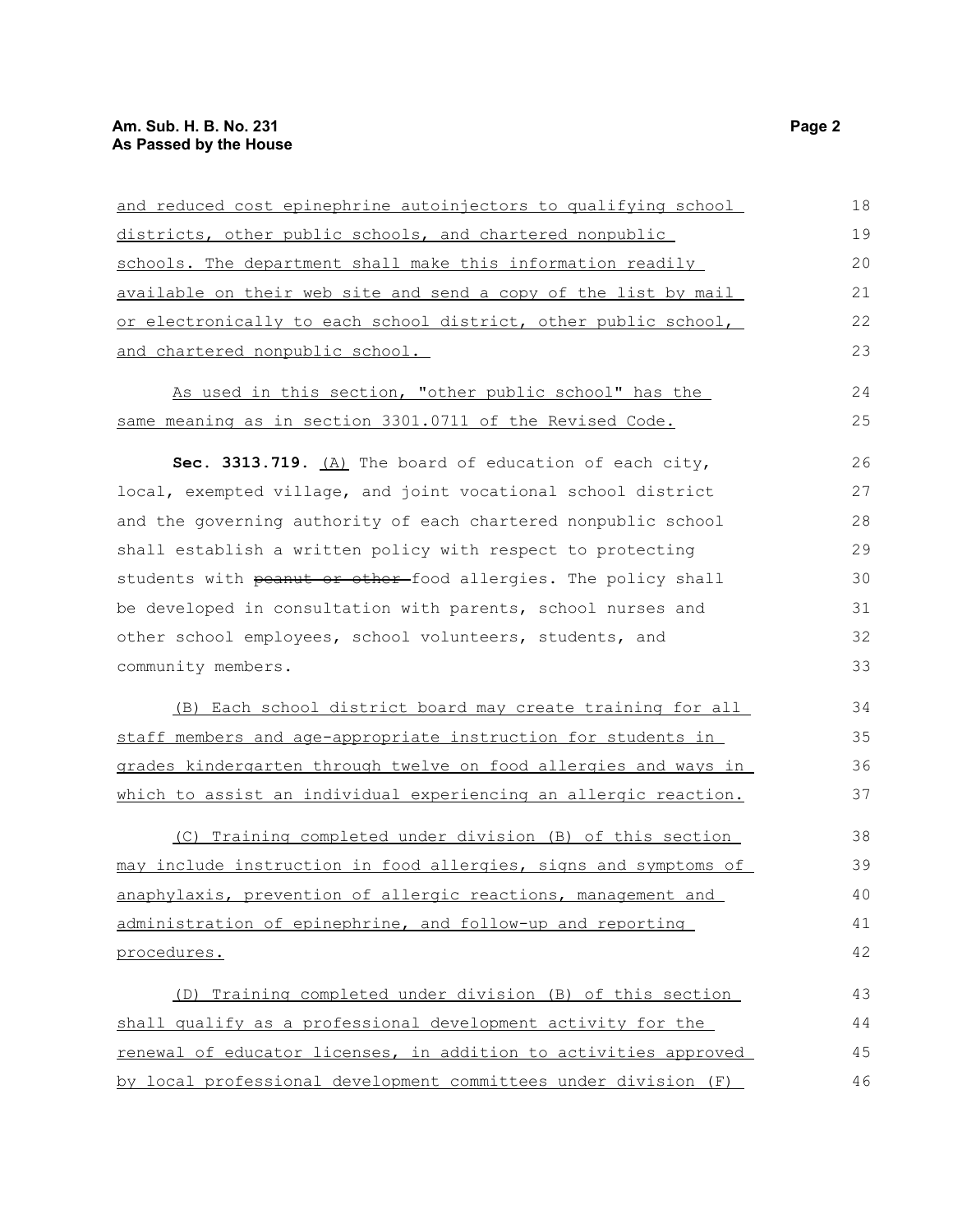| of section 3319.22 of the Revised Code.                             | 47 |
|---------------------------------------------------------------------|----|
| (E)(1) The following are not liable in damages in a civil           | 48 |
| action for injury, death, or loss to person or property that        | 49 |
| <u>allegedly arise from an act or omission associated with any </u> | 50 |
| training under divisions (B) and (C) of this section, unless the    | 51 |
| act or omission constitutes willful or wanton misconduct:           | 52 |
| (a) A school or school district;                                    | 53 |
| (b) A member of a district board of education;                      | 54 |
| (c) A district or school employee or contractor;                    | 55 |
| (d) A licensed health professional authorized to prescribe          | 56 |
| <u>drugs who personally furnishes or prescribes epinephrine </u>    | 57 |
| autoinjectors, consults with a superintendent, or issues a          | 58 |
| protocol pursuant to section 3313.7110 of the Revised Code;         | 59 |
| (e) An anaphylaxis training organization and its personnel          | 60 |
| where leadership includes a physician authorized under Chapter      | 61 |
| 4731. of the Revised Code to practice medicine and surgery or       | 62 |
| <u>osteopathic medicine and surgery who is board-certified in</u>   | 63 |
| allergy and immunology as that designation is issued by a           | 64 |
| medical specialty certifying board recognized by the American       | 65 |
| <u>board of medical specialties or American osteopathic </u>        | 66 |
| <u>association.</u>                                                 | 67 |
| (2) This section does not eliminate, limit, or reduce any           | 68 |
| other immunity or defense that a school or school district,         | 69 |
| <u>member of a district board of education, district or school </u> | 70 |
| employee or contractor, or licensed health professional may be      | 71 |
| entitled to under Chapter 2744. or any other provision of the       | 72 |
| Revised Code or under the common law of this state.                 | 73 |
|                                                                     |    |

**Section 2.** That existing section 3313.719 of the Revised 74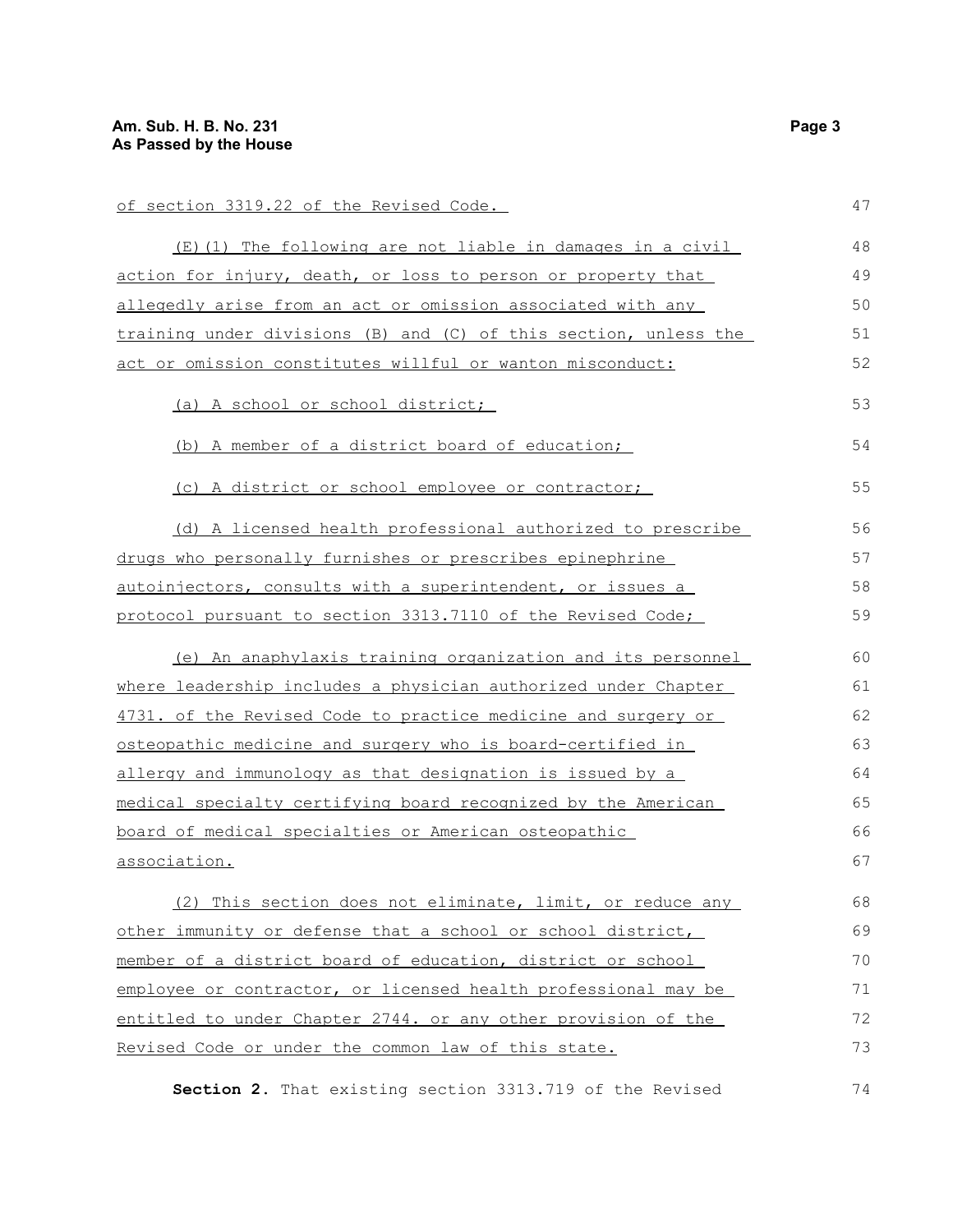Code is hereby repealed.

102

| Code is hereby repealed.                                         | 75  |
|------------------------------------------------------------------|-----|
| Section 3. Sections 1 and 2 of this act shall be known as        | 76  |
| the "Allison Rose Act" in honor of Allison Rose Suhy.            | 77  |
| Section 4. That sections 3313.713, 4723.50, 4729.01,             | 78  |
| 4729.51, 4729.513, 4729.541, 4729.60, and 4729.88 be amended and | 79  |
| sections 3313.7115, 3313.7116, 3314.147, 3326.60, 3328.38,       | 80  |
| 4723.484, 4730.434, 4731.92, and 5101.78 of the Revised Code be  | 81  |
| enacted to read as follows:                                      | 82  |
| Sec. 3313.713. (A) As used in this section:                      | 83  |
| (1) "Drug" means a drug, as defined in section 4729.01 of        | 84  |
| the Revised Code, that is to be administered pursuant to the     | 85  |
| instructions of the prescriber, whether or not required by law   | 86  |
| to be sold only upon a prescription.                             | 87  |
| (2) "Federal law" means the "Individuals with Disabilities       | 88  |
| Education Act of 1997," 111 Stat. 37, 20 U.S.C. 1400, as         | 89  |
| amended.                                                         | 90  |
| (3) "Prescriber" has the same meaning as in section              | 91  |
| 4729.01 of the Revised Code.                                     | 92  |
| (B) The board of education of each city, local, exempted         | 93  |
| village, and joint vocational school district shall adopt a      | 94  |
| policy on the authority of its employees, when acting in         | 95  |
| situations other than those governed by sections 2305.23,        | 96  |
| 2305.231, 3313.712, 3313.7110, 3313.7112, and 3313.7113, and     | 97  |
| 3313.7115 of the Revised Code, to administer drugs prescribed to | 98  |
| students enrolled in the schools of the district. The policy     | 99  |
| shall provide either that:                                       | 100 |
| (1) Except as otherwise required by federal law, no person       | 101 |

employed by the board shall, in the course of such employment,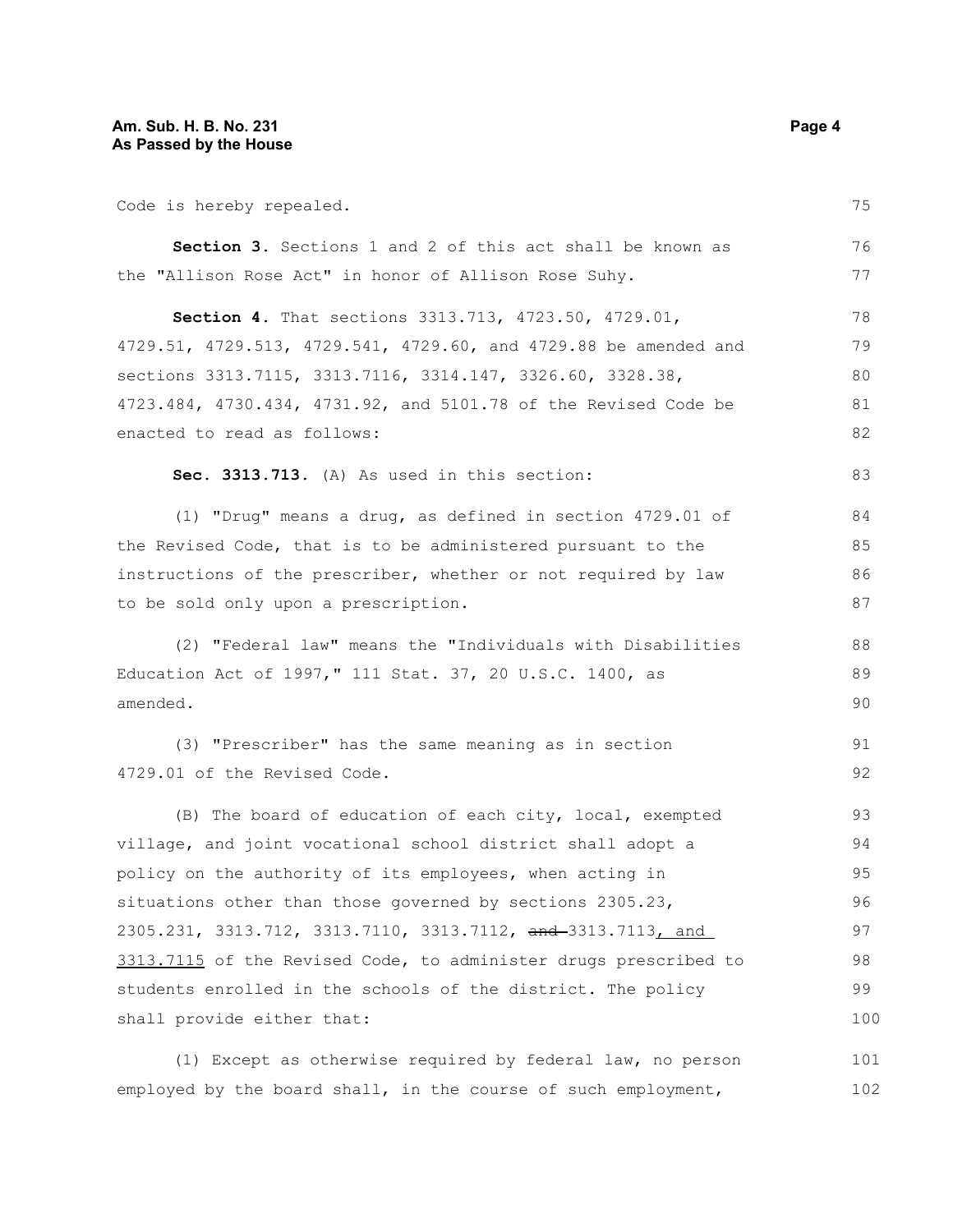#### **Am. Sub. H. B. No. 231 Page 5 As Passed by the House**

administer any drug prescribed to any student enrolled in the schools of the district. (2) Designated persons employed by the board are authorized to administer to a student a drug prescribed for the student. Effective July 1, 2011, only employees of the board who are licensed health professionals, or who have completed a drug administration training program conducted by a licensed health professional and considered appropriate by the board, may administer to a student a drug prescribed for the student. Except as otherwise provided by federal law, the board's policy may provide that certain drugs or types of drugs shall not be administered or that no employee shall use certain procedures, such as injection, to administer a drug to a student. (C) No drug prescribed for a student shall be administered pursuant to federal law or a policy adopted under division (B) of this section until the following occur: (1) The board, or a person designated by the board, receives a written request, signed by the parent, guardian, or other person having care or charge of the student, that the drug be administered to the student. (2) The board, or a person designated by the board, receives a statement, signed by the prescriber, that includes all of the following information: 103 104 105 106 107 108 109 110 111 112 113 114 115 116 117 118 119 120 121 122 123 124 125

(a) The name and address of the student; (b) The school and class in which the student is enrolled; (c) The name of the drug and the dosage to be administered; 126 127 128 129

(d) The times or intervals at which each dosage of the 130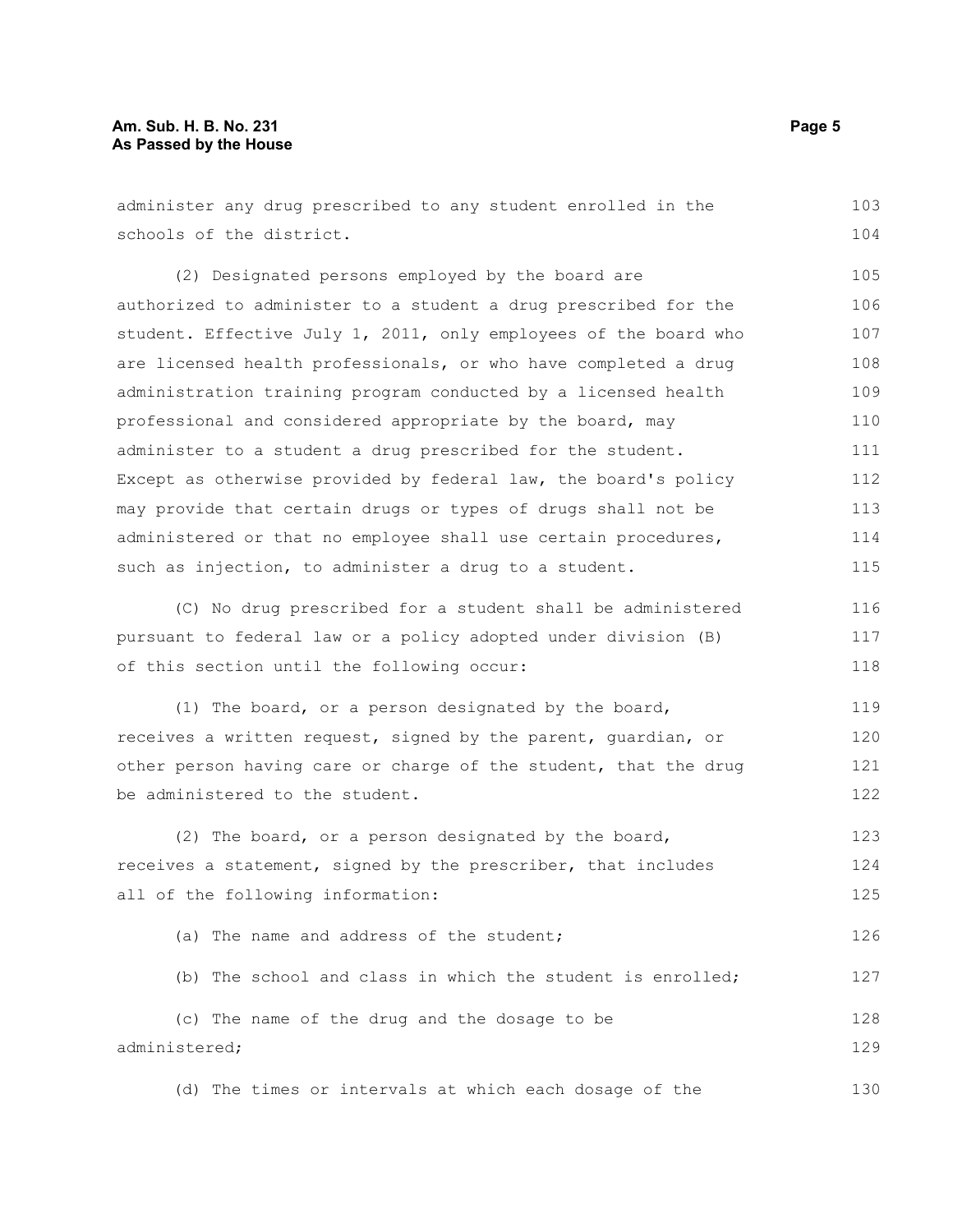| drug is to be administered;                                         | 131 |
|---------------------------------------------------------------------|-----|
| (e) The date the administration of the drug is to begin;            | 132 |
| (f) The date the administration of the drug is to cease;            | 133 |
| (g) Any severe adverse reactions that should be reported            | 134 |
| to the prescriber and one or more phone numbers at which the        | 135 |
| prescriber can be reached in an emergency;                          | 136 |
| (h) Special instructions for administration of the drug,            | 137 |
| including sterile conditions and storage.                           | 138 |
| (3) The parent, guardian, or other person having care or            | 139 |
| charge of the student agrees to submit a revised statement          | 140 |
| signed by the prescriber to the board or a person designated by     | 141 |
| the board if any of the information provided by the prescriber      | 142 |
| pursuant to division (C)(2) of this section changes.                | 143 |
| (4) The person authorized by the board to administer the            | 144 |
| drug receives a copy of the statement required by division (C)      | 145 |
| $(2)$ or $(3)$ of this section.                                     | 146 |
| (5) The drug is received by the person authorized to                | 147 |
| administer the drug to the student for whom the drug is             | 148 |
| prescribed in the container in which it was dispensed by the        | 149 |
| prescriber or a licensed pharmacist.                                | 150 |
| (6) Any other procedures required by the board are                  | 151 |
| followed.                                                           | 152 |
| (D) If a drug is administered to a student, the board of            | 153 |
| education shall acquire and retain copies of the written            | 154 |
| requests required by division (C) (1) and the statements required   | 155 |
| by divisions $(C)$ $(2)$ and $(3)$ of this section and shall ensure | 156 |
| that by the next school day following the receipt of any such       | 157 |
| statement a copy is given to the person authorized to administer    | 158 |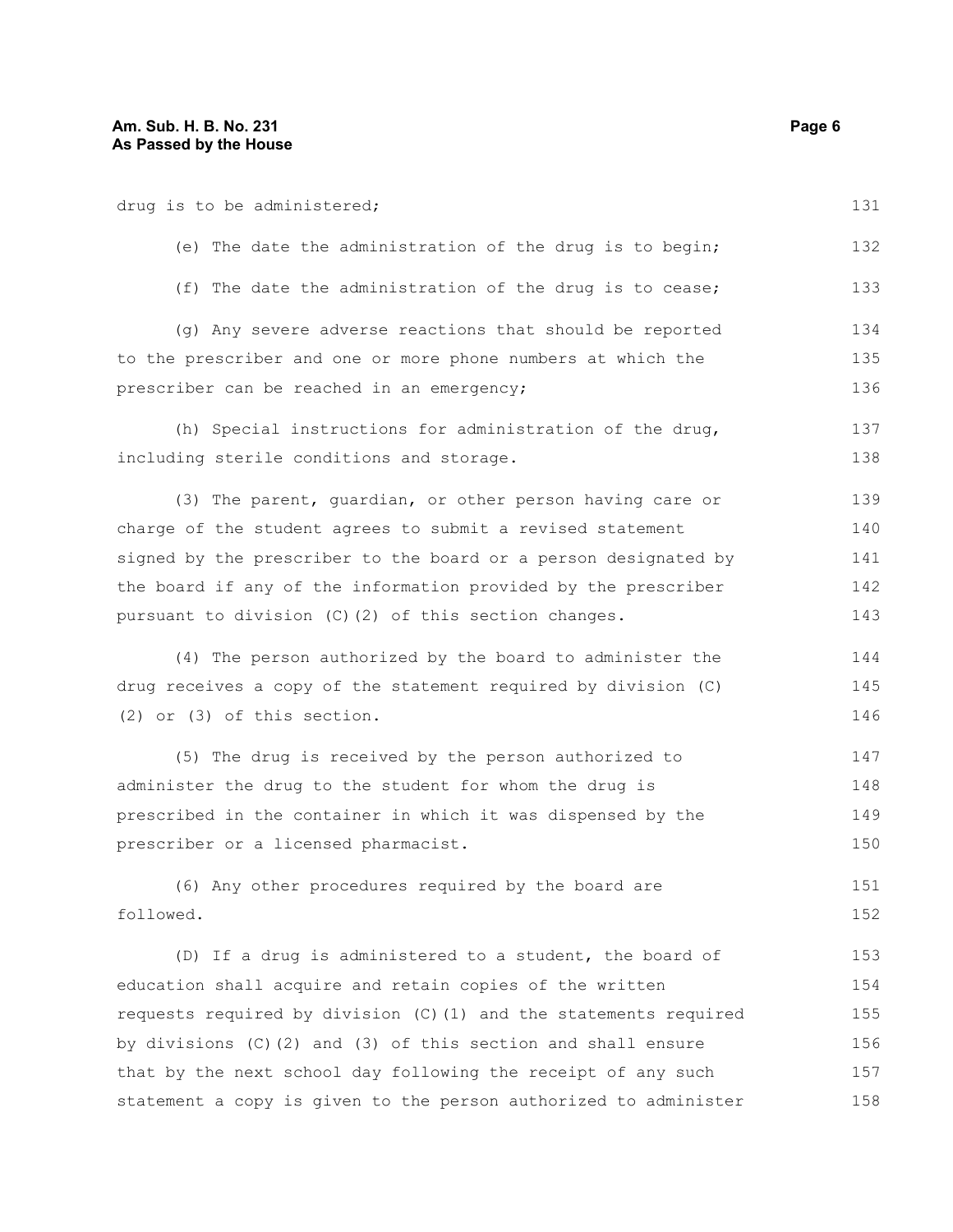#### **Am. Sub. H. B. No. 231 Page 7 Page 7 As Passed by the House**

drugs to the student for whom the statement has been received. The board, or a person designated by the board, shall establish a location in each school building for the storage of drugs to be administered under this section and federal law. All such drugs shall be stored in that location in a locked storage place, except that drugs that require refrigeration may be kept in a refrigerator in a place not commonly used by students. 159 160 161 162 163 164 165

(E) No person who has been authorized by a board of education to administer a drug and has a copy of the most recent statement required by division (C)(2) or (3) of this section given to the person in accordance with division (D) of this section prior to administering the drug is liable in civil damages for administering or failing to administer the drug, unless such person acts in a manner that constitutes gross negligence or wanton or reckless misconduct. 166 167 168 169 170 171 172 173

(F) A board of education may designate a person or persons to perform any function or functions in connection with a drug policy adopted under this section either by name or by position, training, qualifications, or similar distinguishing factors. 174 175 176 177

(G) A policy adopted by a board of education pursuant to this section may be changed, modified, or revised by action of the board. 178 179 180

(H) Nothing in this section shall be construed to require a person employed by a board of education to administer a drug to a student unless the board's policy adopted in compliance with this section establishes such a requirement. A board shall not require an employee to administer a drug to a student if the employee objects, on the basis of religious convictions, to administering the drug. 181 182 183 184 185 186 187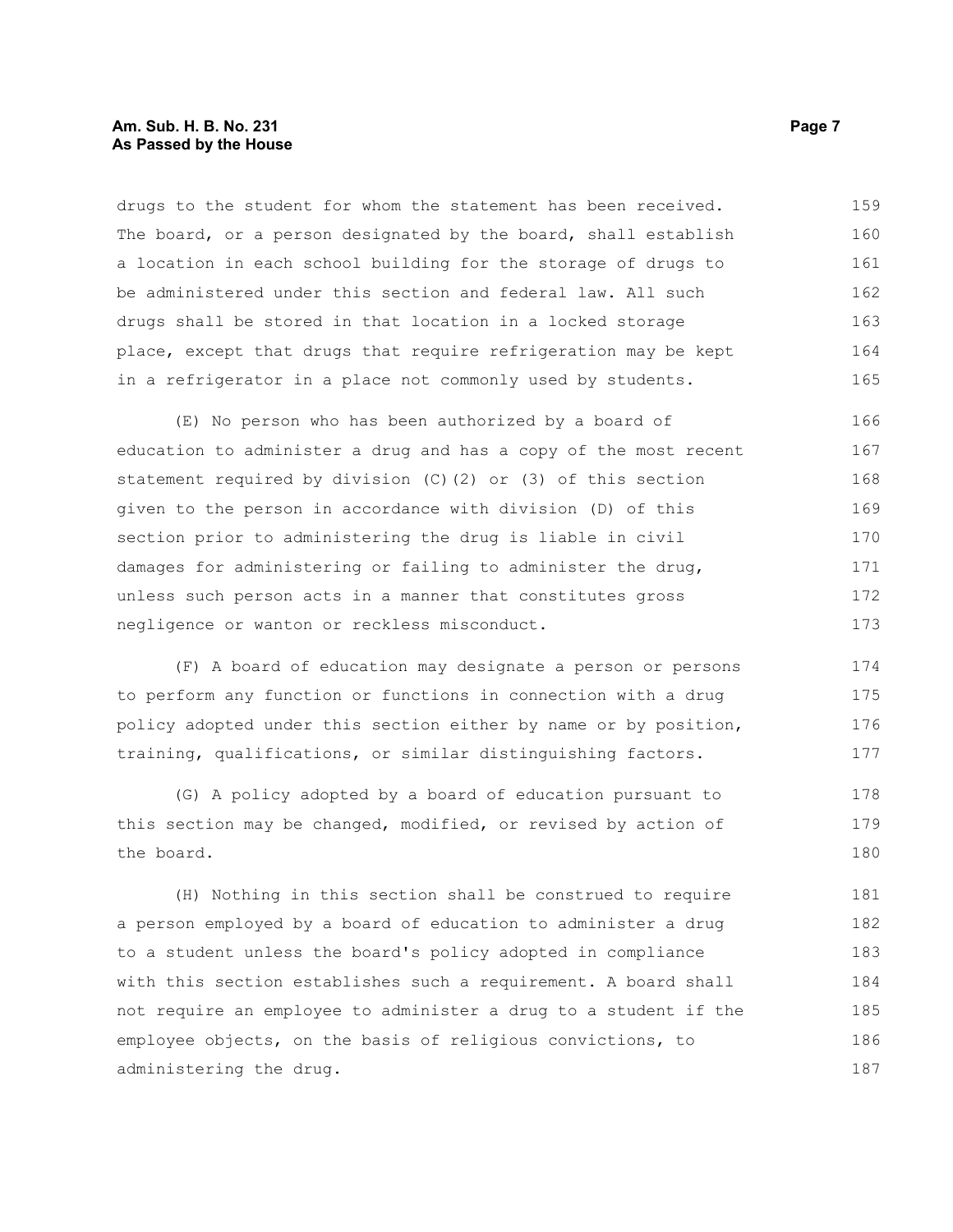#### **Am. Sub. H. B. No. 231 Page 8 As Passed by the House**

Nothing in this section affects the application of section 2305.23, 2305.231, 3313.712, 3313.7110, 3313.7112, <del>or 3</del>313.7113, or 3313.7115 of the Revised Code to the administration of emergency care or treatment to a student. 188 189 190 191

Nothing in this section affects the ability of a public or nonpublic school to participate in a school-based fluoride mouth rinse program established by the director of health pursuant to section 3701.136 of the Revised Code. Nothing in this section affects the ability of a person who is employed by, or who volunteers for, a school that participates in such a program to administer fluoride mouth rinse to a student in accordance with section 3701.136 of the Revised Code and any rules adopted by the director under that section.

(I) Nothing in this section shall be construed to require a school district to obtain written authorization or instructions from a health care provider to apply nonprescription topical ointments designed to prevent sunburn. Furthermore, nothing in this section shall be construed to prohibit a student to possess and self-apply nonprescription topical ointment designed to prevent sunburn while on school property or at a school-sponsored event without written authorization or instructions from a healthcare provider. The policy adopted by a school district pursuant to this section shall not require written authorization from a health care provider, but may require parental authorization, for the possession or application of such sunscreen. A designated person employed by the board of education of a school district shall apply sunscreen to a student in accordance with the school district's policy upon request. 201 202 203 204 205 206 207 208 209 210 211 212 213 214 215 216

**Sec. 3313.7115.** (A) As used in this section, "licensed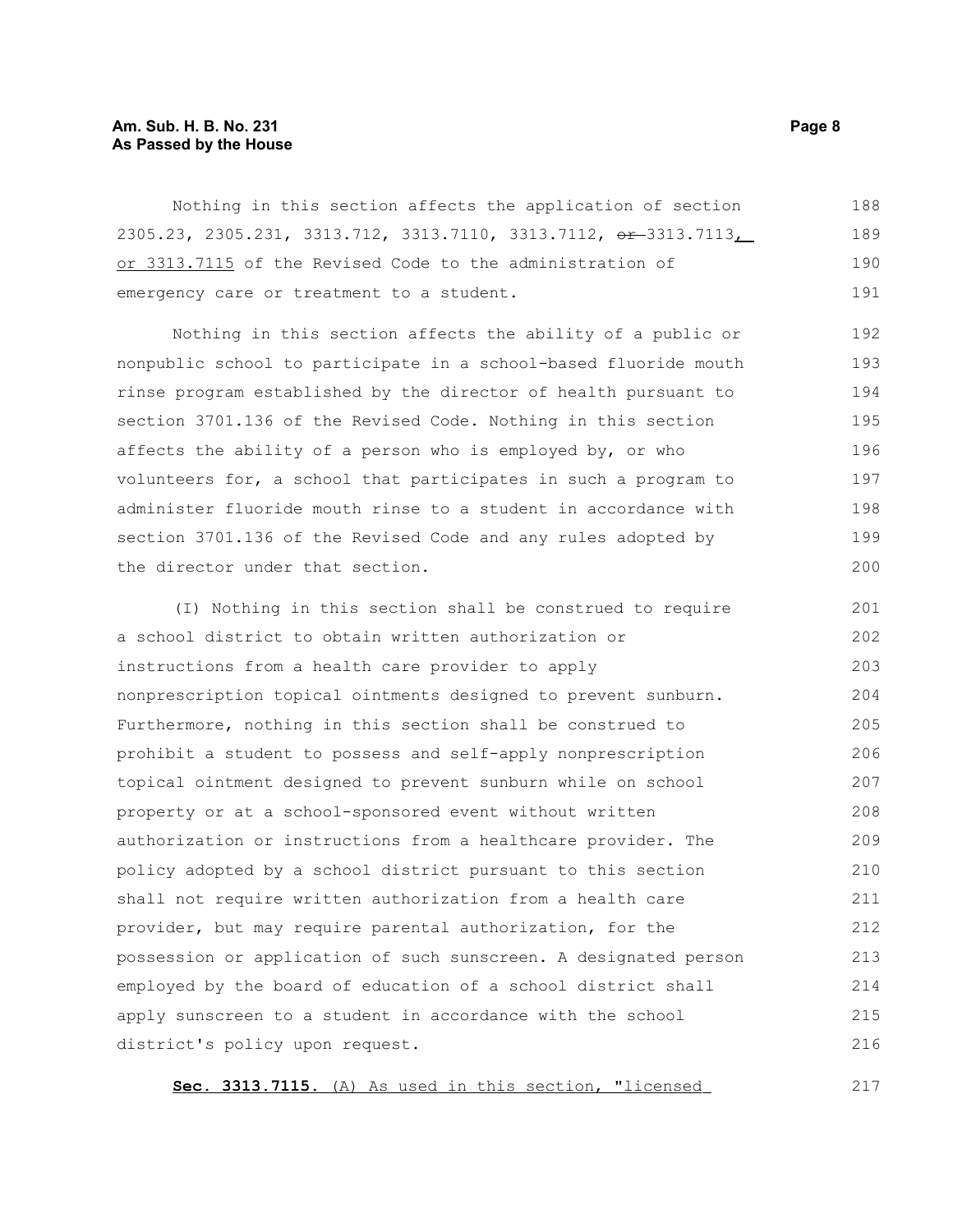### **Am. Sub. H. B. No. 231 Page 9 As Passed by the House**

| health professional authorized to prescribe drugs" and            | 218 |
|-------------------------------------------------------------------|-----|
| "prescriber" have the same meanings as in section 4729.01 of the  | 219 |
| Revised Code.                                                     | 220 |
| (B) The board of education of each city, local, exempted          | 221 |
| village, or joint vocational school district may procure          | 222 |
| injectable or nasally administered glucagon for each school       | 223 |
| operated by the district to have on the school premises for use   | 224 |
| in emergency situations identified under division (D) (5) of this | 225 |
| section by doing one of the following:                            | 226 |
| (1) Having a licensed health professional authorized to           | 227 |
| prescribe drugs, acting in accordance with section 4723.484,      | 228 |
| 4730.434, or 4731.92 of the Revised Code, personally furnish the  | 229 |
| injectable or nasally administered glucagon to the school or      | 230 |
| school district or issue a prescription for the drug in the name  | 231 |
| of the school or district;                                        | 232 |
| (2) Having the district's superintendent obtain a                 | 233 |
| prescriber-issued protocol that includes definitive orders for    | 234 |
| injectable or nasally administered glucagon and the dosages to    | 235 |
| be administered.                                                  | 236 |
| A district board that elects to procure injectable or             | 237 |
| nasally administered glucagon under this section is encouraged    | 238 |
| to maintain, at all times, at least two doses of the drug at      | 239 |
| each school operated by the district.                             | 240 |
| (C) A district board that elects to procure injectable or         | 241 |
| nasally administered glucagon under this section shall require    | 242 |
| the district's superintendent to adopt a policy governing         | 243 |
| maintenance and use of the drug. Before adopting the policy, the  | 244 |
| superintendent shall consult with a licensed health professional  | 245 |
| authorized to prescribe drugs.                                    | 246 |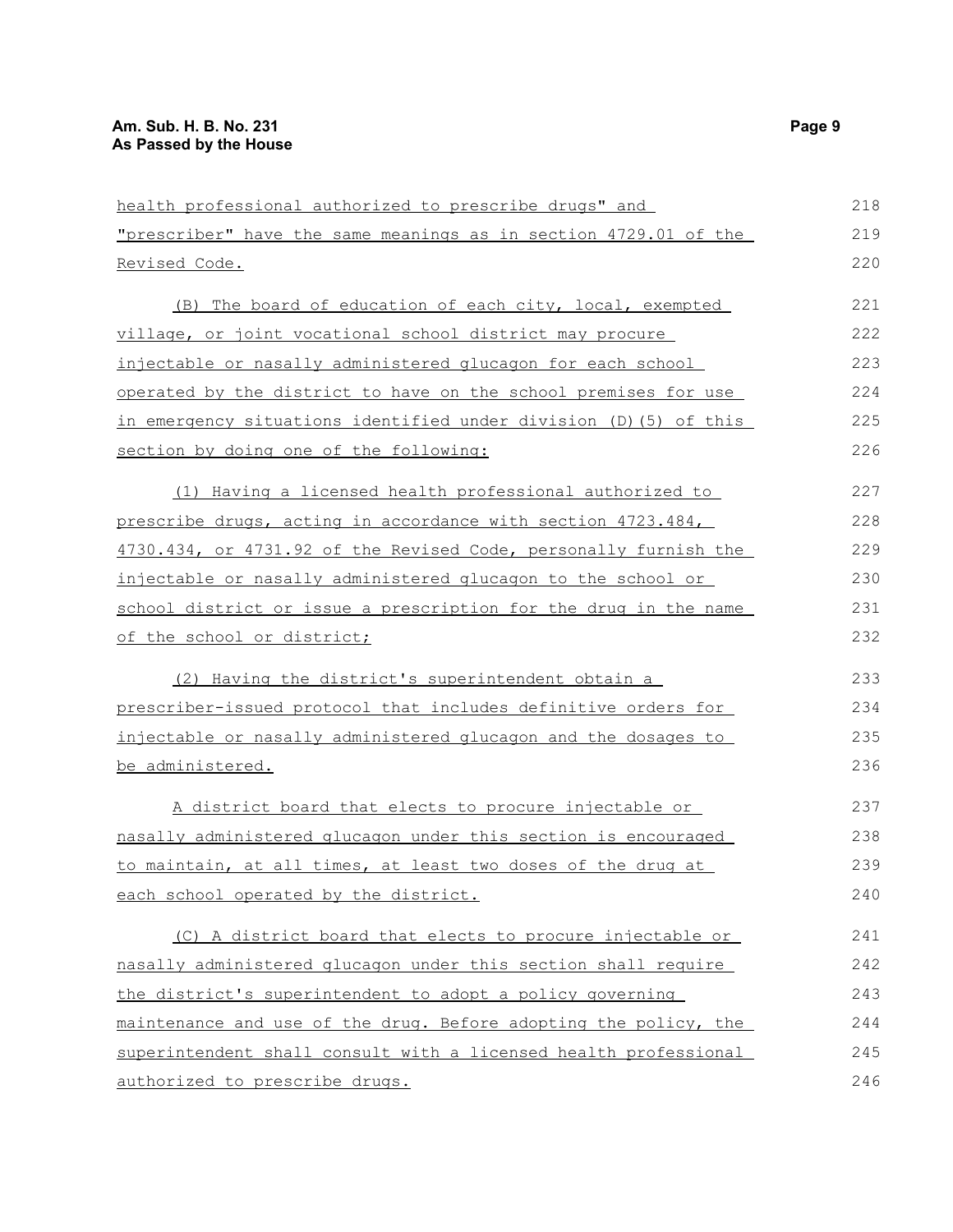| (D) The policy adopted under division (C) of this section              | 247 |
|------------------------------------------------------------------------|-----|
| shall do all of the following:                                         | 248 |
| (1) Identify the one or more locations in each school                  | 249 |
| operated by the district in which injectable or nasally                | 250 |
| administered glucagon must be stored;                                  | 251 |
| (2) Specify the conditions under which injectable or                   | 252 |
| nasally administered glucagon must be stored, replaced, and            | 253 |
| disposed;                                                              | 254 |
| (3) Specify the individuals employed by or under contract              | 255 |
| with the district board, in addition to a school nurse licensed        | 256 |
| under section 3319.221 of the Revised Code or an athletic              | 257 |
| trainer licensed under Chapter 4755. of the Revised Code, who          | 258 |
| may access and use injectable or nasally administered glucagon         | 259 |
| in an emergency situation identified under division (D) (5) of         | 260 |
| <u>this section;</u>                                                   | 261 |
| (4) Specify any training that employees or contractors                 | 262 |
| specified under division (D) (3) of this section, other than a         | 263 |
| school nurse or athletic trainer, must complete before being           | 264 |
| <u>authorized to access and use injectable or nasally administered</u> | 265 |
| <u>glucagon;</u>                                                       | 266 |
| (5) Identify the emergency situations in which a school                | 267 |
| nurse, athletic trainer, or other employees or contractors             | 268 |
| specified under division (D) (3) of this section may access and        | 269 |
| use injectable or nasally administered glucagon;                       | 270 |
| (6) Specify that assistance from an emergency medical                  | 271 |
| service provider must be requested immediately after a dose of         | 272 |
| glucagon is administered;                                              | 273 |
| (7) Specify the individuals, if any, in addition to                    | 274 |
| students, to whom a dose of glucagon may be administered in an         | 275 |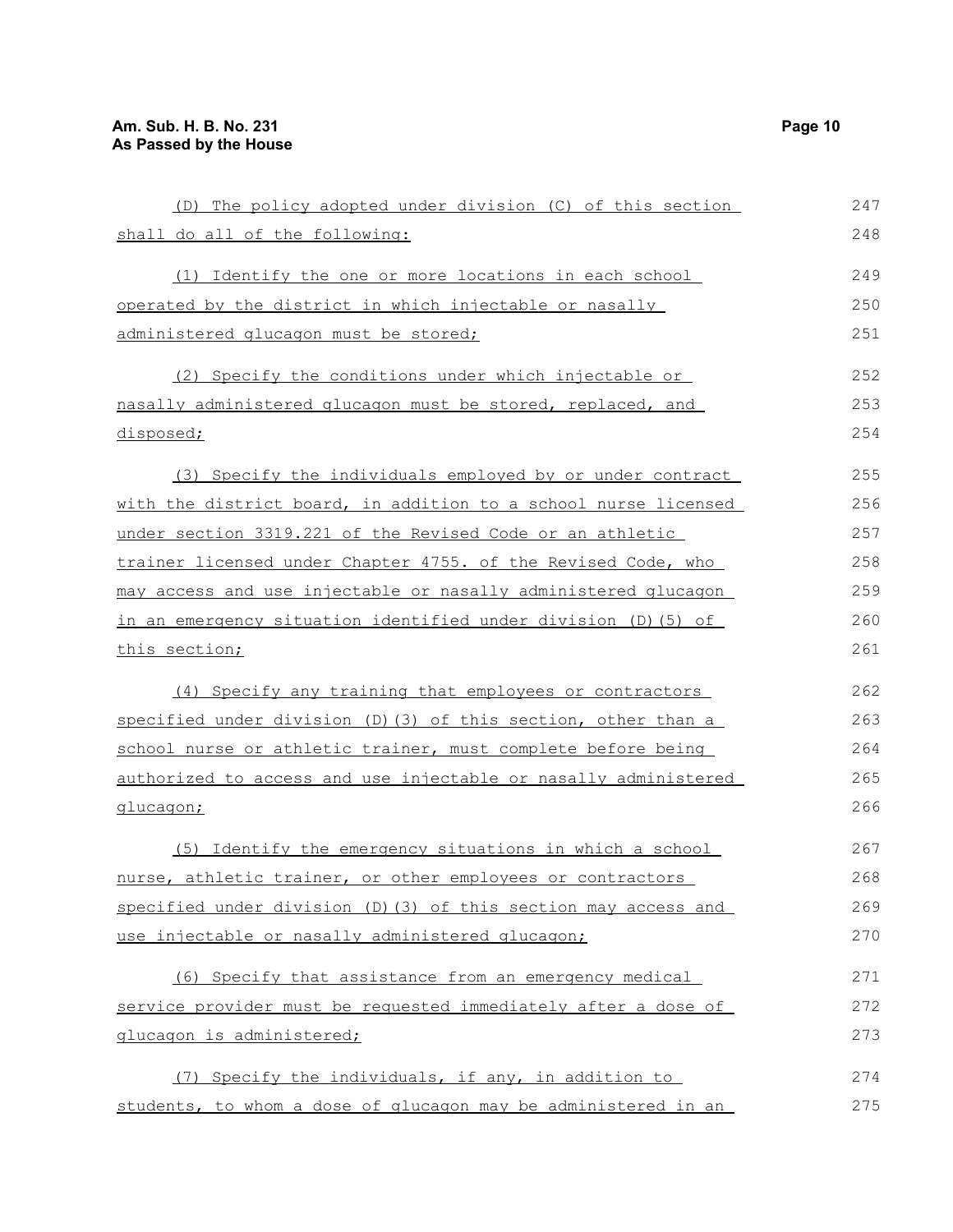| emergency situation specified under division (D) (5) of this     | 276 |
|------------------------------------------------------------------|-----|
| section.                                                         | 277 |
| (E)(1) The following are not liable in damages in a civil        | 278 |
| action for injury, death, or loss to person or property that     | 279 |
| allegedly arises from an act or omission associated with         | 280 |
| procuring, maintaining, accessing, or using injectable or        | 281 |
| nasally administered glucagon under this section, unless the act | 282 |
| or omission constitutes willful or wanton misconduct:            | 283 |
| (a) A school or school district;                                 | 284 |
| (b) A member of a district board of education;                   | 285 |
| (c) A district or school employee or contractor;                 | 286 |
| (d) A licensed health professional authorized to prescribe       | 287 |
| drugs who personally furnishes or prescribes injectable or       | 288 |
| nasally administered glucagon, consults with a superintendent,   | 289 |
| <u>or issues a protocol pursuant to this section.</u>            | 290 |
| (2) This section does not eliminate, limit, or reduce any        | 291 |
| other immunity or defense that a school or school district,      | 292 |
| member of a district board of education, district or school      | 293 |
| employee or contractor, or licensed health professional may be   | 294 |
| entitled to under Chapter 2744. or any other provision of the    | 295 |
| Revised Code or under the common law of this state.              | 296 |
| (F) A school district board of education may accept              | 297 |
| donations of injectable or nasally administered glucagon from a  | 298 |
| wholesale distributor of dangerous drugs or manufacturer of      | 299 |
| dangerous drugs, as defined in section 4729.01 of the Revised    | 300 |
| Code, and may accept donations of money from any person to       | 301 |
| purchase the drug.                                               | 302 |
| (G) A district board that elects to procure injectable or        | 303 |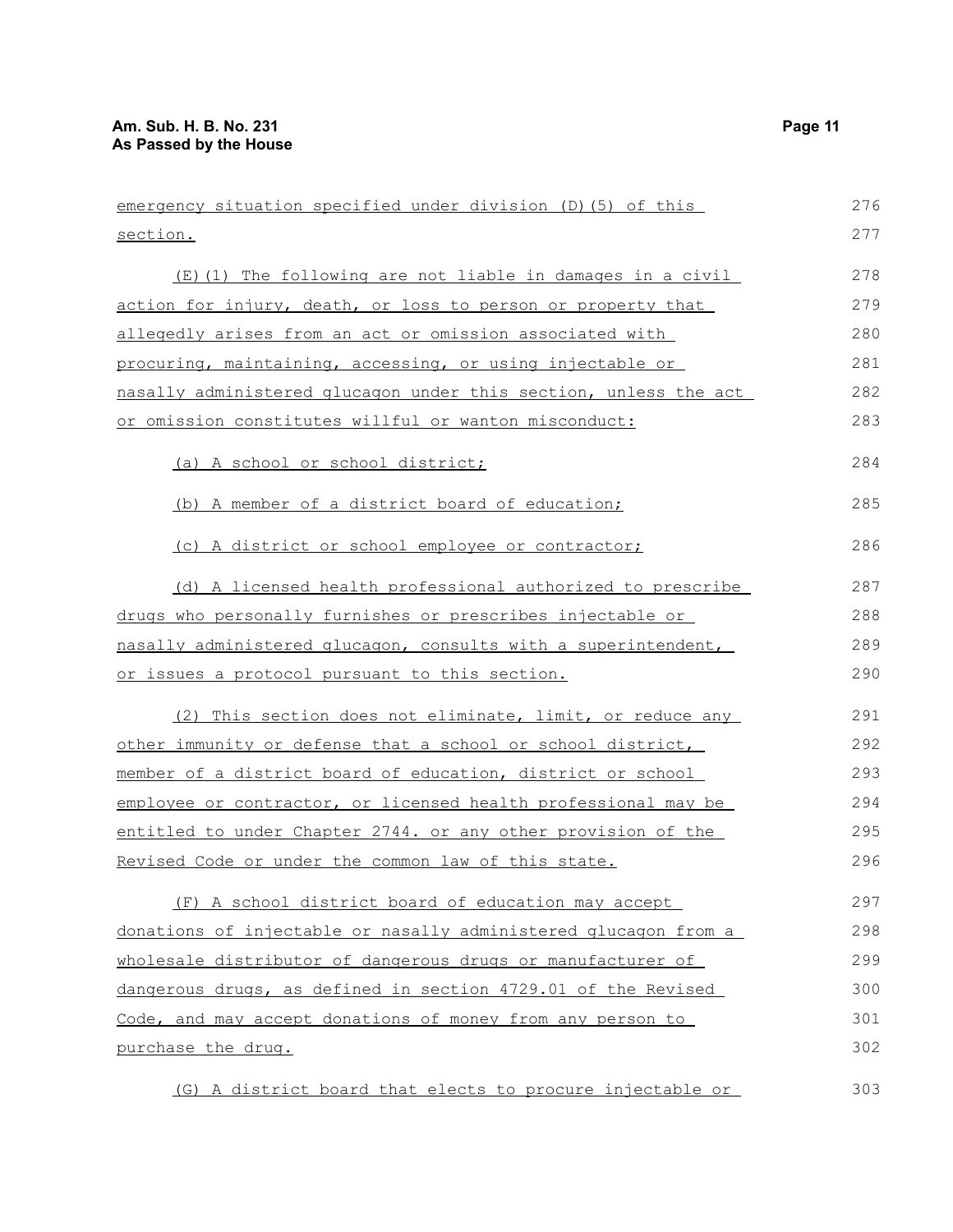| nasally administered glucagon under this section shall report to | 304 |
|------------------------------------------------------------------|-----|
| the department of education each procurement and each occurrence | 305 |
| in which a dose of the drug is used from a school's supply.      | 306 |
| Sec. 3313.7116. (A) With the approval of its governing           | 307 |
| authority, a chartered or nonchartered nonpublic school may      | 308 |
| procure injectable or nasally administered glucagon in the       | 309 |
| manner prescribed by section 3313.7115 of the Revised Code. A    | 310 |
| chartered or nonchartered nonpublic school that elects to do so  | 311 |
| shall comply with all provisions of that section as if it were a | 312 |
| school district.                                                 | 313 |
| (B) (1) The following are not liable in damages in a civil       | 314 |
| action for injury, death, or loss to person or property that     | 315 |
| allegedly arises from an act or omission associated with         | 316 |
| procuring, maintaining, accessing, or using injectable or        | 317 |
| nasally administered glucagon under this section, unless the act | 318 |
| or omission constitutes willful or wanton misconduct:            | 319 |
| (a) A chartered or nonchartered nonpublic school;                | 320 |
| (b) A member of a chartered or nonchartered nonpublic            | 321 |
| school governing authority;                                      | 322 |
| (c) An employee or contractor of the school;                     | 323 |
| (d) A licensed health professional authorized to prescribe       | 324 |
| drugs who personally furnishes or prescribes injectable or       | 325 |
| nasally administered glucagon, provides a consultation, or       | 326 |
| issues a protocol pursuant to this section.                      | 327 |
| (2) This division does not eliminate, limit, or reduce any       | 328 |
| other immunity or defense that a chartered or nonchartered       | 329 |
| nonpublic school or governing authority, member of a chartered   | 330 |
| or nonchartered nonpublic school governing authority, chartered  | 331 |
| or nonchartered nonpublic school employee or contractor, or      | 332 |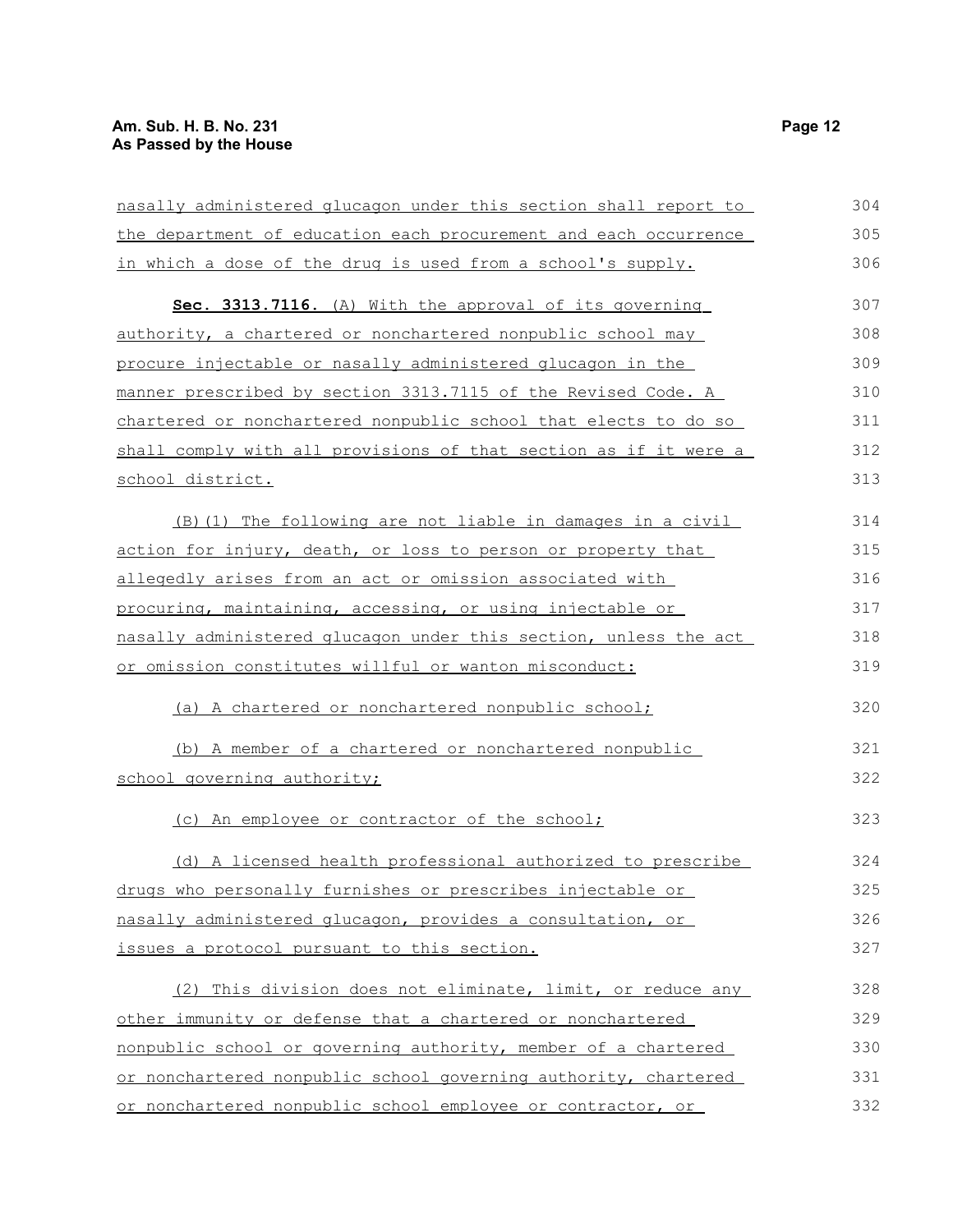provisions of that section as if it were a school district.

action for injury, death, or loss to person or property that

nasally administered glucagon under this section, unless the act

(b) A member of a community school governing authority;

allegedly arises from an act or omission associated with procuring, maintaining, accessing, or using injectable or

(c) A community school employee or contractor;

or omission constitutes willful or wanton misconduct:

(a) A community school;

(B)(1) The following are not liable in damages in a civil

| licensed health professional may be entitled to under any other  | 333 |
|------------------------------------------------------------------|-----|
| provision of the Revised Code or the common law of this state.   | 334 |
| (C) A chartered or nonchartered nonpublic school may             | 335 |
| accept donations of injectable or nasally administered glucagon  | 336 |
| from a wholesale distributor of dangerous drugs or manufacturer  | 337 |
| of dangerous drugs, as defined in section 4729.01 of the Revised | 338 |
| Code, and may accept donations of money from any person to       | 339 |
| purchase the drug.                                               | 340 |
| (D) A chartered or nonchartered nonpublic school that            | 341 |
| elects to procure injectable or nasally administered glucagon    | 342 |
| under this section shall report to the department of education   | 343 |
| each procurement and each occurrence in which a dose of the drug | 344 |
| is used from the school's supply.                                | 345 |
| Sec. 3314.147. (A) With the approval of its governing            | 346 |
| authority, a community school established under this chapter may | 347 |
| procure injectable or nasally administered glucagon in the       | 348 |
| manner prescribed by section 3313.7115 of the Revised Code. A    | 349 |
| community school that elects to do so shall comply with all      | 350 |

351

358

359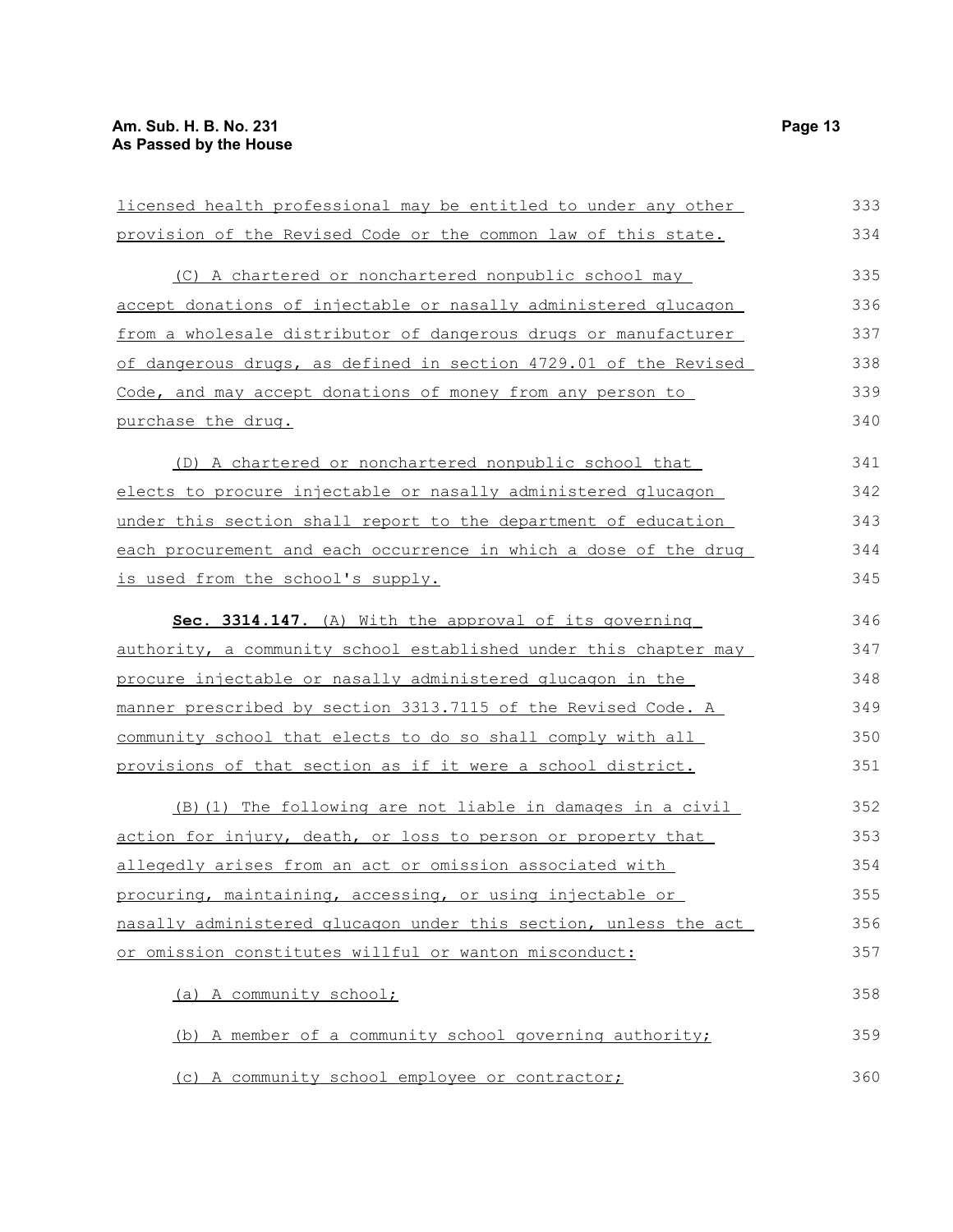### **Am. Sub. H. B. No. 231 Page 14 As Passed by the House**

| (d) A licensed health professional authorized to prescribe       | 361 |
|------------------------------------------------------------------|-----|
| drugs who personally furnishes or prescribes injectable or       | 362 |
| nasally administered glucagon, provides a consultation, or       | 363 |
| issues a protocol pursuant to this section.                      | 364 |
| (2) This division does not eliminate, limit, or reduce any       | 365 |
| other immunity or defense that a community school or governing   | 366 |
| authority, member of a community school governing authority,     | 367 |
| community school employee or contractor, or licensed health      | 368 |
| professional may be entitled to under Chapter 2744. or any other | 369 |
| provision of the Revised Code or under the common law of this    | 370 |
| state.                                                           | 371 |
| (C) A community school may accept donations of injectable        | 372 |
| or nasally administered glucagon from a wholesale distributor of | 373 |
| dangerous drugs or a manufacturer of dangerous drugs, as defined | 374 |
| in section 4729.01 of the Revised Code, and may accept donations | 375 |
| of money from any person to purchase the drug.                   | 376 |
| (D) A community school that elects to procure injectable         | 377 |
| or nasally administered glucagon under this section shall report | 378 |
| to the department of education each procurement and each         | 379 |
| occurrence in which a dose of the drug is used from the school's | 380 |
| supply.                                                          | 381 |
| Sec. 3326.60. (A) With the approval of its governing body,       | 382 |
| a STEM school established under this chapter may procure         | 383 |
| injectable or nasally administered glucagon in the manner        | 384 |
| prescribed by section 3313.7115 of the Revised Code. A STEM      | 385 |
| school that elects to do so shall comply with all provisions of  | 386 |
| that section as if it were a school district.                    | 387 |
| (B) (1) The following are not liable in damages in a civil       | 388 |
| action for injury, death, or loss to person or property that     | 389 |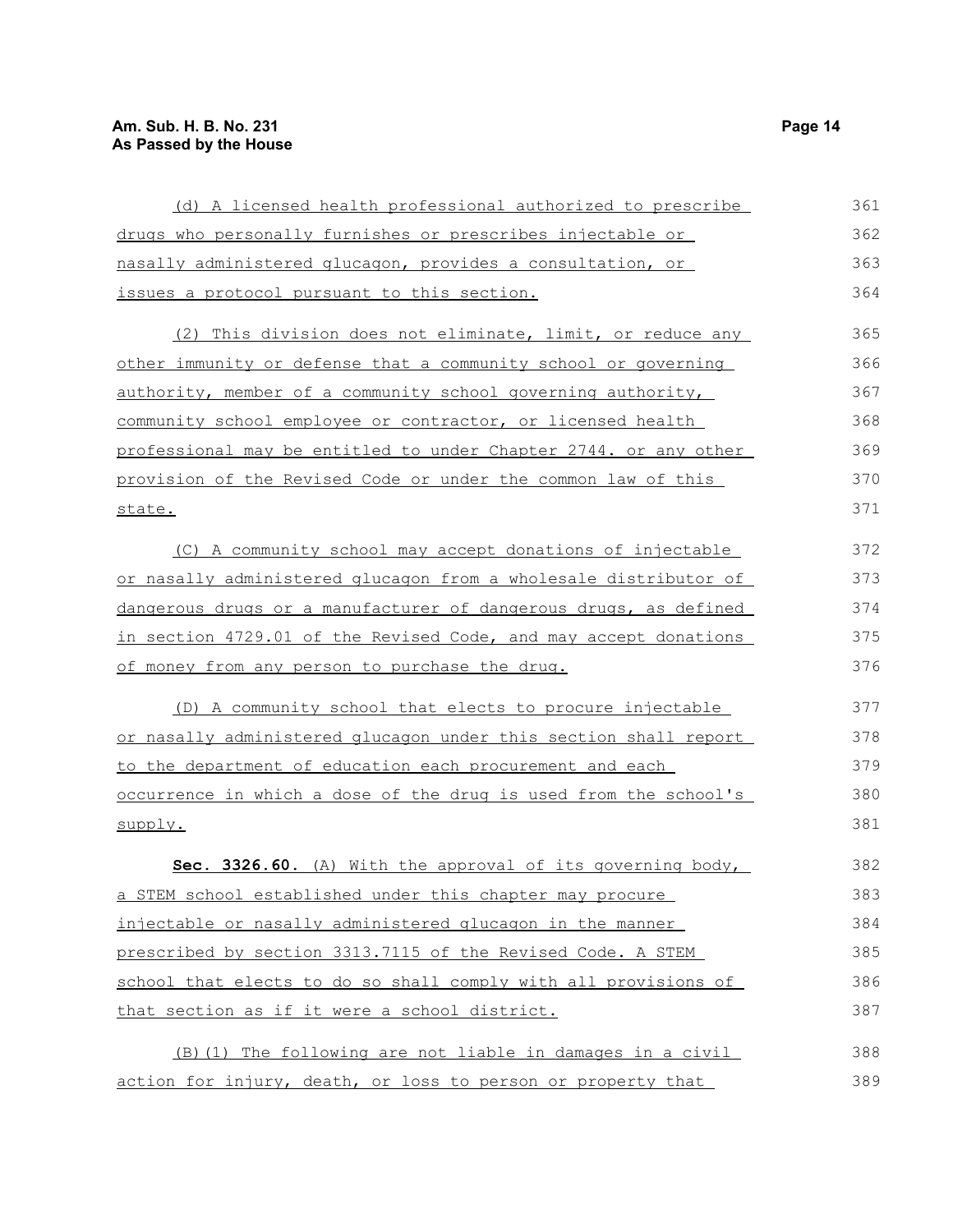### **Am. Sub. H. B. No. 231 Page 15 As Passed by the House**

| procuring, maintaining, accessing, or using injectable or<br>nasally administered glucagon under this section, unless the act<br>or omission constitutes willful or wanton misconduct:<br>(a) A STEM school; | 391<br>392<br>393<br>394<br>395<br>396 |
|--------------------------------------------------------------------------------------------------------------------------------------------------------------------------------------------------------------|----------------------------------------|
|                                                                                                                                                                                                              |                                        |
|                                                                                                                                                                                                              |                                        |
|                                                                                                                                                                                                              |                                        |
|                                                                                                                                                                                                              |                                        |
| (b) A member of a STEM school governing body;                                                                                                                                                                |                                        |
| (c) A STEM school employee or contractor;                                                                                                                                                                    |                                        |
| (d) A licensed health professional authorized to prescribe                                                                                                                                                   | 397                                    |
| drugs who personally furnishes or prescribes injectable or                                                                                                                                                   | 398                                    |
| nasally administered glucagon, provides a consultation, or                                                                                                                                                   | 399                                    |
| issues a protocol pursuant to this section.                                                                                                                                                                  | 400                                    |
| (2) This division does not eliminate, limit, or reduce any                                                                                                                                                   | 401                                    |
| other immunity or defense that a STEM school or governing body,                                                                                                                                              | 402                                    |
| member of a STEM school governing body, STEM school employee or                                                                                                                                              | 403                                    |
| contractor, or licensed health professional may be entitled to                                                                                                                                               | 404                                    |
| under Chapter 2744. or any other provision of the Revised Code                                                                                                                                               | 405                                    |
| or under the common law of this state.                                                                                                                                                                       | 406                                    |
| (C) A STEM school may accept donations of injectable or                                                                                                                                                      | 407                                    |
| nasally administered glucagon from a wholesale distributor of                                                                                                                                                | 408                                    |
| dangerous drugs or a manufacturer of dangerous drugs, as defined                                                                                                                                             | 409                                    |
| in section 4729.01 of the Revised Code, and may accept donations                                                                                                                                             | 410                                    |
| of money from any person to purchase the drug.                                                                                                                                                               | 411                                    |
| (D) A STEM school that elects to procure injectable or                                                                                                                                                       | 412                                    |
| nasally administered glucagon under this section shall report to                                                                                                                                             | 413                                    |
| the department of education each procurement and each occurrence                                                                                                                                             | 414                                    |
| in which a dose of the drug is used from the school's supply.                                                                                                                                                | 415                                    |
| Sec. 3328.38. (A) With the approval of its board of                                                                                                                                                          | 416                                    |
| trustees, a college-preparatory boarding school established                                                                                                                                                  | 417                                    |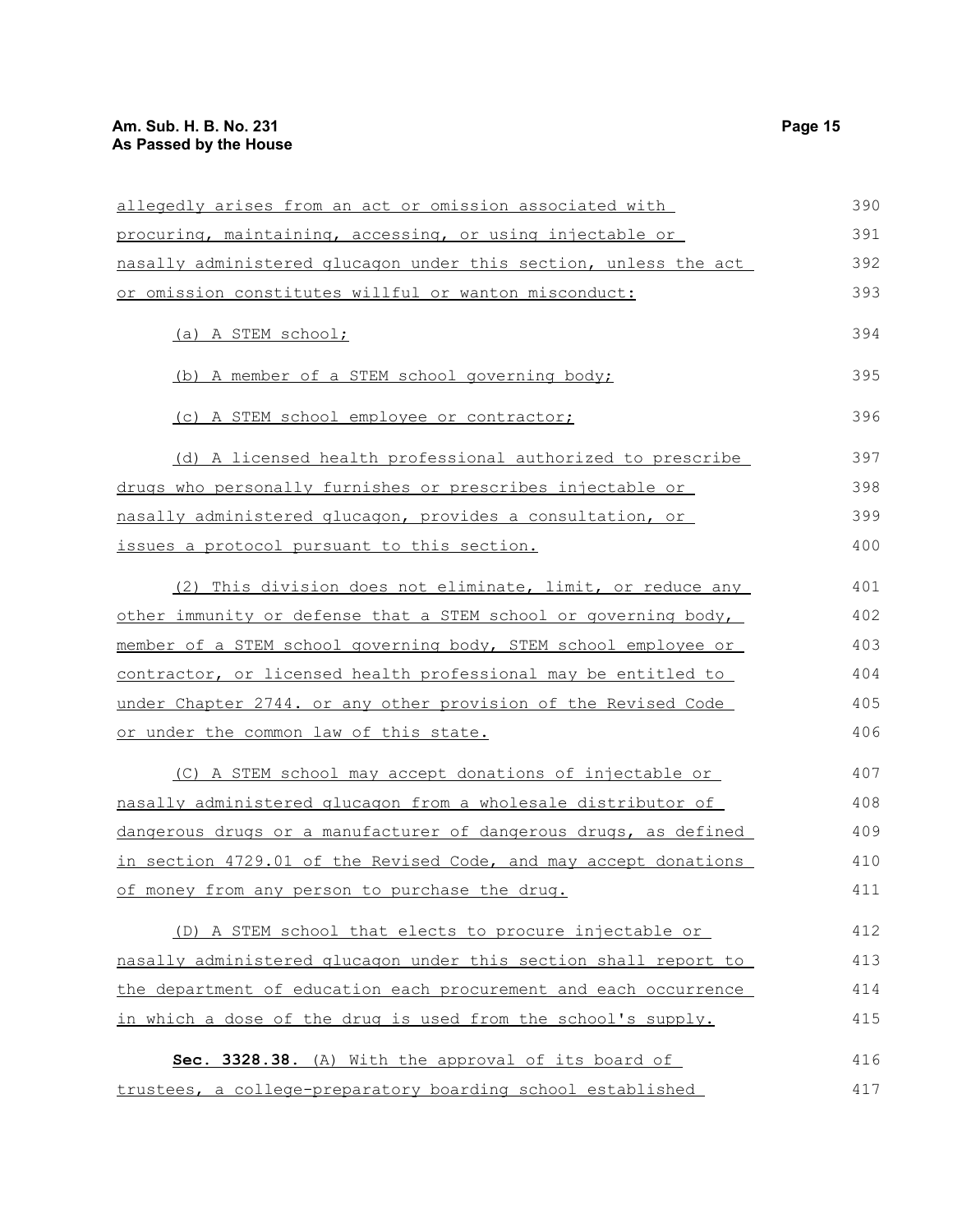### **Am. Sub. H. B. No. 231 Page 16 As Passed by the House**

| under this chapter may procure injectable or nasally             | 418 |
|------------------------------------------------------------------|-----|
| administered glucagon in the manner prescribed by section        | 419 |
| 3313.7115 of the Revised Code. A college-preparatory boarding    | 420 |
| school that elects to do so shall comply with all provisions of  | 421 |
| that section as if it were a school district.                    | 422 |
| (B) (1) The following are not liable in damages in a civil       | 423 |
| action for injury, death, or loss to person or property that     | 424 |
| allegedly arises from an act or omission associated with         | 425 |
| procuring, maintaining, accessing, or using injectable or        | 426 |
| nasally administered glucagon under this section, unless the act | 427 |
| or omission constitutes willful or wanton misconduct:            | 428 |
| (a) A college-preparatory boarding school;                       | 429 |
| (b) A member of a college-preparatory boarding school            | 430 |
| board of trustees;                                               | 431 |
| (c) A college-preparatory boarding school employee or            | 432 |
| contractor;                                                      | 433 |
| (d) A licensed health professional authorized to prescribe       | 434 |
| drugs who personally furnishes or prescribes injectable or       | 435 |
| nasally administered glucagon, provides a consultation, or       | 436 |
| issues a protocol pursuant to this section.                      | 437 |
| (2) This division does not eliminate, limit, or reduce any       | 438 |
| other immunity or defense that a college-preparatory boarding    | 439 |
| school or board of trustees, member of a college-preparatory     | 440 |
| boarding school board of trustees, college-preparatory boarding  | 441 |
| school employee or contractor, or licensed health professional   | 442 |
| may be entitled to under Chapter 2744. or any other provision of | 443 |
| the Revised Code or under the common law of this state.          | 444 |
| (C) A college-preparatory boarding school may accept             | 445 |
| donations of injectable or nasally administered glucagon from a  | 446 |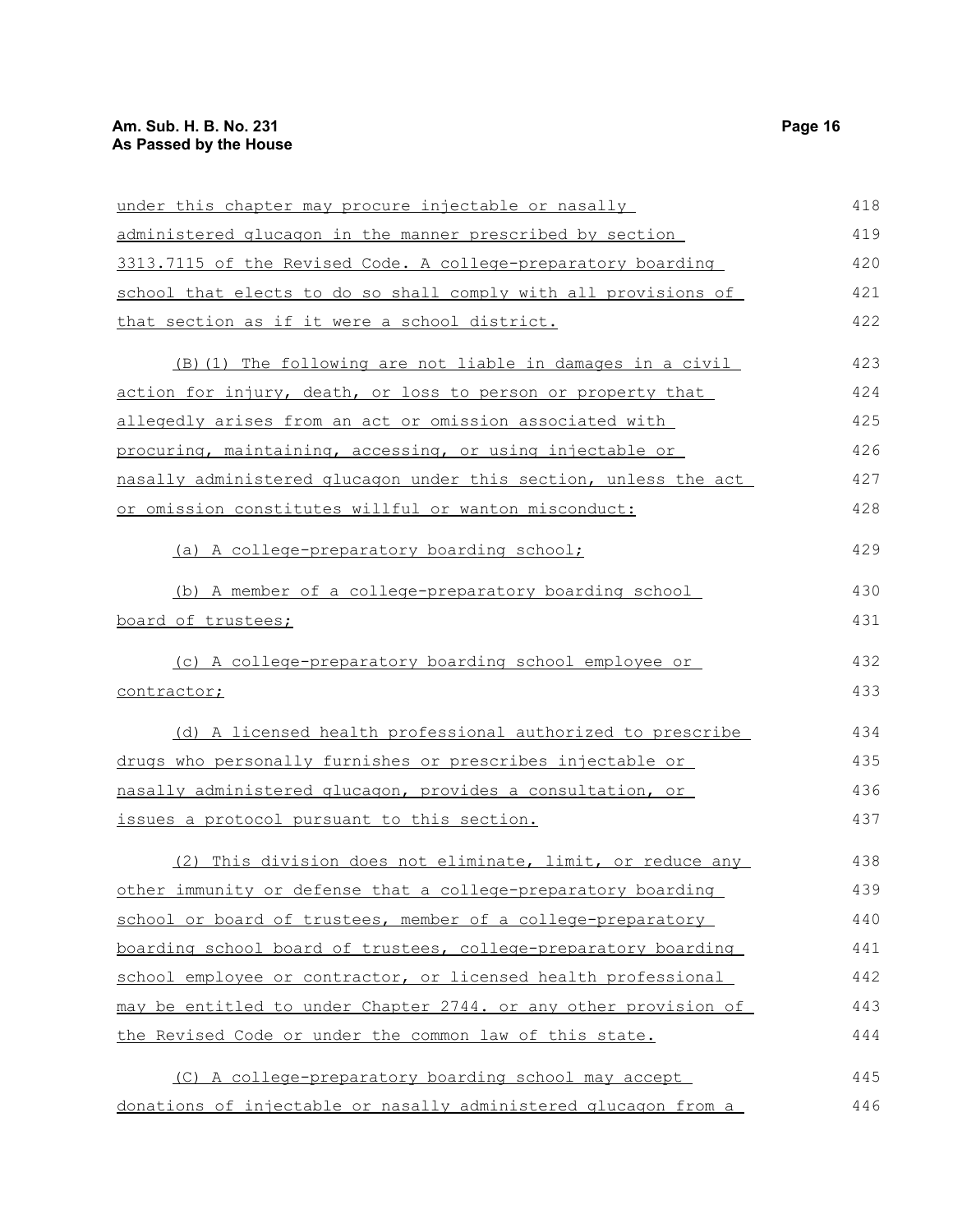| wholesale distributor of dangerous drugs or a manufacturer of    | 447 |
|------------------------------------------------------------------|-----|
| dangerous drugs, as defined in section 4729.01 of the Revised    | 448 |
| Code, and may accept donations of money from any person to       | 449 |
| purchase the drug.                                               | 450 |
| (D) A college-preparatory boarding school that elects to         | 451 |
| procure injectable or nasally administered glucagon under this   | 452 |
| section shall report to the department of education each         | 453 |
| procurement and each occurrence in which a dose of the drug is   | 454 |
| used from the school's supply.                                   | 455 |
| Sec. 4723.484. (A) (1) Subject to division (A) (2) of this       | 456 |
| section, and notwithstanding any provision of this chapter or    | 457 |
| rule adopted by the board of nursing, a clinical nurse           | 458 |
| specialist, certified nurse-midwife, or certified nurse          | 459 |
| practitioner licensed as an advanced practice registered nurse   | 460 |
| under Chapter 4723. of the Revised Code may do either of the     | 461 |
| following without having examined an individual to whom glucagon | 462 |
| may be administered:                                             | 463 |
| (a) Personally furnish a supply of injectable or nasally         | 464 |
| administered glucagon for use in accordance with sections        | 465 |
| 3313.7115, 3313.7116, 3314.147, 3326.60, 3328.38, and 5101.78 of | 466 |
| the Revised Code;                                                | 467 |
| (b) Issue a prescription for injectable or nasally               | 468 |
| administered glucagon for use in accordance with sections        | 469 |
| 3313.7115, 3313.7116, 3314.147, 3326.60, 3328.38, and 5101.78 of | 470 |
| the Revised Code.                                                | 471 |
| (2) Injectable or nasally administered glucagon personally       | 472 |
| furnished or prescribed under division (A) (1) of this section   | 473 |
| must be furnished or prescribed in such a manner that it may be  | 474 |
| administered only in a manufactured dosage form.                 | 475 |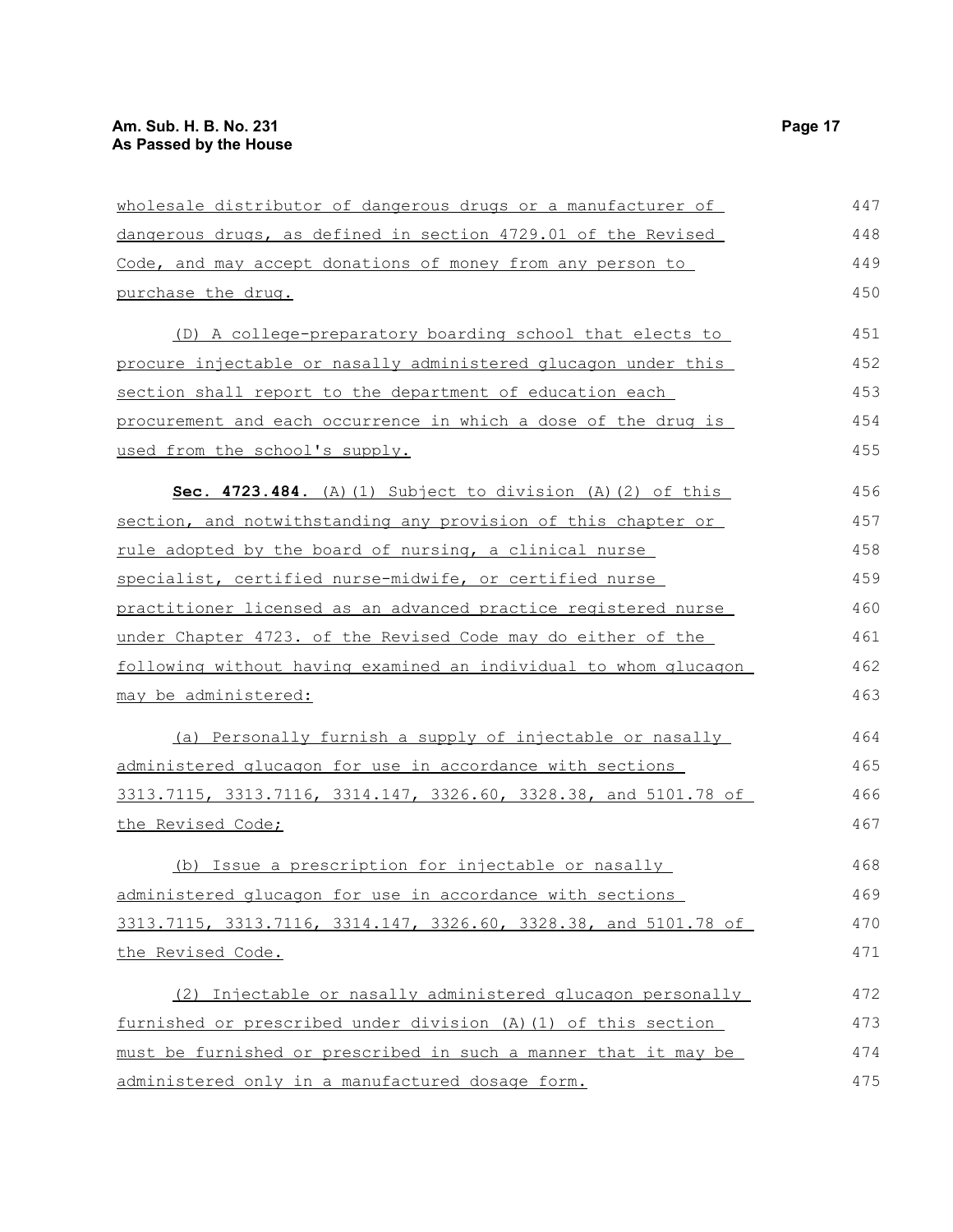### **Am. Sub. H. B. No. 231 Page 18 As Passed by the House**

| (B) A nurse who acts in good faith in accordance with this       | 476 |
|------------------------------------------------------------------|-----|
| section is not liable for or subject to any of the following for | 477 |
| any action or omission of an entity to which injectable or       | 478 |
| nasally administered glucagon is furnished or a prescription is  | 479 |
| issued: damages in any civil action, prosecution in any criminal | 480 |
| proceeding, or professional disciplinary action.                 | 481 |
| Sec. 4723.50. (A) As used in this section:                       | 482 |
| (1) "Controlled substance" has the same meaning as in            | 483 |
| section 3719.01 of the Revised Code.                             | 484 |
| (2) "Medication-assisted treatment" has the same meaning         | 485 |
| as in section 340.01 of the Revised Code.                        | 486 |
|                                                                  |     |
| (B) In accordance with Chapter 119. of the Revised Code,         | 487 |
| the board of nursing shall adopt rules as necessary to implement | 488 |
| the provisions of this chapter pertaining to the authority of    | 489 |
| advanced practice registered nurses who are designated as        | 490 |
| clinical nurse specialists, certified nurse-midwives, and        | 491 |
| certified nurse practitioners to prescribe and furnish drugs and | 492 |
| therapeutic devices.                                             | 493 |
| The board shall adopt rules that are consistent with a           | 494 |
| recommended exclusionary formulary the board receives from the   | 495 |
| committee on prescriptive governance pursuant to section         | 496 |
| 4723.492 of the Revised Code. After reviewing a formulary        | 497 |
| submitted by the committee, the board may either adopt the       | 498 |
| formulary as a rule or ask the committee to reconsider and       | 499 |
| resubmit the formulary. The board shall not adopt any rule that  | 500 |
| does not conform to a formulary developed by the committee.      | 501 |
|                                                                  |     |
| The exclusionary formulary shall permit, in a manner             | 502 |
| consistent with section 4723.481 of the Revised Code, the        | 503 |
| prescribing of controlled substances, including drugs that       | 504 |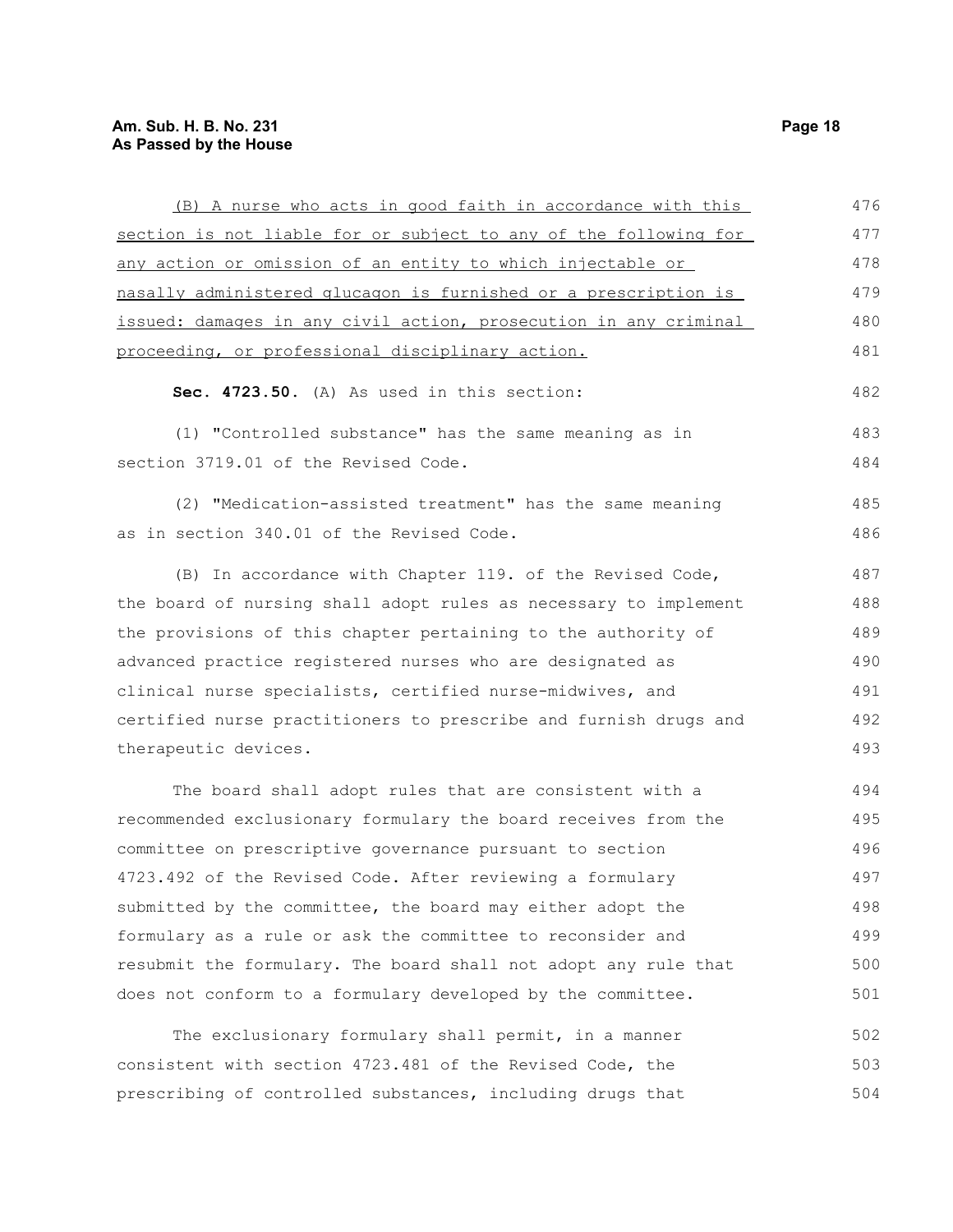contain buprenorphine used in medication-assisted treatment and both oral and long-acting opioid antagonists. The formulary shall not permit the prescribing or furnishing of any of the following: (1) A drug or device to perform or induce an abortion; (2) A drug or device prohibited by federal or state law. (C) In addition to the rules described in division (B) of this section, the board shall adopt rules under this section that do the following: (1) Establish standards for board approval of the course of study in advanced pharmacology and related topics required by section 4723.482 of the Revised Code; (2) Establish requirements for board approval of the twohour course of instruction in the laws of this state as required 505 506 507 508 509 510 511 512 513 514 515 516 517 518

under division (C)(1) of section 4723.482 of the Revised Code and division (B)(2) of section 4723.484 of the Revised Code; 519 520

(3) Establish criteria for the components of the standard care arrangements described in section 4723.431 of the Revised Code that apply to the authority to prescribe, including the components that apply to the authority to prescribe schedule II controlled substances. The rules shall be consistent with that section and include all of the following: 521 522 523 524 525 526

(a) Quality assurance standards;

(b) Standards for periodic review by a collaborating physician or podiatrist of the records of patients treated by the clinical nurse specialist, certified nurse-midwife, or certified nurse practitioner; 528 529 530 531

(c) Acceptable travel time between the location at which 532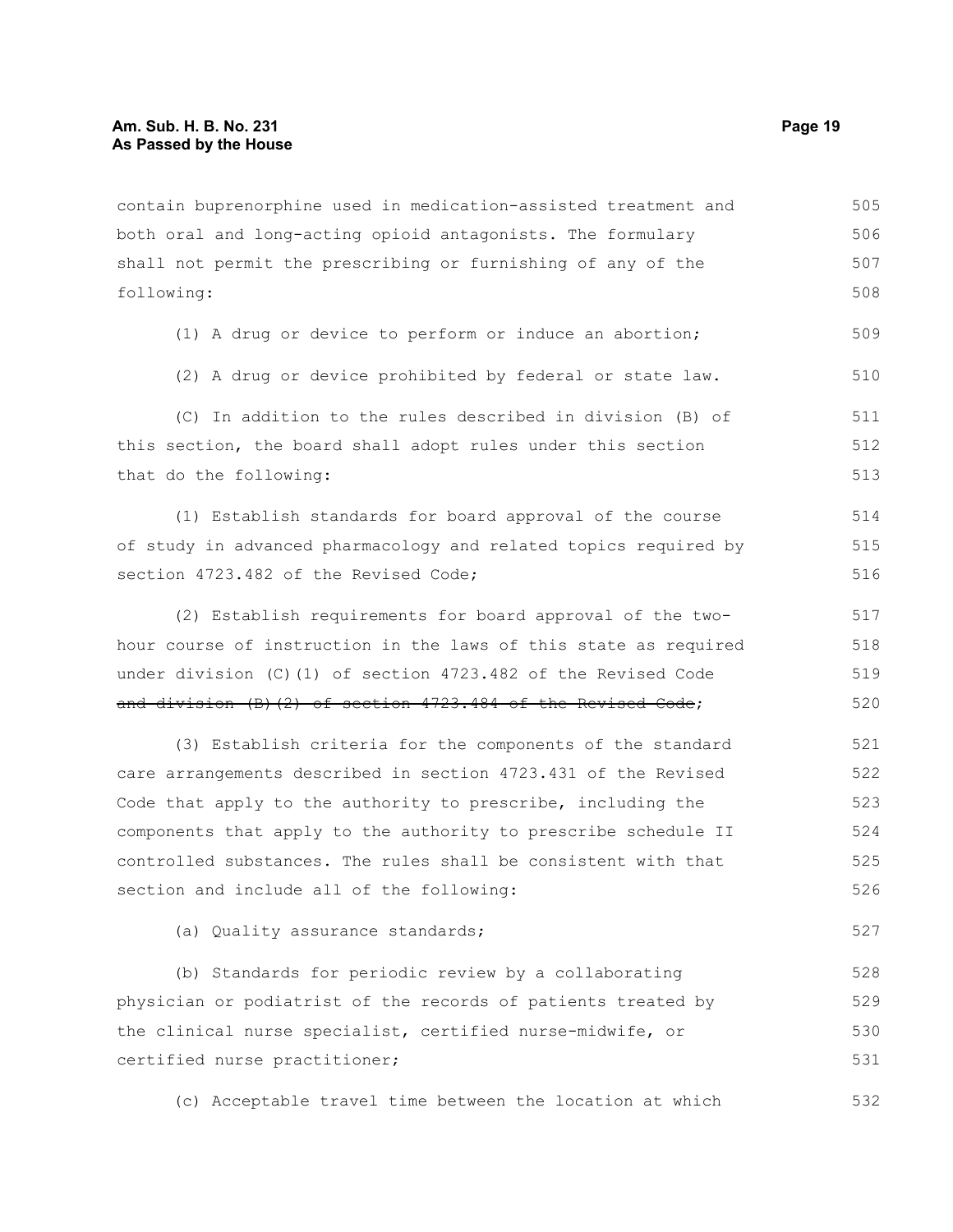the clinical nurse specialist, certified nurse-midwife, or certified nurse practitioner is engaging in the prescribing components of the nurse's practice and the location of the nurse's collaborating physician or podiatrist; (d) Any other criteria recommended by the committee on prescriptive governance. **Sec. 4729.01.** As used in this chapter: (A) "Pharmacy," except when used in a context that refers to the practice of pharmacy, means any area, room, rooms, place of business, department, or portion of any of the foregoing where the practice of pharmacy is conducted. (B) "Practice of pharmacy" means providing pharmacist care requiring specialized knowledge, judgment, and skill derived from the principles of biological, chemical, behavioral, social, pharmaceutical, and clinical sciences. As used in this division, "pharmacist care" includes the following: (1) Interpreting prescriptions; (2) Dispensing drugs and drug therapy related devices; (3) Compounding drugs; (4) Counseling individuals with regard to their drug therapy, recommending drug therapy related devices, and assisting in the selection of drugs and appliances for treatment of common diseases and injuries and providing instruction in the proper use of the drugs and appliances; (5) Performing drug regimen reviews with individuals by discussing all of the drugs that the individual is taking and explaining the interactions of the drugs; 533 534 535 536 537 538 539 540 541 542 543 544 545 546 547 548 549 550 551 552 553 554 555 556 557 558 559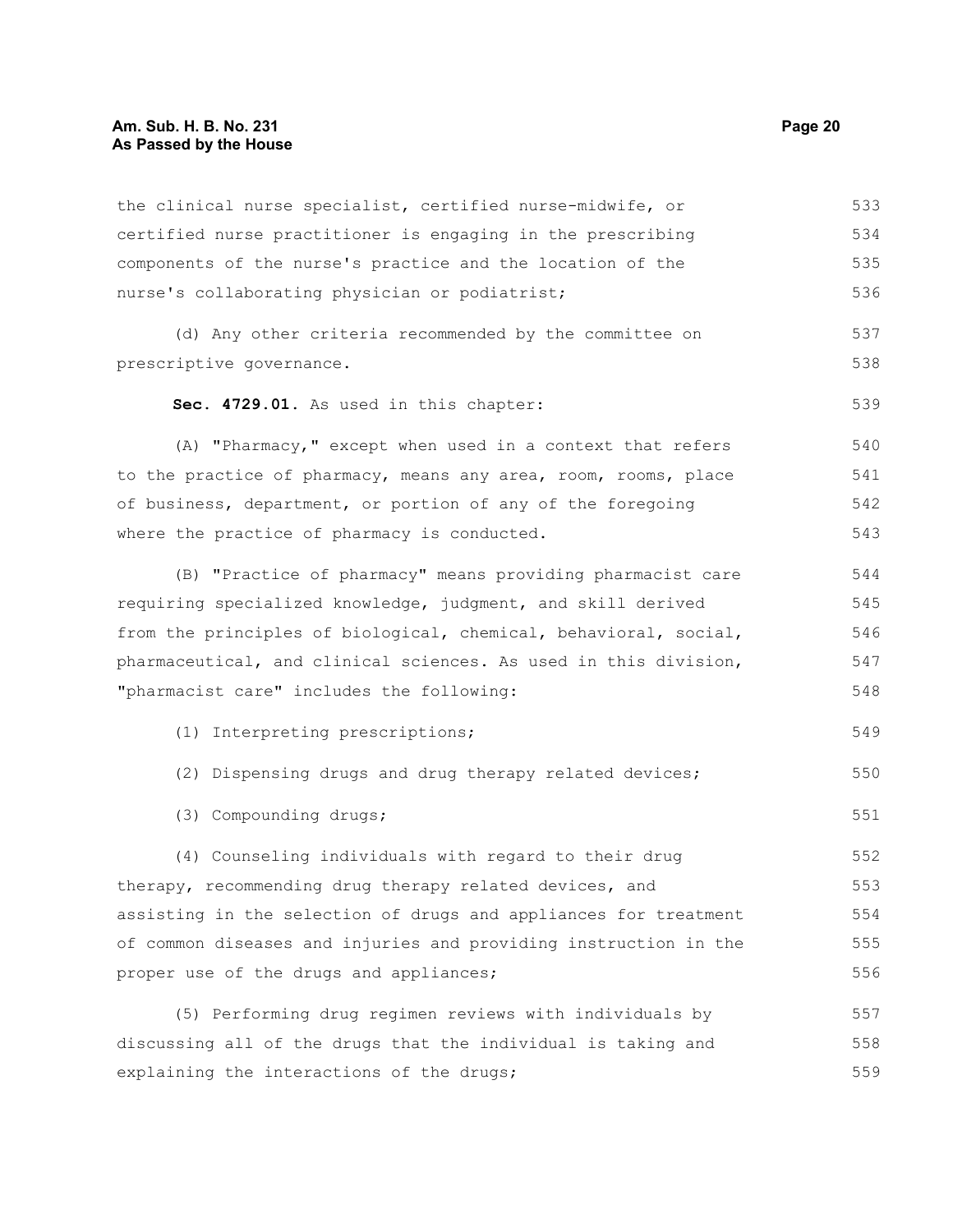#### **Am. Sub. H. B. No. 231 Page 21 As Passed by the House**

(6) Performing drug utilization reviews with licensed health professionals authorized to prescribe drugs when the pharmacist determines that an individual with a prescription has a drug regimen that warrants additional discussion with the prescriber; (7) Advising an individual and the health care professionals treating an individual with regard to the individual's drug therapy; (8) Acting pursuant to a consult agreement with one or more physicians authorized under Chapter 4731. of the Revised Code to practice medicine and surgery or osteopathic medicine and surgery, if an agreement has been established; (9) Engaging in the administration of immunizations to the extent authorized by section 4729.41 of the Revised Code; (10) Engaging in the administration of drugs to the extent authorized by section 4729.45 of the Revised Code. (C) "Compounding" means the preparation, mixing, assembling, packaging, and labeling of one or more drugs in any of the following circumstances: (1) Pursuant to a prescription issued by a licensed health professional authorized to prescribe drugs; (2) Pursuant to the modification of a prescription made in accordance with a consult agreement; (3) As an incident to research, teaching activities, or chemical analysis; (4) In anticipation of orders for drugs pursuant to prescriptions, based on routine, regularly observed dispensing patterns; 560 561 562 563 564 565 566 567 568 569 570 571 572 573 574 575 576 577 578 579 580 581 582 583 584 585 586 587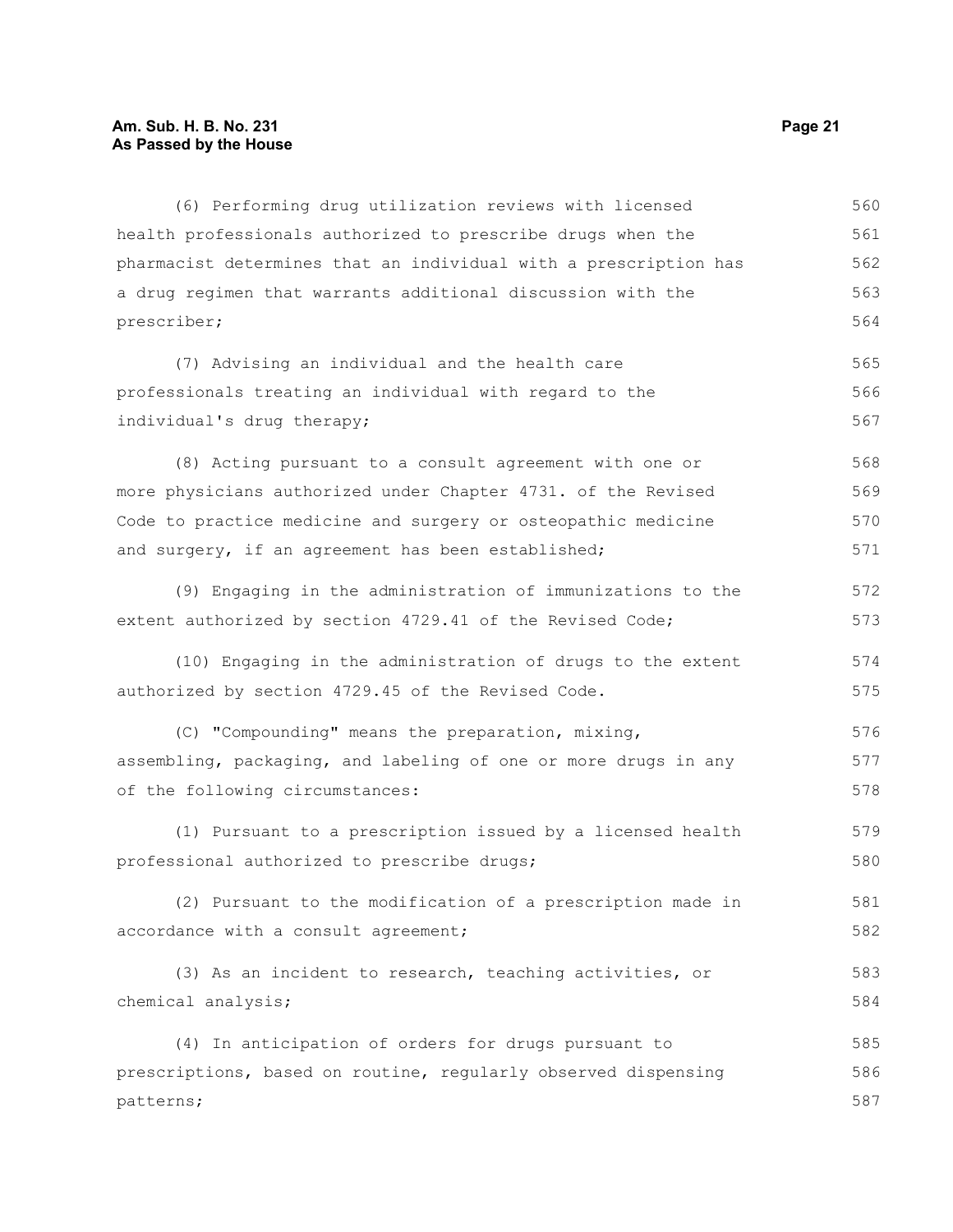### **Am. Sub. H. B. No. 231 Page 22 As Passed by the House**

| (5) Pursuant to a request made by a licensed health              | 588 |
|------------------------------------------------------------------|-----|
| professional authorized to prescribe drugs for a drug that is to | 589 |
| be used by the professional for the purpose of direct            | 590 |
| administration to patients in the course of the professional's   | 591 |
| practice, if all of the following apply:                         | 592 |
| (a) At the time the request is made, the drug is not             | 593 |
| commercially available regardless of the reason that the drug is | 594 |
| not available, including the absence of a manufacturer for the   | 595 |
| drug or the lack of a readily available supply of the drug from  | 596 |
| a manufacturer.                                                  | 597 |
| (b) A limited quantity of the drug is compounded and             | 598 |
| provided to the professional.                                    | 599 |
| (c) The drug is compounded and provided to the                   | 600 |
| professional as an occasional exception to the normal practice   | 601 |
| of dispensing drugs pursuant to patient-specific prescriptions.  | 602 |
| (D) "Consult agreement" means an agreement that has been         | 603 |
| entered into under section 4729.39 of the Revised Code.          | 604 |
| (E) "Drug" means:                                                | 605 |
| (1) Any article recognized in the United States                  | 606 |
| pharmacopoeia and national formulary, or any supplement to them, | 607 |
| intended for use in the diagnosis, cure, mitigation, treatment,  | 608 |
| or prevention of disease in humans or animals;                   | 609 |
| (2) Any other article intended for use in the diagnosis,         | 610 |
| cure, mitigation, treatment, or prevention of disease in humans  | 611 |
| or animals;                                                      | 612 |
| (3) Any article, other than food, intended to affect the         | 613 |
| structure or any function of the body of humans or animals;      | 614 |
| (4) Any article intended for use as a component of any           | 615 |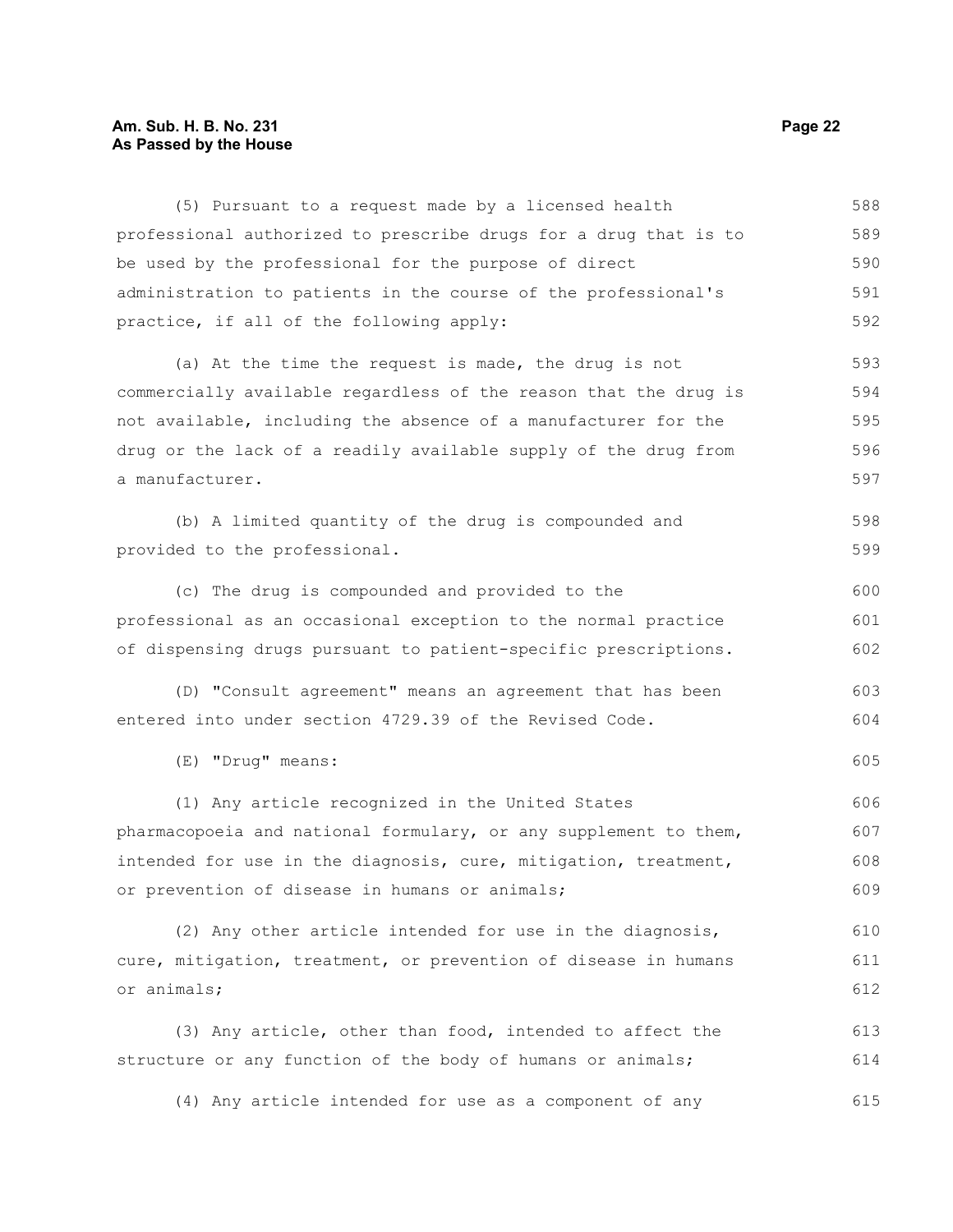| article specified in division $(E)$ (1), (2), or (3) of this     | 616 |
|------------------------------------------------------------------|-----|
| section; but does not include devices or their components,       | 617 |
| parts, or accessories.                                           | 618 |
| (F) "Dangerous drug" means any of the following:                 | 619 |
| (1) Any drug to which either of the following applies:           | 620 |
| (a) Under the "Federal Food, Drug, and Cosmetic Act," 52         | 621 |
| Stat. 1040 (1938), 21 U.S.C.A. 301, as amended, the drug is      | 622 |
| required to bear a label containing the legend "Caution: Federal | 623 |
| law prohibits dispensing without prescription" or "Caution:      | 624 |
| Federal law restricts this drug to use by or on the order of a   | 625 |
| licensed veterinarian" or any similar restrictive statement, or  | 626 |
| the drug may be dispensed only upon a prescription;              | 627 |
| (b) Under Chapter 3715. or 3719. of the Revised Code, the        | 628 |
| drug may be dispensed only upon a prescription.                  | 629 |
| (2) Any drug that contains a schedule V controlled               | 630 |
| substance and that is exempt from Chapter 3719. of the Revised   | 631 |
| Code or to which that chapter does not apply;                    | 632 |
| (3) Any drug intended for administration by injection into       | 633 |
| the human body other than through a natural orifice of the human | 634 |
| body;                                                            | 635 |
| (4) Any drug that is a biological product, as defined in         | 636 |
| section 3715.01 of the Revised Code.                             | 637 |
| (G) "Federal drug abuse control laws" has the same meaning       | 638 |
| as in section 3719.01 of the Revised Code.                       | 639 |
| (H) "Prescription" means all of the following:                   | 640 |
| (1) A written, electronic, or oral order for drugs or            | 641 |
| combinations or mixtures of drugs to be used by a particular     | 642 |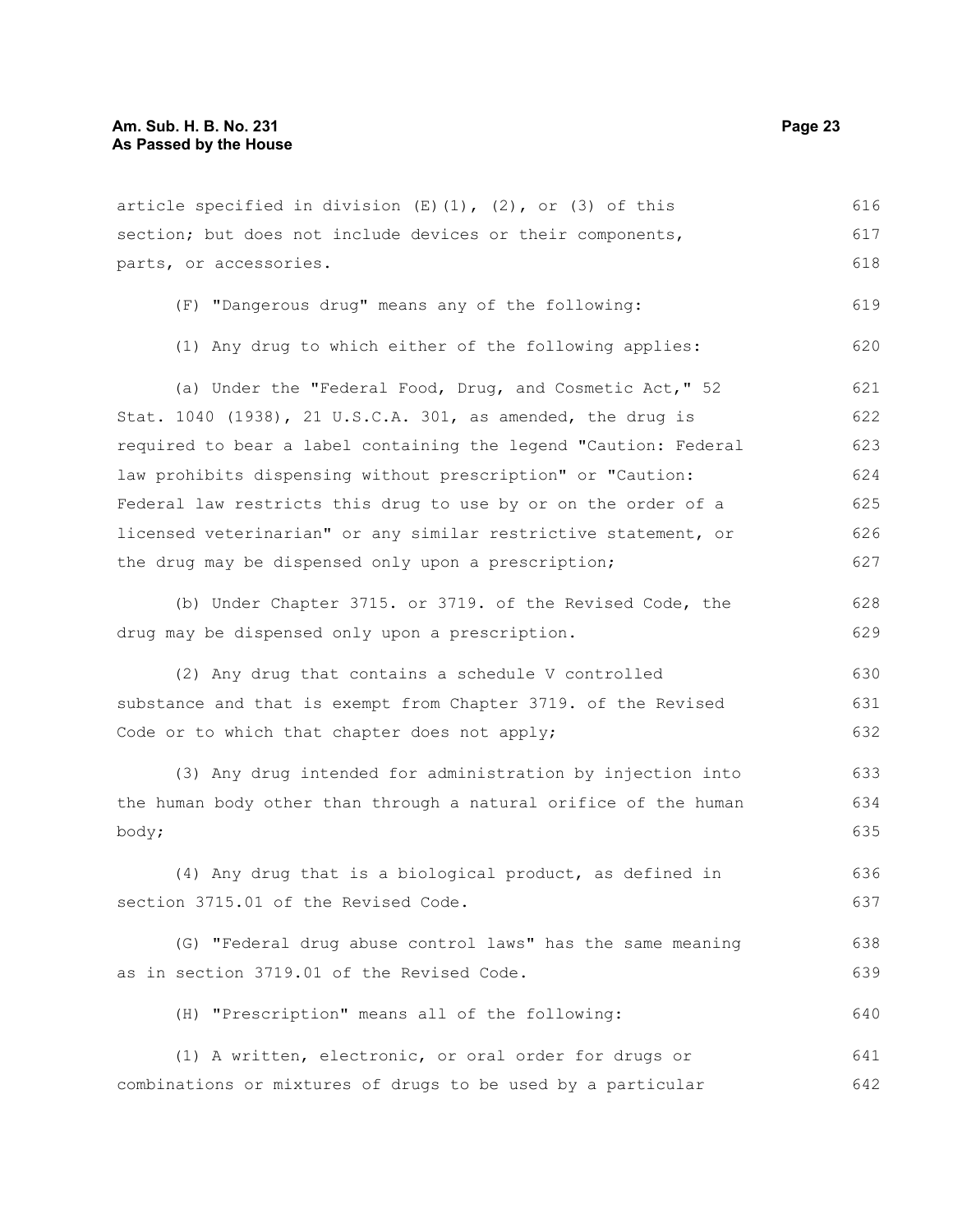individual or for treating a particular animal, issued by a licensed health professional authorized to prescribe drugs; (2) For purposes of sections 2925.61, 4723.488, 4730.431, and 4731.94 of the Revised Code, a written, electronic, or oral order for naloxone issued to and in the name of a family member, friend, or other individual in a position to assist an individual who there is reason to believe is at risk of experiencing an opioid-related overdose. (3) For purposes of section 4729.44 of the Revised Code, a written, electronic, or oral order for naloxone issued to and in the name of either of the following: (a) An individual who there is reason to believe is at risk of experiencing an opioid-related overdose; (b) A family member, friend, or other individual in a position to assist an individual who there is reason to believe is at risk of experiencing an opioid-related overdose. (4) For purposes of sections 4723.4810, 4729.282, 4730.432, and 4731.93 of the Revised Code, a written, electronic, or oral order for a drug to treat chlamydia, gonorrhea, or trichomoniasis issued to and in the name of a patient who is not the intended user of the drug but is the sexual partner of the intended user; (5) For purposes of sections 3313.7110, 3313.7111, 3314.143, 3326.28, 3328.29, 4723.483, 4729.88, 4730.433, 4731.96, and 5101.76 of the Revised Code, a written, electronic, or oral order for an epinephrine autoinjector issued to and in 643 644 645 646 647 648 649 650 651 652 653 654 655 656 657 658 659 660 661 662 663 664 665 666 667 668

(6) For purposes of Chapter 3728. and sections 4723.483, 4729.88, 4730.433, and 4731.96 of the Revised Code, a written, 670 671

the name of a school, school district, or camp;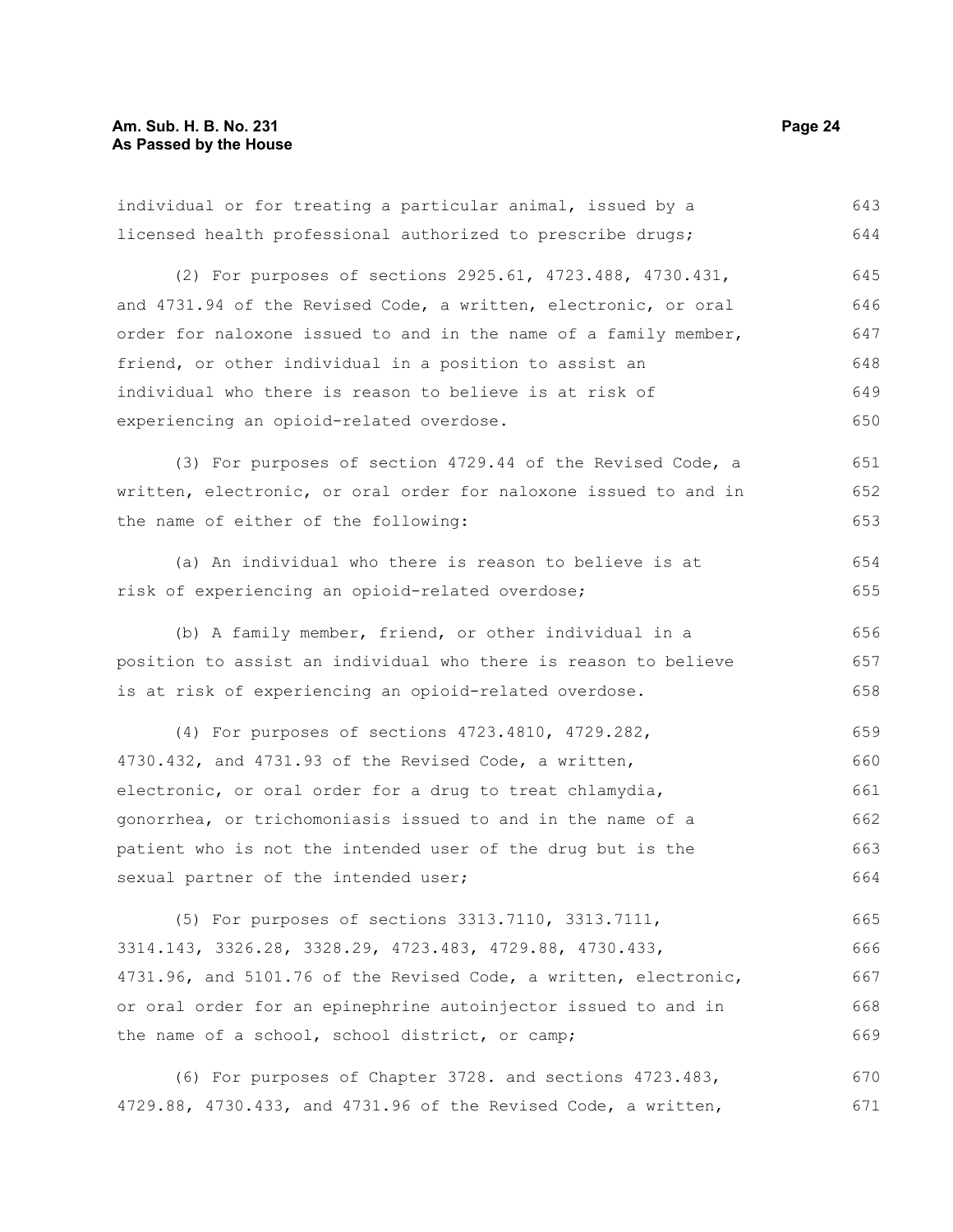| electronic, or oral order for an epinephrine autoinjector issued | 672 |
|------------------------------------------------------------------|-----|
| to and in the name of a qualified entity, as defined in section  | 673 |
| 3728.01 of the Revised Code;                                     | 674 |
| (7) For purposes of sections 3313.7115, 3313.7116,               | 675 |
| 3314.147, 3326.60, 3328.38, 4723.484, 4730.434, 4731.92, and     | 676 |
| 5101.78 of the Revised Code, a written, electronic, or oral      | 677 |
| order for injectable or nasally administered glucagon in the     | 678 |
| name of a school, school district, or camp.                      | 679 |
| (I) "Licensed health professional authorized to prescribe        | 680 |
| drugs" or "prescriber" means an individual who is authorized by  | 681 |
| law to prescribe drugs or dangerous drugs or drug therapy        | 682 |
| related devices in the course of the individual's professional   | 683 |
| practice, including only the following:                          | 684 |
| (1) A dentist licensed under Chapter 4715. of the Revised        | 685 |
| Code;                                                            | 686 |
| (2) A clinical nurse specialist, certified nurse-midwife,        | 687 |
| or certified nurse practitioner who holds a current, valid       | 688 |
| license to practice nursing as an advanced practice registered   | 689 |
| nurse issued under Chapter 4723. of the Revised Code;            | 690 |
| (3) An optometrist licensed under Chapter 4725. of the           | 691 |
| Revised Code to practice optometry under a therapeutic           | 692 |
| pharmaceutical agents certificate;                               | 693 |
| (4) A physician authorized under Chapter 4731. of the            | 694 |
| Revised Code to practice medicine and surgery, osteopathic       | 695 |
| medicine and surgery, or podiatric medicine and surgery;         | 696 |
| (5) A physician assistant who holds a license to practice        | 697 |
| as a physician assistant issued under Chapter 4730. of the       | 698 |
| Revised Code, holds a valid prescriber number issued by the      | 699 |
| state medical board, and has been granted physician-delegated    | 700 |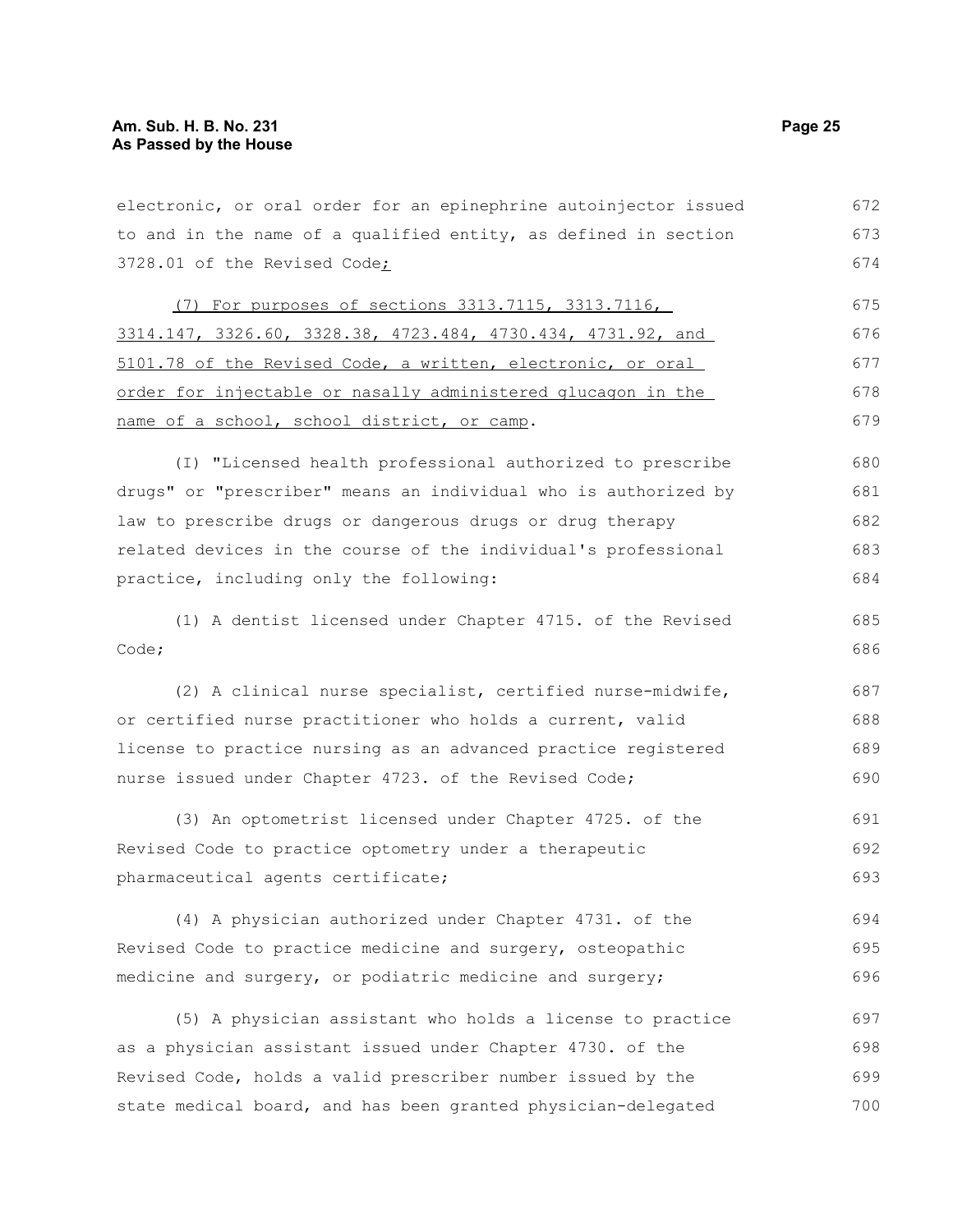prescriptive authority; (6) A veterinarian licensed under Chapter 4741. of the Revised Code. (J) "Sale" or "sell" includes any transaction made by any person, whether as principal proprietor, agent, or employee, to do or offer to do any of the following: deliver, distribute, broker, exchange, gift or otherwise give away, or transfer, whether the transfer is by passage of title, physical movement, or both. (K) "Wholesale sale" and "sale at wholesale" mean any sale in which the purpose of the purchaser is to resell the article purchased or received by the purchaser. (L) "Retail sale" and "sale at retail" mean any sale other than a wholesale sale or sale at wholesale. (M) "Retail seller" means any person that sells any dangerous drug to consumers without assuming control over and responsibility for its administration. Mere advice or instructions regarding administration do not constitute control or establish responsibility. (N) "Price information" means the price charged for a prescription for a particular drug product and, in an easily understandable manner, all of the following: (1) The proprietary name of the drug product; (2) The established (generic) name of the drug product; (3) The strength of the drug product if the product contains a single active ingredient or if the drug product 701 702 703 704 705 706 707 708 709 710 711 712 713 714 715 716 717 718 719 720 721 722 723 724 725 726

contains more than one active ingredient and a relevant strength

can be associated with the product without indicating each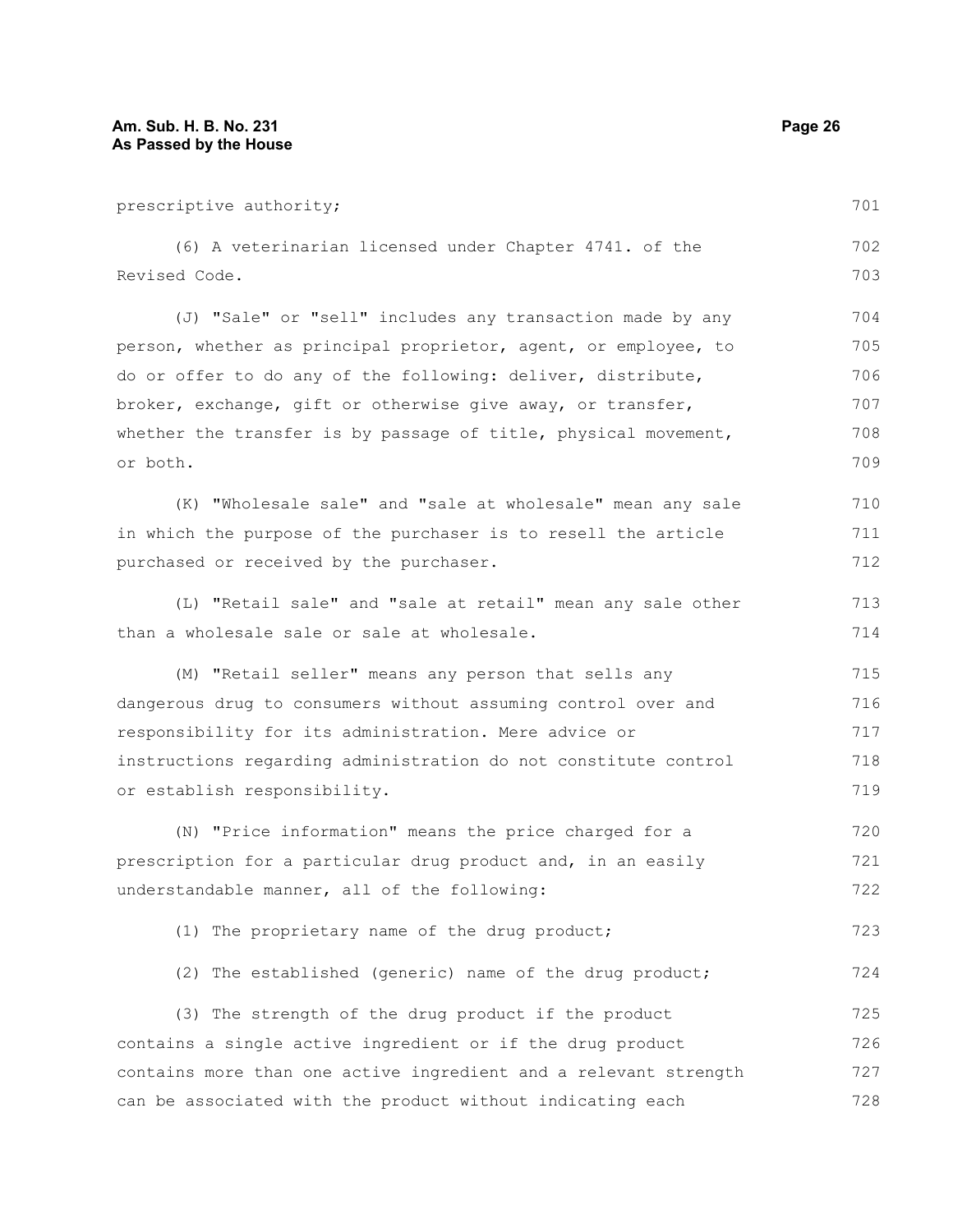active ingredient. The established name and quantity of each active ingredient are required if such a relevant strength cannot be so associated with a drug product containing more than one ingredient. 729 730 731 732

(4) The dosage form;

(5) The price charged for a specific quantity of the drug product. The stated price shall include all charges to the consumer, including, but not limited to, the cost of the drug product, professional fees, handling fees, if any, and a statement identifying professional services routinely furnished by the pharmacy. Any mailing fees and delivery fees may be stated separately without repetition. The information shall not be false or misleading. 734 735 736 737 738 739 740 741

(O) "Wholesale distributor of dangerous drugs" or "wholesale distributor" means a person engaged in the sale of dangerous drugs at wholesale and includes any agent or employee of such a person authorized by the person to engage in the sale of dangerous drugs at wholesale. 742 743 744 745 746

(P) "Manufacturer of dangerous drugs" or "manufacturer" means a person, other than a pharmacist or prescriber, who manufactures dangerous drugs and who is engaged in the sale of those dangerous drugs. 747 748 749 750

(Q) "Terminal distributor of dangerous drugs" or "terminal distributor" means a person who is engaged in the sale of dangerous drugs at retail, or any person, other than a manufacturer, repackager, outsourcing facility, third-party logistics provider, wholesale distributor, or pharmacist, who has possession, custody, or control of dangerous drugs for any purpose other than for that person's own use and consumption. 751 752 753 754 755 756 757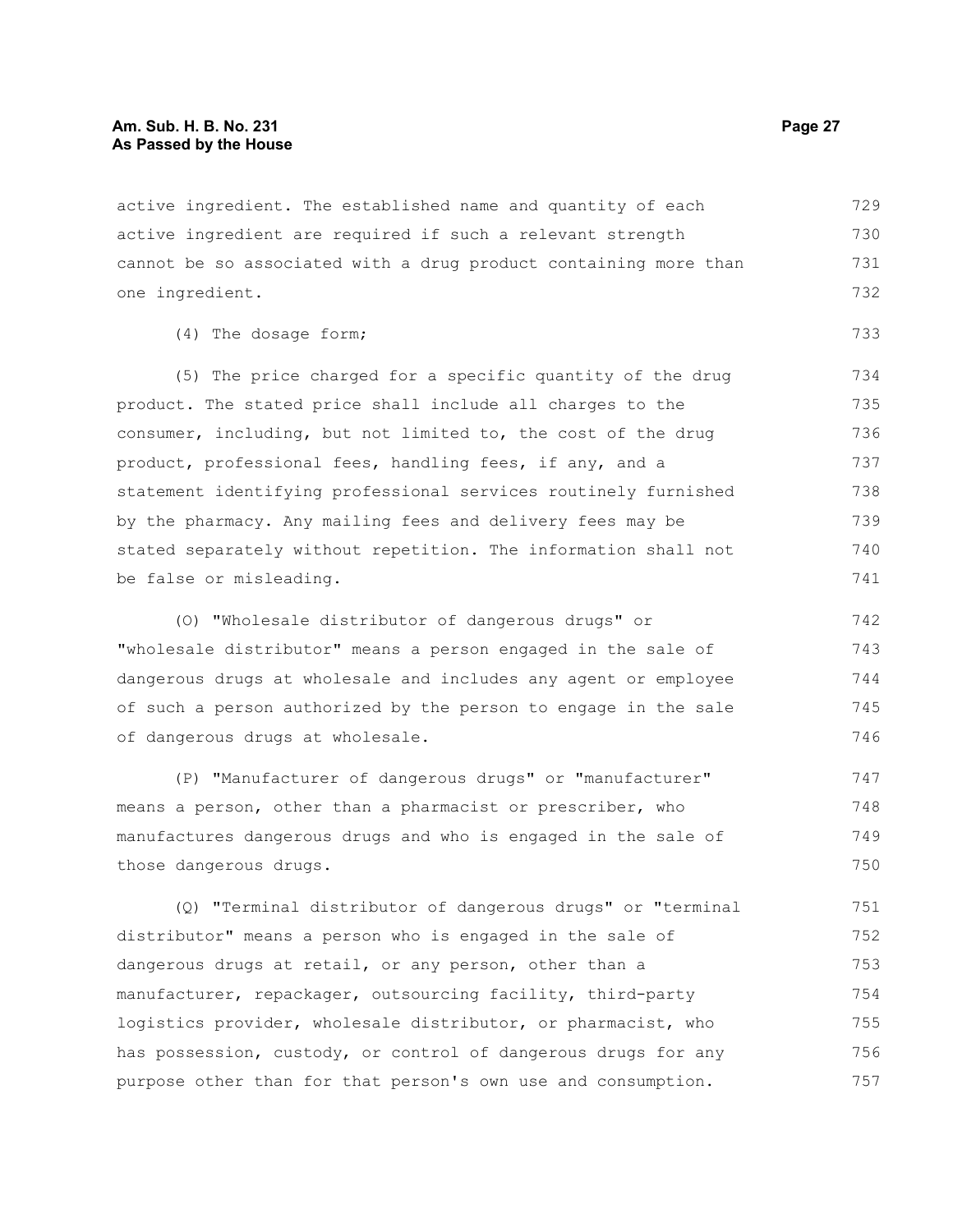#### **Am. Sub. H. B. No. 231 Page 28 As Passed by the House**

"Terminal distributor" includes pharmacies, hospitals, nursing homes, and laboratories and all other persons who procure dangerous drugs for sale or other distribution by or under the supervision of a pharmacist, licensed health professional authorized to prescribe drugs, or other person authorized by the state board of pharmacy. 758 759 760 761 762 763

(R) "Promote to the public" means disseminating a representation to the public in any manner or by any means, other than by labeling, for the purpose of inducing, or that is likely to induce, directly or indirectly, the purchase of a dangerous drug at retail. 764 765 766 767 768

(S) "Person" includes any individual, partnership, association, limited liability company, or corporation, the state, any political subdivision of the state, and any district, department, or agency of the state or its political subdivisions. 769 770 771 772 773

(T) "Animal shelter" means a facility operated by a humane society or any society organized under Chapter 1717. of the Revised Code or a dog pound operated pursuant to Chapter 955. of the Revised Code. 774 775 776 777

(U) "Food" has the same meaning as in section 3715.01 of the Revised Code. 778 779

(V) "Pain management clinic" has the same meaning as in section 4731.054 of the Revised Code.

(W) "Investigational drug or product" means a drug or product that has successfully completed phase one of the United States food and drug administration clinical trials and remains under clinical trial, but has not been approved for general use by the United States food and drug administration. 782 783 784 785 786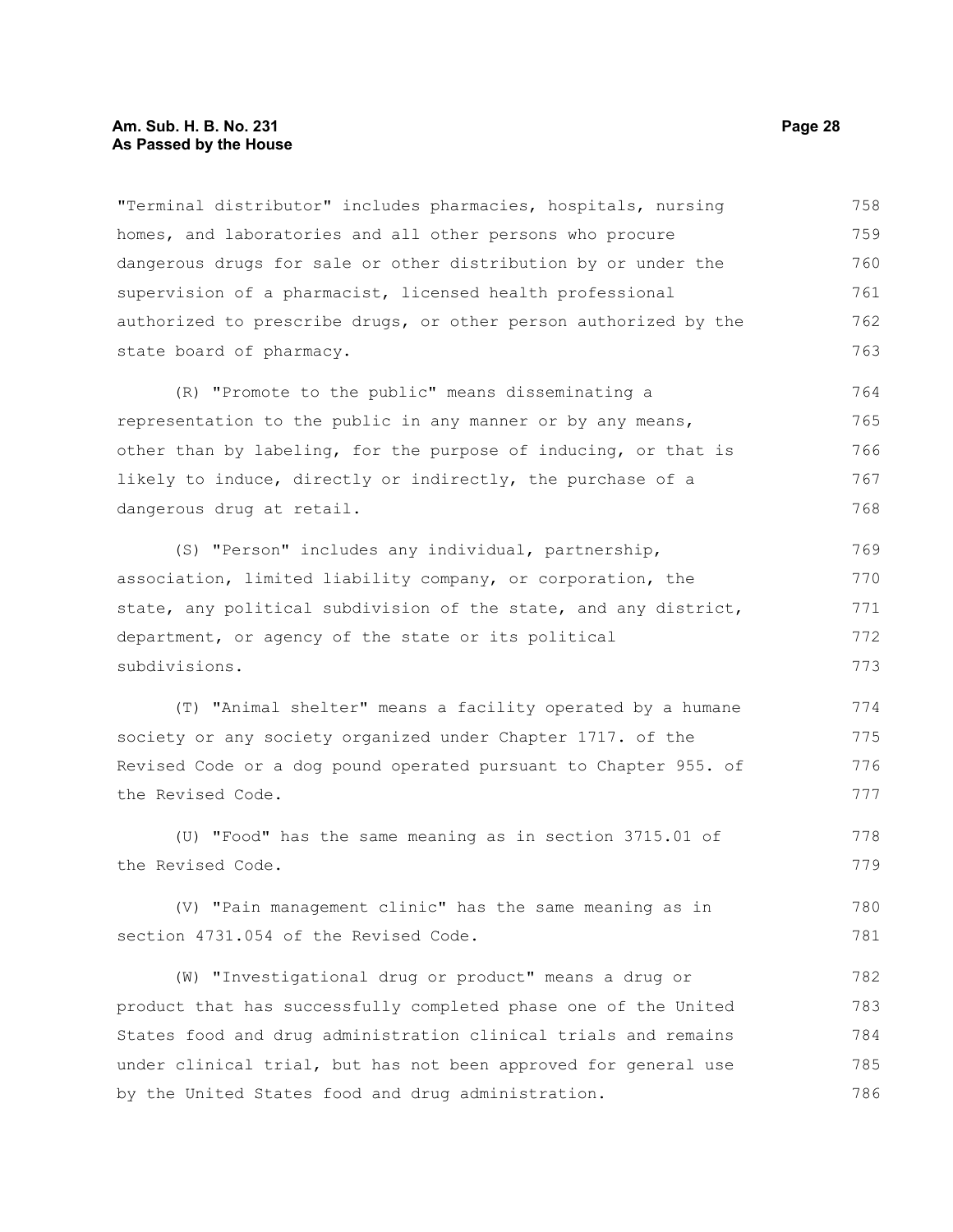"Investigational drug or product" does not include controlled substances in schedule I, as defined in section 3719.01 of the Revised Code. 787 788 789

(X) "Product," when used in reference to an investigational drug or product, means a biological product, other than a drug, that is made from a natural human, animal, or microorganism source and is intended to treat a disease or medical condition. 790 791 792 793 794

(Y) "Third-party logistics provider" means a person that provides or coordinates warehousing or other logistics services pertaining to dangerous drugs including distribution, on behalf of a manufacturer, wholesale distributor, or terminal distributor of dangerous drugs, but does not take ownership of the drugs or have responsibility to direct the sale or disposition of the drugs. 795 796 797 798 799 800 801

(Z) "Repackager of dangerous drugs" or "repackager" means a person that repacks and relabels dangerous drugs for sale or distribution.

(AA) "Outsourcing facility" means a facility that is engaged in the compounding and sale of sterile drugs and is registered as an outsourcing facility with the United States food and drug administration. 805 806 807 808

(BB) "Laboratory" means a laboratory licensed under this chapter as a terminal distributor of dangerous drugs and entrusted to have custody of any of the following drugs and to use the drugs for scientific and clinical purposes and for purposes of instruction: dangerous drugs that are not controlled substances, as defined in section 3719.01 of the Revised Code; dangerous drugs that are controlled substances, as defined in 809 810 811 812 813 814 815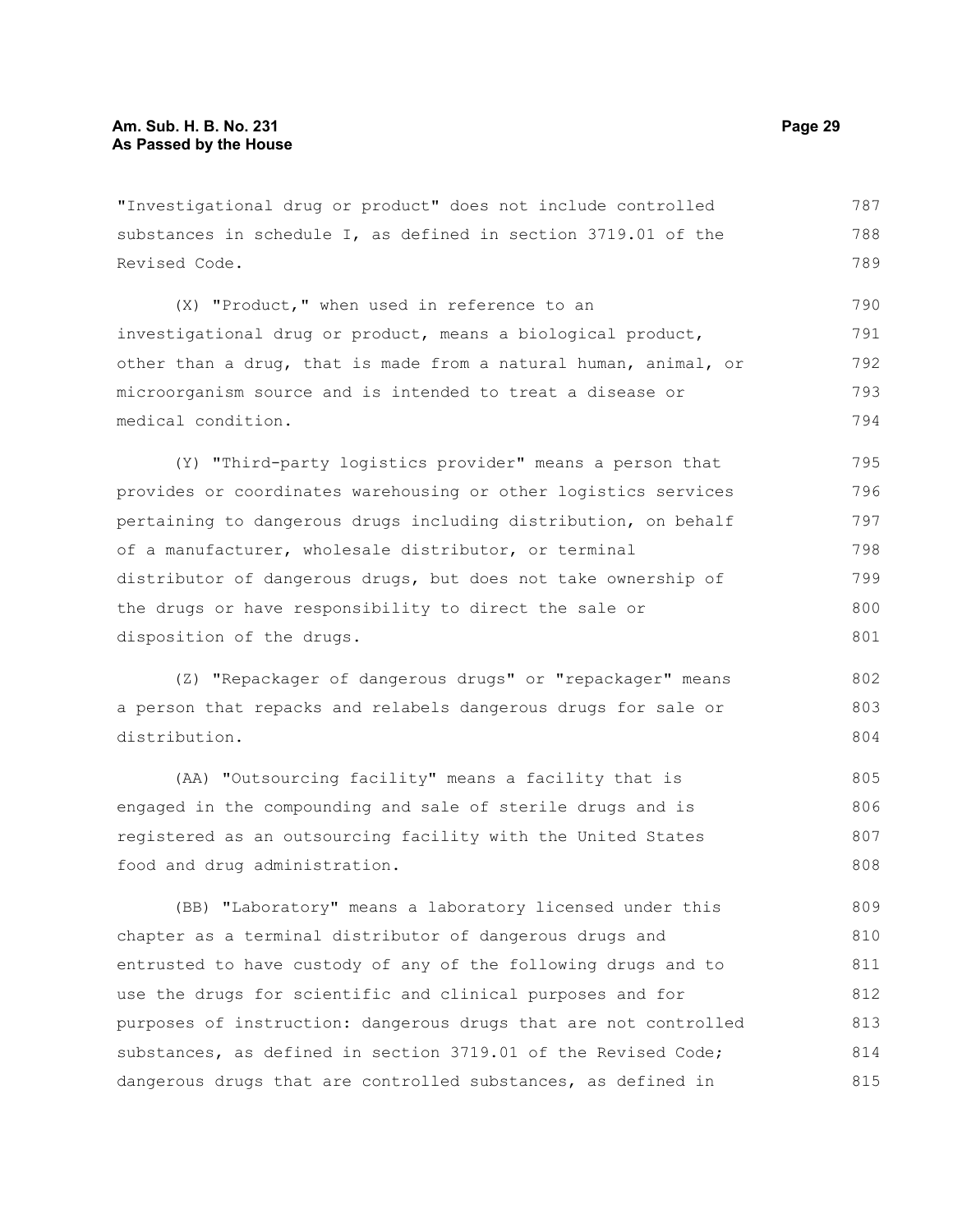that section; and controlled substances in schedule I, as defined in that section. 816 817

**Sec. 4729.51.** (A) No person other than a licensed manufacturer of dangerous drugs, outsourcing facility, thirdparty logistics provider, repackager of dangerous drugs, or wholesale distributor of dangerous drugs shall possess for sale, sell, distribute, or deliver, at wholesale, dangerous drugs or investigational drugs or products, except as follows: 818 819 820 821 822 823

(1) A licensed terminal distributor of dangerous drugs that is a pharmacy may make occasional sales of dangerous drugs or investigational drugs or products at wholesale. 824 825 826

(2) A licensed terminal distributor of dangerous drugs having more than one licensed location may transfer or deliver dangerous drugs from one licensed location to another licensed location owned by the terminal distributor if the license issued for each location is in effect at the time of the transfer or delivery.

(3) A licensed terminal distributor of dangerous drugs that is not a pharmacy may make occasional sales of naloxone at wholesale.

(4) A licensed terminal distributor of dangerous drugs that is not a pharmacy may make occasional sales of dangerous drugs at wholesale if the drugs being sold are in shortage, as defined in rules adopted by the state board of pharmacy under section 4729.26 of the Revised Code. 836 837 838 839 840

(B) No licensed manufacturer, outsourcing facility, thirdparty logistics provider, repackager, or wholesale distributor shall possess for sale, sell, or distribute, at wholesale, dangerous drugs or investigational drugs or products to any 841 842 843 844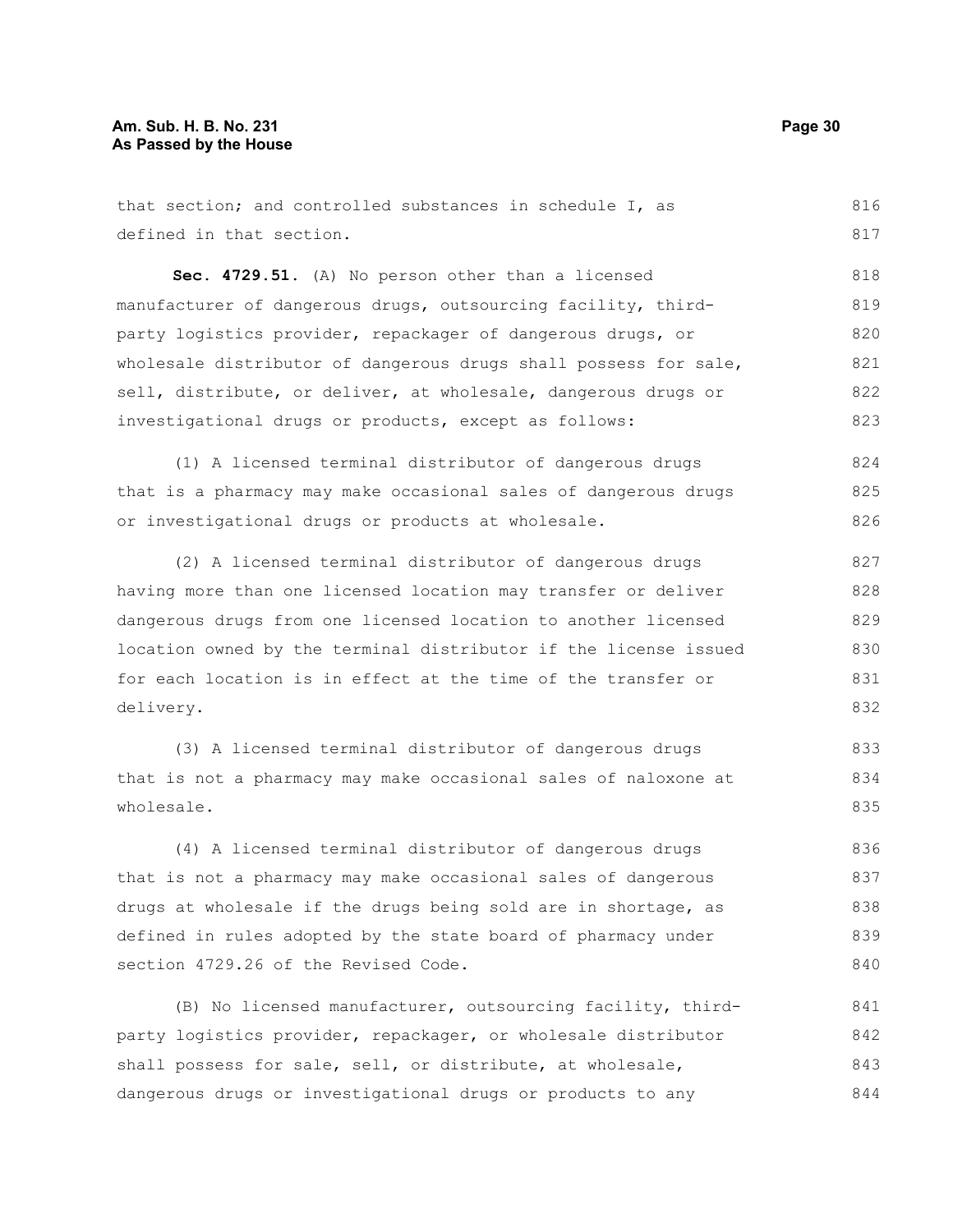person other than the following:

(1) Subject to division (D) of this section, a licensed terminal distributor of dangerous drugs; 846 847

(2) Subject to division (C) of this section, any person exempt from licensure as a terminal distributor of dangerous drugs under section 4729.541 of the Revised Code; 848 849 850

(3) A licensed manufacturer, outsourcing facility, thirdparty logistics provider, repackager, or wholesale distributor; 851 852

(4) A terminal distributor, manufacturer, outsourcing facility, third-party logistics provider, repackager, or wholesale distributor that is located in another state, is not engaged in the sale of dangerous drugs within this state, and is actively licensed to engage in the sale of dangerous drugs by the state in which the distributor conducts business. 853 854 855 856 857 858

(C) No licensed manufacturer, outsourcing facility, thirdparty logistics provider, repackager, or wholesale distributor shall possess for sale, sell, or distribute, at wholesale, dangerous drugs or investigational drugs or products to either of the following: 859 860 861 862 863

(1) A prescriber who is employed by either of the following: 864 865

(a) A pain management clinic that is not licensed as a terminal distributor of dangerous drugs with a pain management clinic classification issued under section 4729.552 of the Revised Code; 866 867 868 869

(b) A facility, clinic, or other location that provides office-based opioid treatment but is not licensed as a terminal distributor of dangerous drugs with an office-based opioid 870 871 872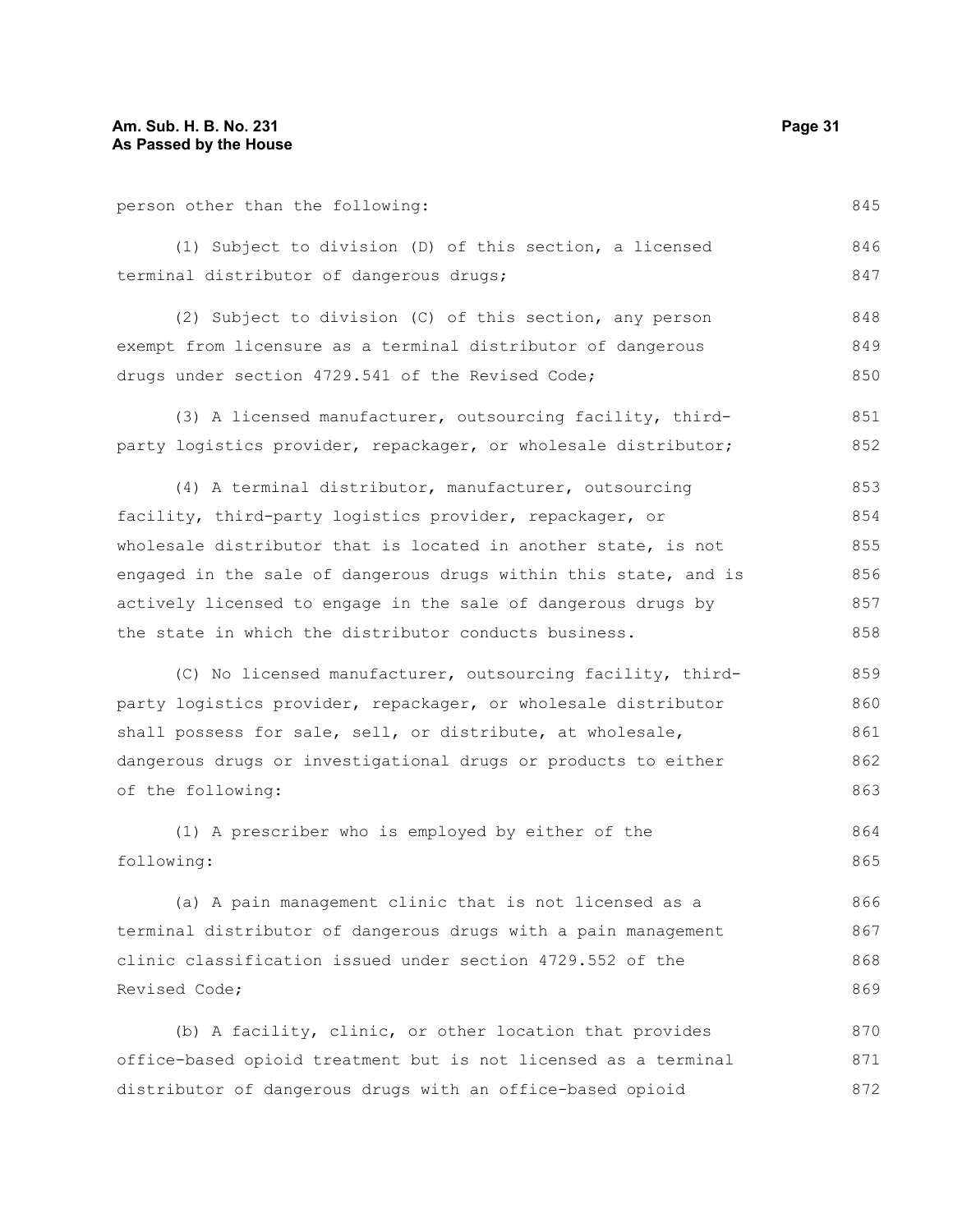treatment classification issued under section 4729.553 of the Revised Code if such a license is required by that section. 873 874

(2) A business entity described in division (A)(2) or (3) of section 4729.541 of the Revised Code that is, or is operating, either of the following: 875 876 877

(a) A pain management clinic without a license as a terminal distributor of dangerous drugs with a pain management clinic classification issued under section 4729.552 of the Revised Code; 878 879 880 881

(b) A facility, clinic, or other location that provides office-based opioid treatment without a license as a terminal distributor of dangerous drugs with an office-based opioid treatment classification issued under section 4729.553 of the Revised Code if such a license is required by that section. 882 883 884 885 886

(D) No licensed manufacturer, outsourcing facility, thirdparty logistics provider, repackager, or wholesale distributor shall possess dangerous drugs or investigational drugs or products for sale at wholesale, or sell or distribute such drugs at wholesale, to a licensed terminal distributor of dangerous drugs, except as follows: 887 888 889 890 891 892

(1) In the case of a terminal distributor with a category II license, only dangerous drugs in category II, as defined in division (A)(1) of section 4729.54 of the Revised Code; 893 894 895

(2) In the case of a terminal distributor with a category III license, dangerous drugs in category II and category III, as defined in divisions (A)(1) and (2) of section 4729.54 of the Revised Code; 896 897 898 899

(3) In the case of a terminal distributor with a limited category II or III license, only the dangerous drugs specified 900 901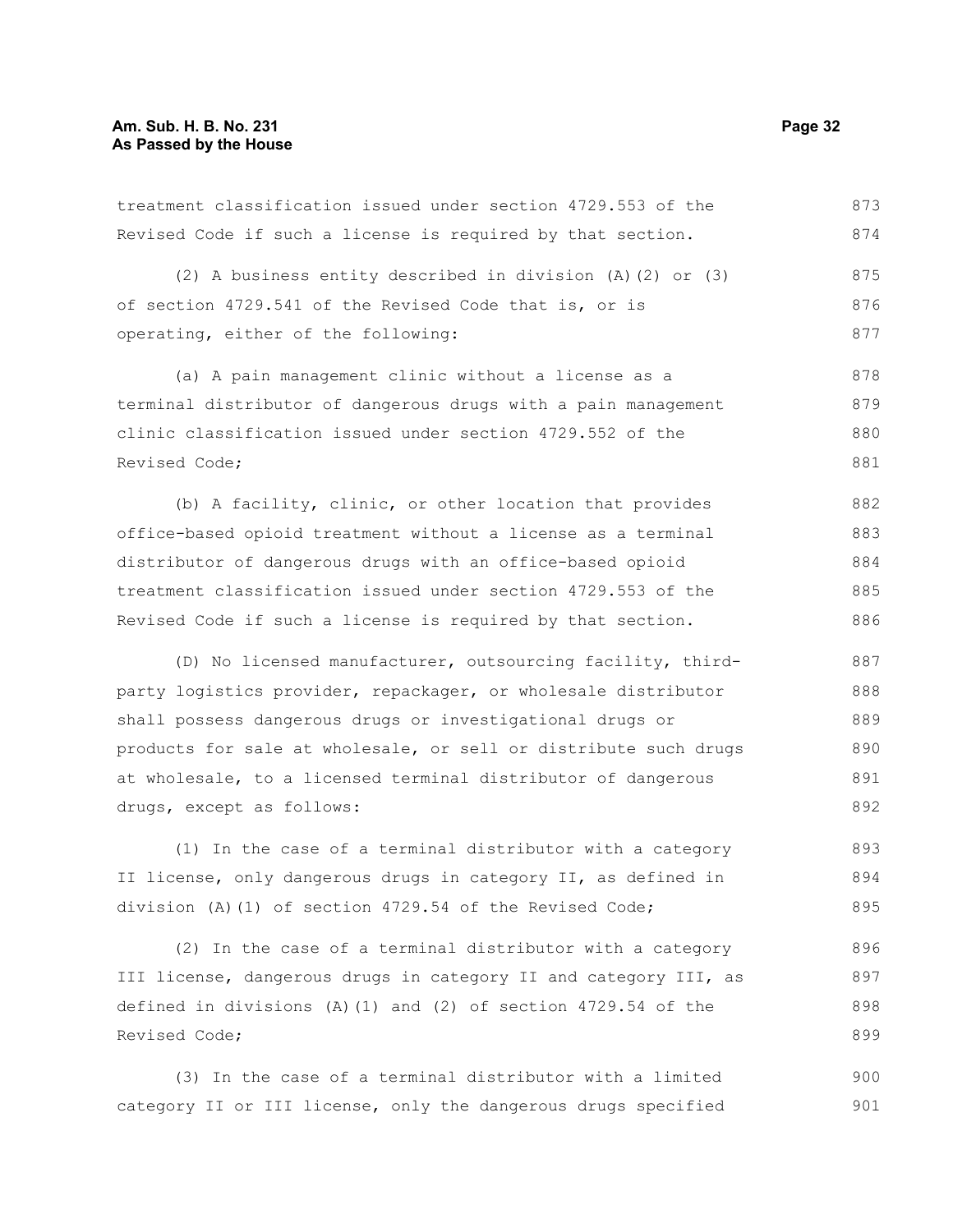| in the license.                                                           | 902 |
|---------------------------------------------------------------------------|-----|
| (E) (1) Except as provided in division (E) (2) of this                    | 903 |
| section, no person shall do any of the following:                         | 904 |
| (a) Sell or distribute, at retail, dangerous drugs;                       | 905 |
| (b) Possess for sale, at retail, dangerous drugs;                         | 906 |
| (c) Possess dangerous drugs.                                              | 907 |
| $(2)$ (a) Divisions $(E)$ $(1)$ $(a)$ , $(b)$ , and $(c)$ of this section | 908 |
| do not apply to any of the following:                                     | 909 |
| (i) A licensed terminal distributor of dangerous drugs;                   | 910 |
| (ii) A person who possesses, or possesses for sale or                     | 911 |
| sells, at retail, a dangerous drug in accordance with Chapters            | 912 |
| 3719., 4715., 4723., 4725., 4729., 4730., 4731., and 4741. of             | 913 |
| the Revised Code;                                                         | 914 |
| (iii) Any of the persons identified in divisions (A) (1) to               | 915 |
| (5) and (13) of section 4729.541 of the Revised Code, but only            | 916 |
| to the extent specified in that section.                                  | 917 |
| (b) Division $(E)$ (1) (c) of this section does not apply to              | 918 |
| any of the following:                                                     | 919 |
| (i) A licensed manufacturer, outsourcing facility, third-                 | 920 |
| party logistics provider, repackager, or wholesale distributor;           | 921 |
| (ii) Any of the persons identified in divisions (A) (6) to                | 922 |
| (12) of section 4729.541 of the Revised Code, but only to the             | 923 |
| extent specified in that section.                                         | 924 |
| (F) No licensed terminal distributor of dangerous drugs or                | 925 |
| person that is exempt from licensure under section 4729.541 of            | 926 |
| the Revised Code shall purchase dangerous drugs or                        | 927 |
| investigational drugs or products from any person other than a            | 928 |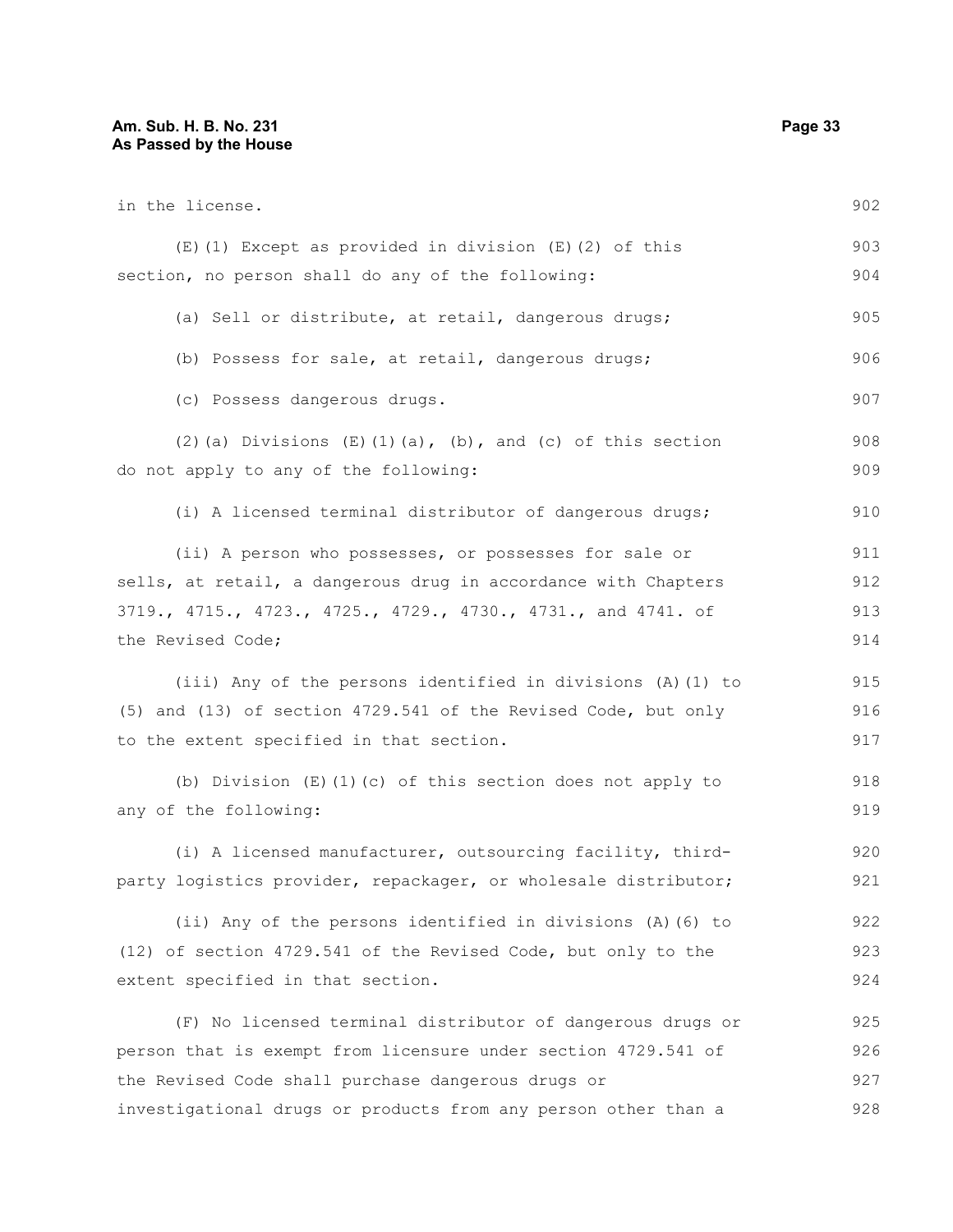licensed manufacturer, outsourcing facility, third-party logistics provider, repackager, or wholesale distributor, except as follows: 929 930 931

(1) A licensed terminal distributor of dangerous drugs or person that is exempt from licensure under section 4729.541 of the Revised Code may make occasional purchases of dangerous drugs or investigational drugs or products that are sold in accordance with division (A)(1) or (3) of this section. 932 933 934 935 936

(2) A licensed terminal distributor of dangerous drugs having more than one licensed location may transfer or deliver dangerous drugs or investigational drugs or products from one licensed location to another licensed location if the license issued for each location is in effect at the time of the transfer or delivery. 937 938 939 940 941 942

(G) No licensed terminal distributor of dangerous drugs shall engage in the retail sale or other distribution of dangerous drugs or investigational drugs or products or maintain possession, custody, or control of dangerous drugs or investigational drugs or products for any purpose other than the distributor's personal use or consumption, at any establishment or place other than that or those described in the license issued by the board to such terminal distributor. 943 944 945 946 947 948 949 950

(H) Nothing in this section shall be construed to interfere with the performance of official duties by any law enforcement official authorized by municipal, county, state, or federal law to collect samples of any drug, regardless of its nature or in whose possession it may be. 951 952 953 954 955

(I) Notwithstanding anything to the contrary in this section, the board of education of a city, local, exempted 956 957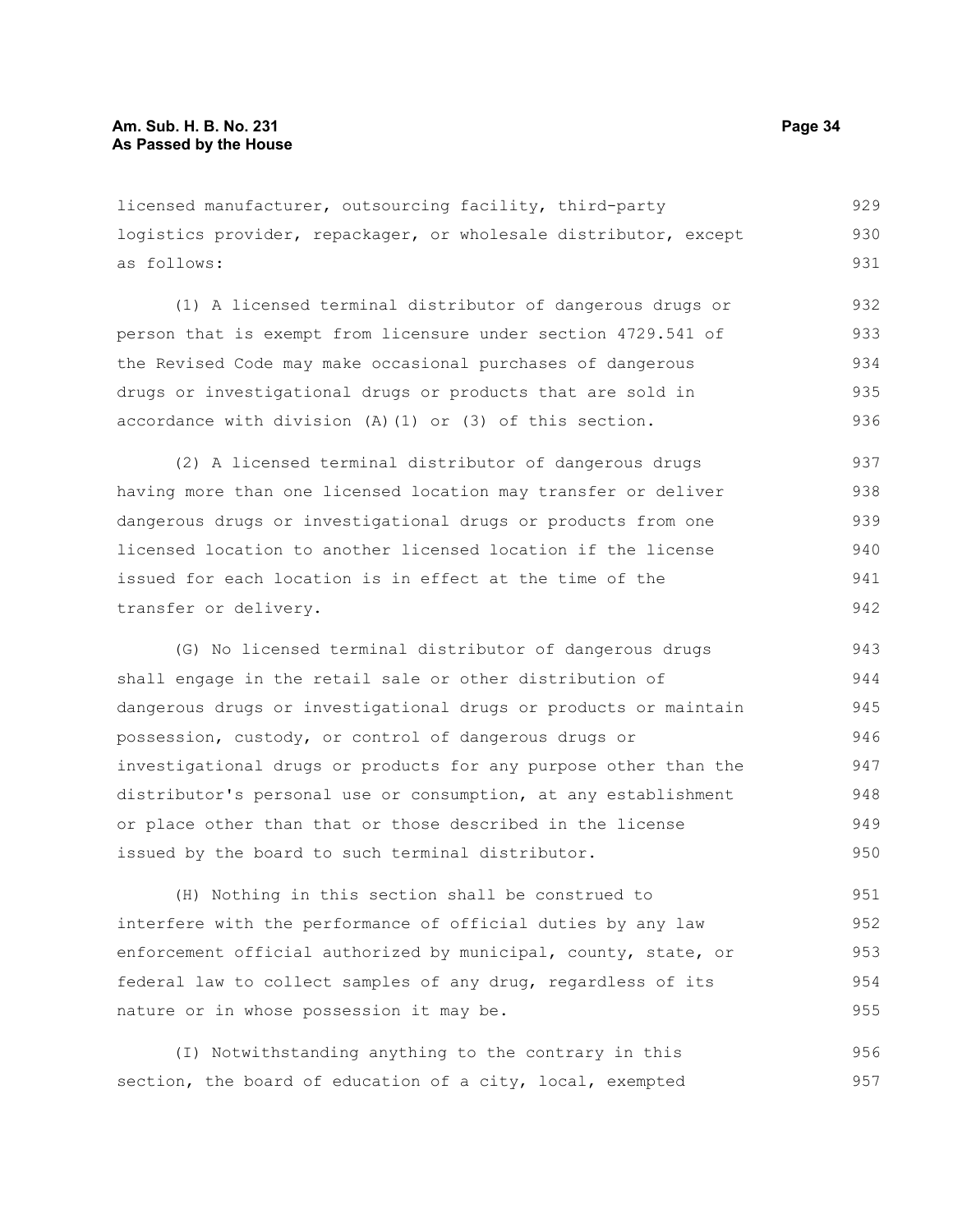#### **Am. Sub. H. B. No. 231 Page 35 As Passed by the House**

village, or joint vocational school district may distribute epinephrine autoinjectors for use in accordance with section 3313.7110 of the Revised Code-and, may distribute inhalers for use in accordance with section 3313.7113 of the Revised Code, and may distribute injectable or nasally administered glucagon for use in accordance with section 3313.7115 of the Revised Code. **Sec. 4729.513.** A manufacturer of dangerous drugs may donate inhalers, as defined in section 3313.7113 of the Revised Code, and epinephrine autoinjectors, or injectable or nasally administered glucagon to any of the following: (A) The board of education of a city, local, exempted village, or joint vocational school district; (B) A community school established under Chapter 3314. of the Revised Code; (C) A STEM school established under Chapter 3326. of the Revised Code; (D) A college-preparatory boarding school established under Chapter 3328. of the Revised Code; (E) A chartered or nonchartered nonpublic school; (F) A residential camp, as defined in section 2151.011 of the Revised Code; (G) A child day camp, as defined in section 5104.01 of the Revised Code; (H) A child day camp operated by any county, township, municipal corporation, township park district created under section 511.18 of the Revised Code, park district created under section 1545.04 of the Revised Code, or joint recreation 958 959 960 961 962 963 964 965 966 967 968 969 970 971 972 973 974 975 976 977 978 979 980 981 982 983 984 985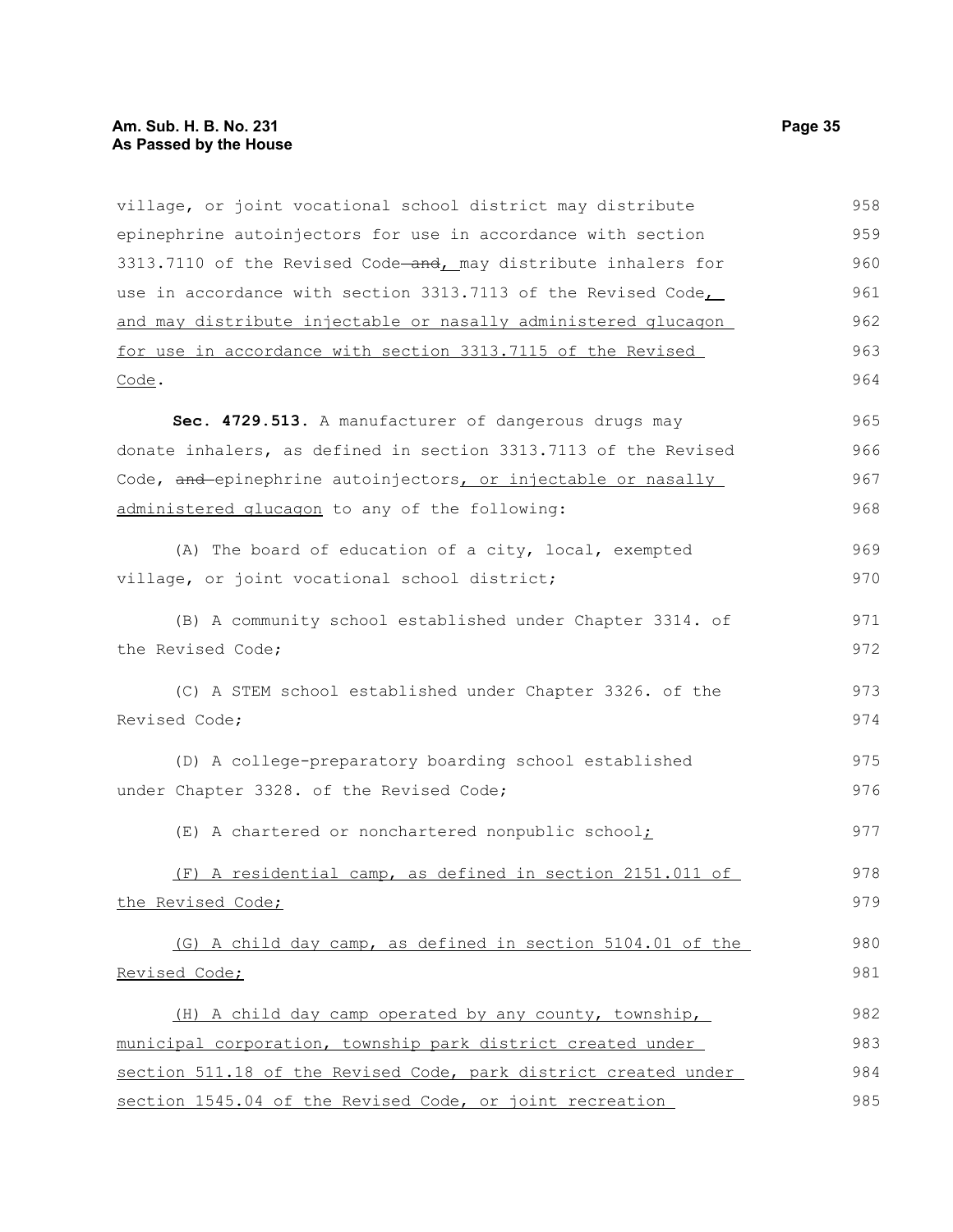| district established under section 755.14 of the Revised Code.  | 986  |
|-----------------------------------------------------------------|------|
| Sec. 4729.541. (A) Except as provided in divisions (B) to       | 987  |
| (D) of this section, all of the following are exempt from       | 988  |
| licensure as a terminal distributor of dangerous drugs:         | 989  |
| (1) A licensed health professional authorized to prescribe      | 990  |
| drugs;                                                          | 991  |
| (2) A business entity that is a corporation formed under        | 992  |
| division (B) of section 1701.03 of the Revised Code, a limited  | 993  |
| liability company formed under Chapter 1705. of the Revised     | 994  |
| Code, or a professional association formed under Chapter 1785.  | 995  |
| of the Revised Code if the entity has a sole shareholder who is | 996  |
| a prescriber and is authorized to provide the professional      | 997  |
| services being offered by the entity;                           | 998  |
| (3) A business entity that is a corporation formed under        | 999  |
| division (B) of section 1701.03 of the Revised Code, a limited  | 1000 |
| liability company formed under Chapter 1705. of the Revised     | 1001 |
| Code, a partnership or a limited liability partnership formed   | 1002 |
| under Chapter 1775. of the Revised Code, or a professional      | 1003 |
| association formed under Chapter 1785. of the Revised Code, if, | 1004 |
| to be a shareholder, member, or partner, an individual is       | 1005 |
| required to be licensed, certified, or otherwise legally        | 1006 |
| authorized under Title XLVII of the Revised Code to perform the | 1007 |
| professional service provided by the entity and each such       | 1008 |
| individual is a prescriber;                                     | 1009 |
| (4) An individual who holds a current license,                  | 1010 |
| certificate, or registration issued under Title XLVII of the    | 1011 |
| Revised Code and has been certified to conduct diabetes         | 1012 |
| education by a national certifying body specified in rules      | 1013 |
| adopted by the state board of pharmacy under section 4729.68 of | 1014 |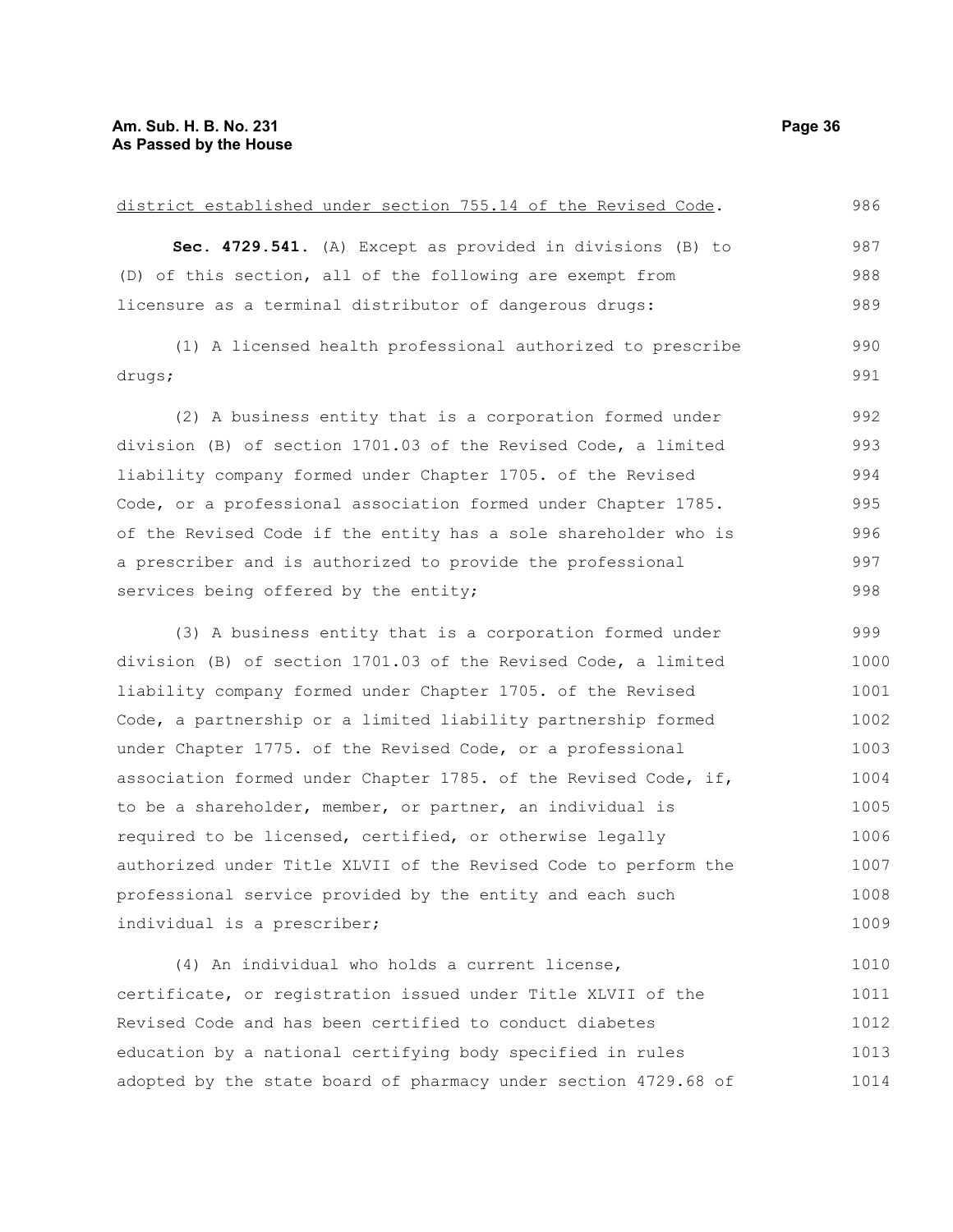#### **Am. Sub. H. B. No. 231 Page 37 As Passed by the House**

the Revised Code, but only with respect to insulin that will be used for the purpose of diabetes education and only if diabetes education is within the individual's scope of practice under statutes and rules regulating the individual's profession; 1015 1016 1017 1018

(5) An individual who holds a valid certificate issued by a nationally recognized S.C.U.B.A. diving certifying organization approved by the state board of pharmacy under rules adopted by the board, but only with respect to medical oxygen that will be used for the purpose of emergency care or treatment at the scene of a diving emergency; 1019 1020 1021 1022 1023 1024

(6) With respect to epinephrine autoinjectors that may be possessed under section 3313.7110, 3313.7111, 3314.143, 3326.28, or 3328.29 of the Revised Code, any of the following: the board of education of a city, local, exempted village, or joint vocational school district; a chartered or nonchartered nonpublic school; a community school established under Chapter 3314. of the Revised Code; a STEM school established under Chapter 3326. of the Revised Code; or a college-preparatory boarding school established under Chapter 3328. of the Revised Code; 1025 1026 1027 1028 1029 1030 1031 1032 1033 1034

(7) With respect to epinephrine autoinjectors that may be possessed under section 5101.76 of the Revised Code, any of the following: a residential camp, as defined in section 2151.011 of the Revised Code; a child day camp, as defined in section 5104.01 of the Revised Code; or a child day camp operated by any county, township, municipal corporation, township park district created under section 511.18 of the Revised Code, park district created under section 1545.04 of the Revised Code, or joint recreation district established under section 755.14 of the Revised Code; 1035 1036 1037 1038 1039 1040 1041 1042 1043 1044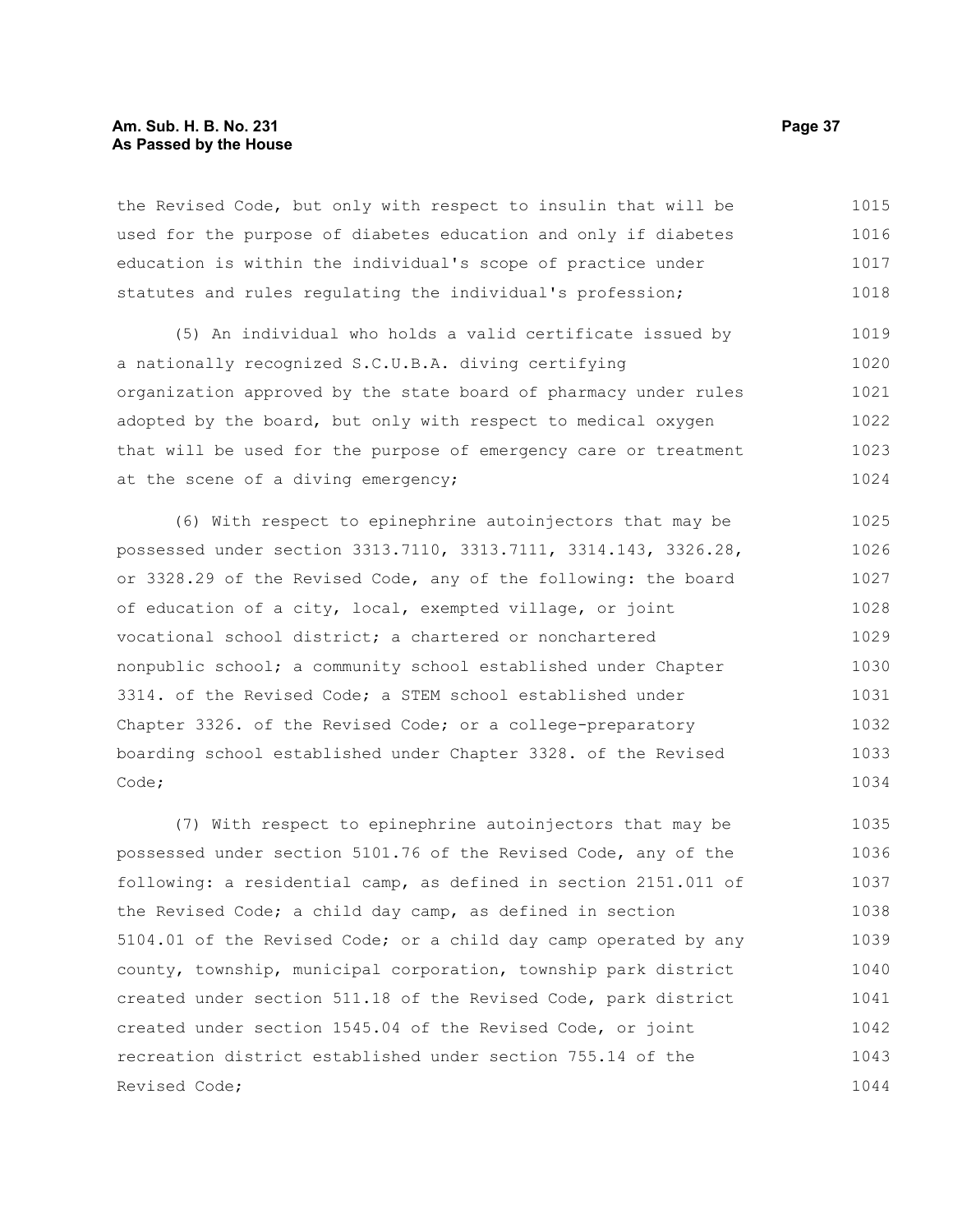#### **Am. Sub. H. B. No. 231 Page 38 As Passed by the House**

(8) With respect to epinephrine autoinjectors that may be possessed under Chapter 3728. of the Revised Code, a qualified entity, as defined in section 3728.01 of the Revised Code; 1045 1046 1047

(9) With respect to inhalers that may be possessed under section 3313.7113, 3313.7114, 3314.144, 3326.30, or 3328.30 of the Revised Code, any of the following: the board of education of a city, local, exempted village, or joint vocational school district; a chartered or nonchartered nonpublic school; a community school established under Chapter 3314. of the Revised Code; a STEM school established under Chapter 3326. of the Revised Code; or a college-preparatory boarding school established under Chapter 3328. of the Revised Code; 1048 1049 1050 1051 1052 1053 1054 1055 1056

(10) With respect to inhalers that may be possessed under section 5101.77 of the Revised Code, any of the following: a residential camp, as defined in section 2151.011 of the Revised Code; a child day camp, as defined in section 5104.01 of the Revised Code; or a child day camp operated by any county, township, municipal corporation, township park district created under section 511.18 of the Revised Code, park district created under section 1545.04 of the Revised Code, or joint recreation district established under section 755.14 of the Revised Code; 1057 1058 1059 1060 1061 1062 1063 1064 1065

(11) With respect to naloxone that may be possessed under section 2925.61 of the Revised Code, a law enforcement agency and its peace officers; 1066 1067 1068

(12) With respect to naloxone that may be possessed under section 4729.514 of the Revised Code, a service entity, as defined in that section; 1069 1070 1071

(13) A facility that is owned and operated by the United States department of defense, the United States department of 1072 1073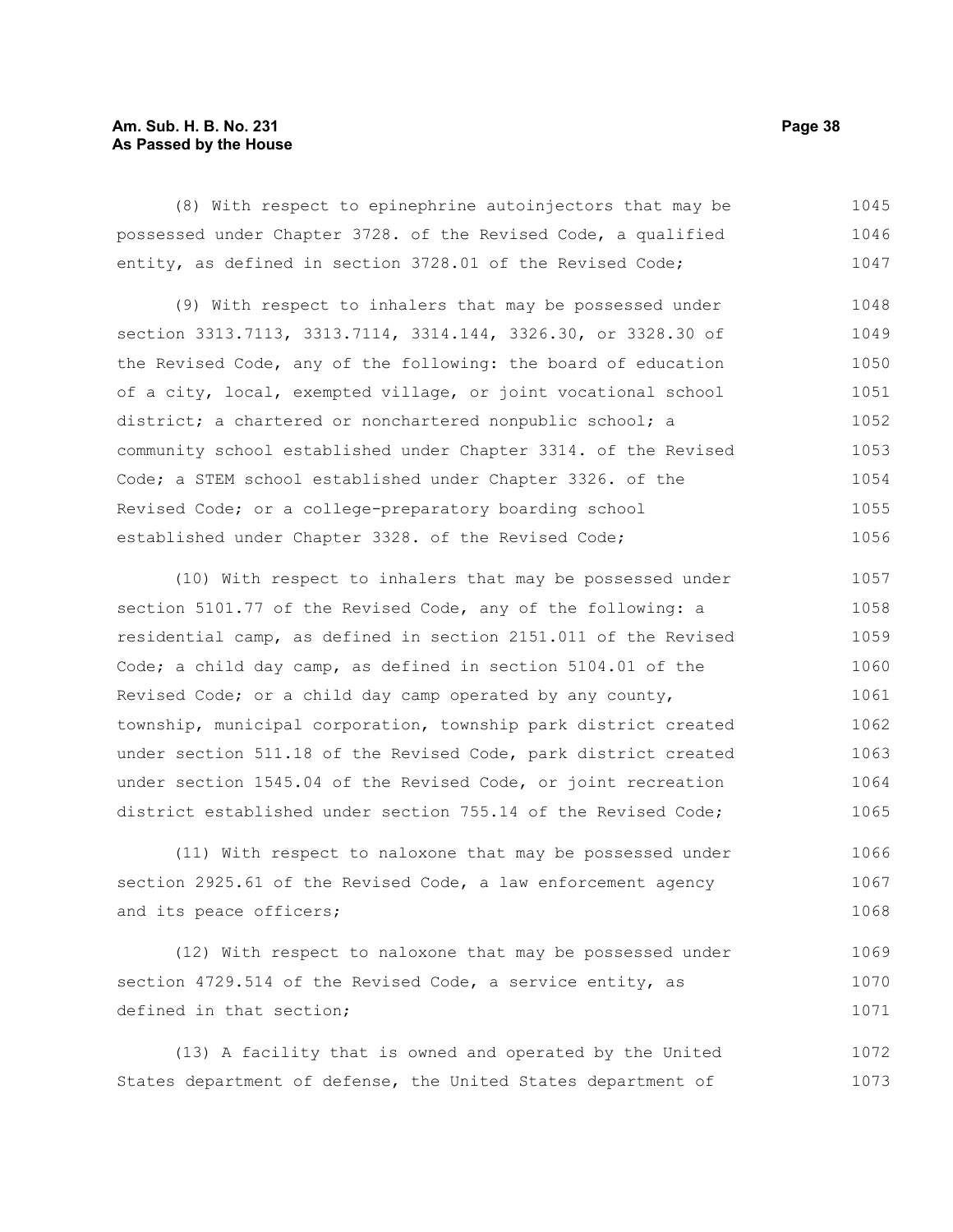| veterans affairs, or any other federal agency;                   | 1074 |
|------------------------------------------------------------------|------|
| (14) With respect to injectable or nasally administered          | 1075 |
| glucagon that may be possessed under sections 3313.7115,         | 1076 |
| 3313.7116, 3314.147, 3326.60, and 3328.38 of the Revised Code,   | 1077 |
| any of the following: the board of education of a city, local,   | 1078 |
| exempted village, or joint vocational school district; a         | 1079 |
| chartered or nonchartered nonpublic school; a community school   | 1080 |
| established under Chapter 3314. of the Revised Code; a STEM      | 1081 |
| school established under Chapter 3326. of the Revised Code; or a | 1082 |
| college-preparatory boarding school established under Chapter    | 1083 |
| 3328. of the Revised Code;                                       | 1084 |
| (15) With respect to injectable or nasally administered          | 1085 |
| glucagon that may be possessed under section 5101.78 of the      | 1086 |
| Revised Code, any of the following: a residential camp, as       | 1087 |
| defined in section 2151.011 of the Revised Code; a child day     | 1088 |
| camp, as defined in section 5104.01 of the Revised Code; or a    | 1089 |
| child day camp operated by any county, township, municipal       | 1090 |
| corporation, township park district created under section 511.18 | 1091 |
| of the Revised Code, park district created under section 1545.04 | 1092 |
| of the Revised Code, or joint recreation district established    | 1093 |
| under section 755.14 of the Revised Code.                        | 1094 |
| (B) If a person described in division (A) of this section        | 1095 |
| is a pain management clinic or is operating a pain management    | 1096 |

clinic, the person shall hold a license as a terminal distributor of dangerous drugs with a pain management clinic classification issued under section 4729.552 of the Revised Code. 1097 1098 1099 1100

(C) If a person described in division (A) of this section is operating a facility, clinic, or other location described in division (B) of section 4729.553 of the Revised Code that must 1101 1102 1103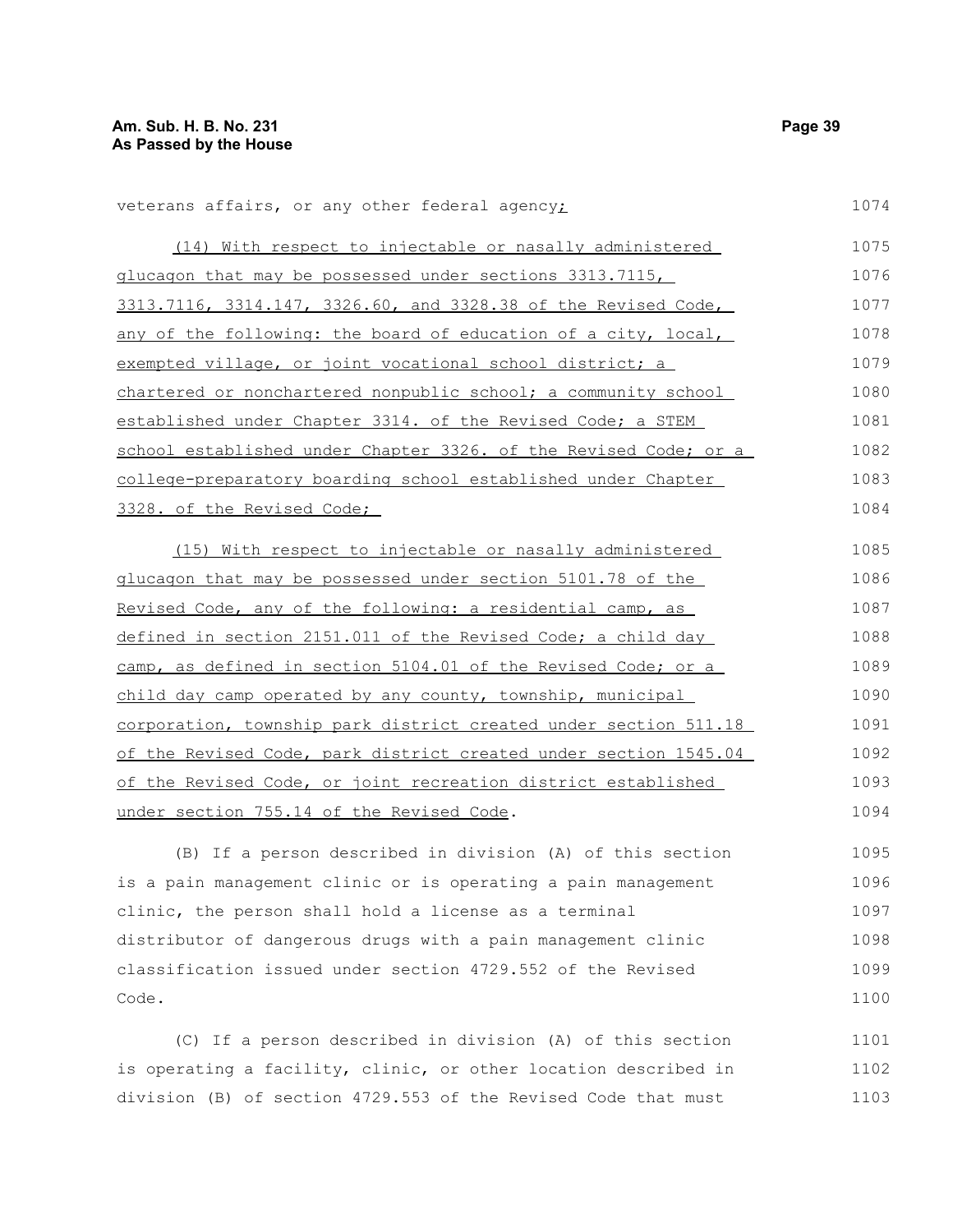#### **Am. Sub. H. B. No. 231 Page 40 As Passed by the House**

hold a category III terminal distributor of dangerous drugs license with an office-based opioid treatment classification, the person shall hold a license with that classification. 1104 1105 1106

(D) Any of the persons described in divisions (A)(1) to (12) of this section shall hold a license as a terminal distributor of dangerous drugs in order to possess, have custody or control of, and distribute any of the following: 1107 1108 1109 1110

(1) Dangerous drugs that are compounded or used for the purpose of compounding; 1111 1112

(2) A schedule I, II, III, IV, or V controlled substance, as defined in section 3719.01 of the Revised Code. 1113 1114

**Sec. 4729.60.** (A)(1) Before a licensee identified in division (B)(1)(a) of section 4729.52 of the Revised Code may sell or distribute dangerous drugs at wholesale to any person, except as provided in division (A)(2) of this section, the licensee shall query the roster established pursuant to section 4729.59 of the Revised Code to determine whether the purchaser is a licensed terminal distributor of dangerous drugs. 1115 1116 1117 1118 1119 1120 1121

If no documented query is conducted before a sale is made, it shall be presumed that the sale of dangerous drugs by the licensee is in violation of division (B) of section 4729.51 of the Revised Code and the purchase of dangerous drugs by the purchaser is in violation of division (E) of section 4729.51 of the Revised Code. If a licensee conducts a documented query and relies on the results of the query in selling or distributing dangerous drugs at wholesale to the terminal distributor of dangerous drugs, the licensee shall be deemed not to have violated division (B) of section 4729.51 of the Revised Code in making the sale. 1122 1123 1124 1125 1126 1127 1128 1129 1130 1131 1132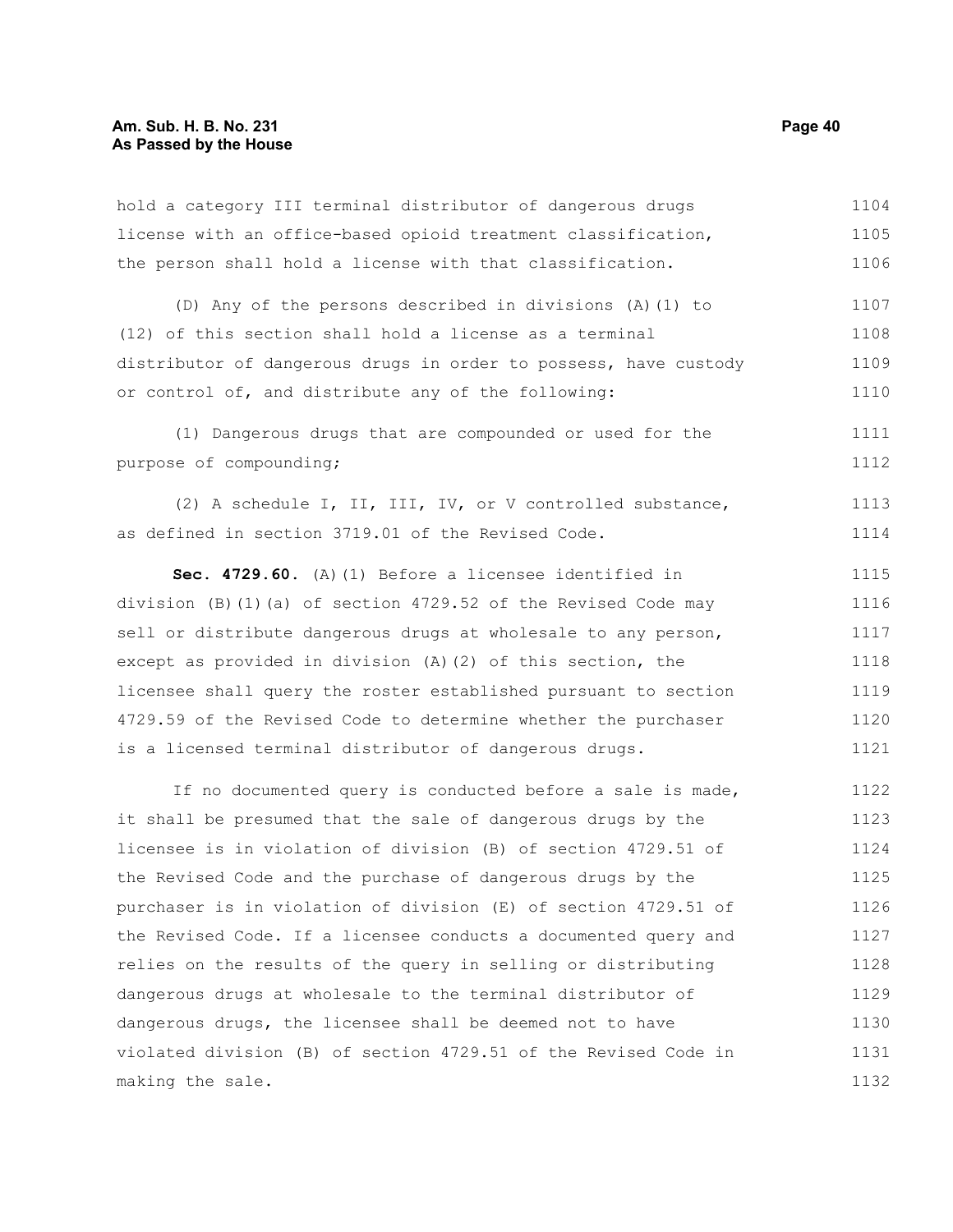#### **Am. Sub. H. B. No. 231 Page 41 As Passed by the House**

(2) Division (A)(1) of this section does not apply when a licensee identified in division (B)(1)(a) of section 4729.52 of the Revised Code sells or distributes dangerous drugs at wholesale to any of the following: 1133 1134 1135 1136

(a) A person specified in division (B)(4) of section 4729.51 of the Revised Code;

(b) Any of the persons described in divisions (A)(1) to  $(13)$   $(15)$  of section 4729.541 of the Revised Code, but only if the purchaser is not required to obtain licensure as provided in divisions (B) to (D) of that section. 1139 1140 1141 1142

(B) Before a licensed terminal distributor of dangerous drugs may purchase dangerous drugs at wholesale, the terminal distributor shall query the roster established pursuant to section 4729.59 of the Revised Code to confirm the seller is licensed to engage in the sale or distribution of dangerous drugs at wholesale. 1143 1144 1145 1146 1147 1148

If no documented query is conducted before a purchase is made, it shall be presumed that the purchase of dangerous drugs by the terminal distributor is in violation of division (F) of section 4729.51 of the Revised Code and the sale of dangerous drugs by the seller is in violation of division (A) of section 4729.51 of the Revised Code. If a licensed terminal distributor of dangerous drugs conducts a documented query at least annually and relies on the results of the query in purchasing dangerous drugs at wholesale, the terminal distributor shall be deemed not to have violated division (F) of section 4729.51 of the Revised Code in making the purchase. 1149 1150 1151 1152 1153 1154 1155 1156 1157 1158 1159

Sec. 4729.88. (A) Notwithstanding any provision of this chapter or rule adopted by the state board of pharmacy, a 1160 1161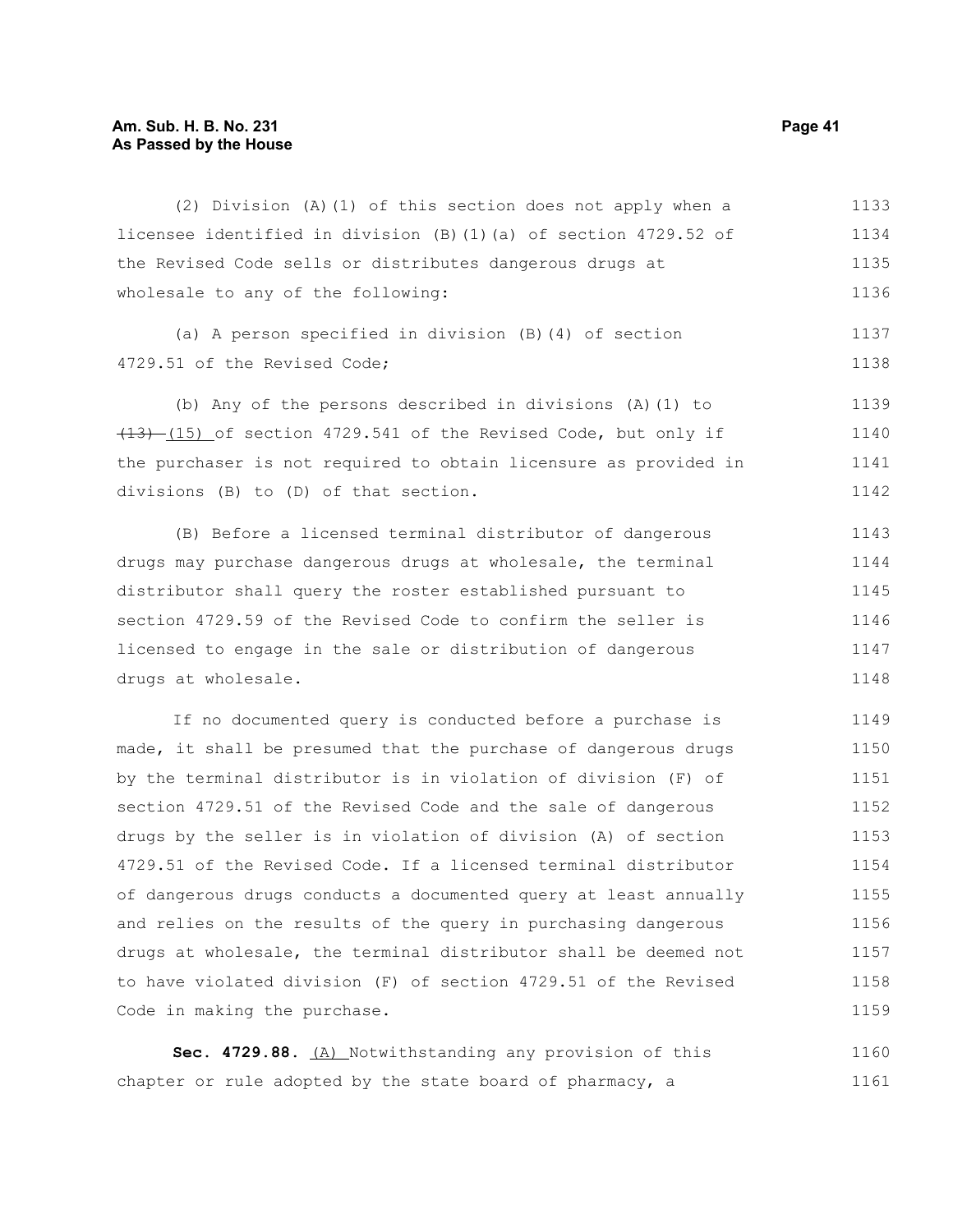pharmacist may dispense epinephrine autoinjectors pursuant to a prescription issued under section 4723.483, 4730.433, or 4731.96 of the Revised Code. 1162 1163 1164

A pharmacist who in good faith dispenses epinephrine autoinjectors under this section-division is not liable for or subject to any of the following for any action or omission of an entity to which an epinephrine autoinjector is dispensed: damages in any civil action, prosecution in any criminal proceeding, or professional disciplinary action. 1165 1166 1167 1168 1169 1170

(B) Notwithstanding any provision of this chapter or rule adopted by the state board of pharmacy, a pharmacist may dispense injectable or nasally administered glucagon pursuant to a prescription issued under section 4723.484, 4730.434, or 4731.92 of the Revised Code. 1171 1172 1173 1174 1175

A pharmacist who in good faith dispenses injectable or nasally administered glucagon under this division is not liable for or subject to any of the following for any action or omission of an entity to which the drug is dispensed: damages in any civil action, prosecution in any criminal proceeding, or professional disciplinary action. 1176 1177 1178 1179 1180 1181

**Sec. 4730.434.** (A)(1) Subject to division (A)(2) of this section and notwithstanding any provision of this chapter or rule adopted by the state medical board, a physician assistant who holds a valid prescriber number issued by the board and has been granted physician-delegated prescriptive authority may do either of the following without having examined an individual to whom glucagon may be administered: 1182 1183 1184 1185 1186 1187 1188

(a) Personally furnish a supply of injectable or nasally administered glucagon for use in accordance with section 1189 1190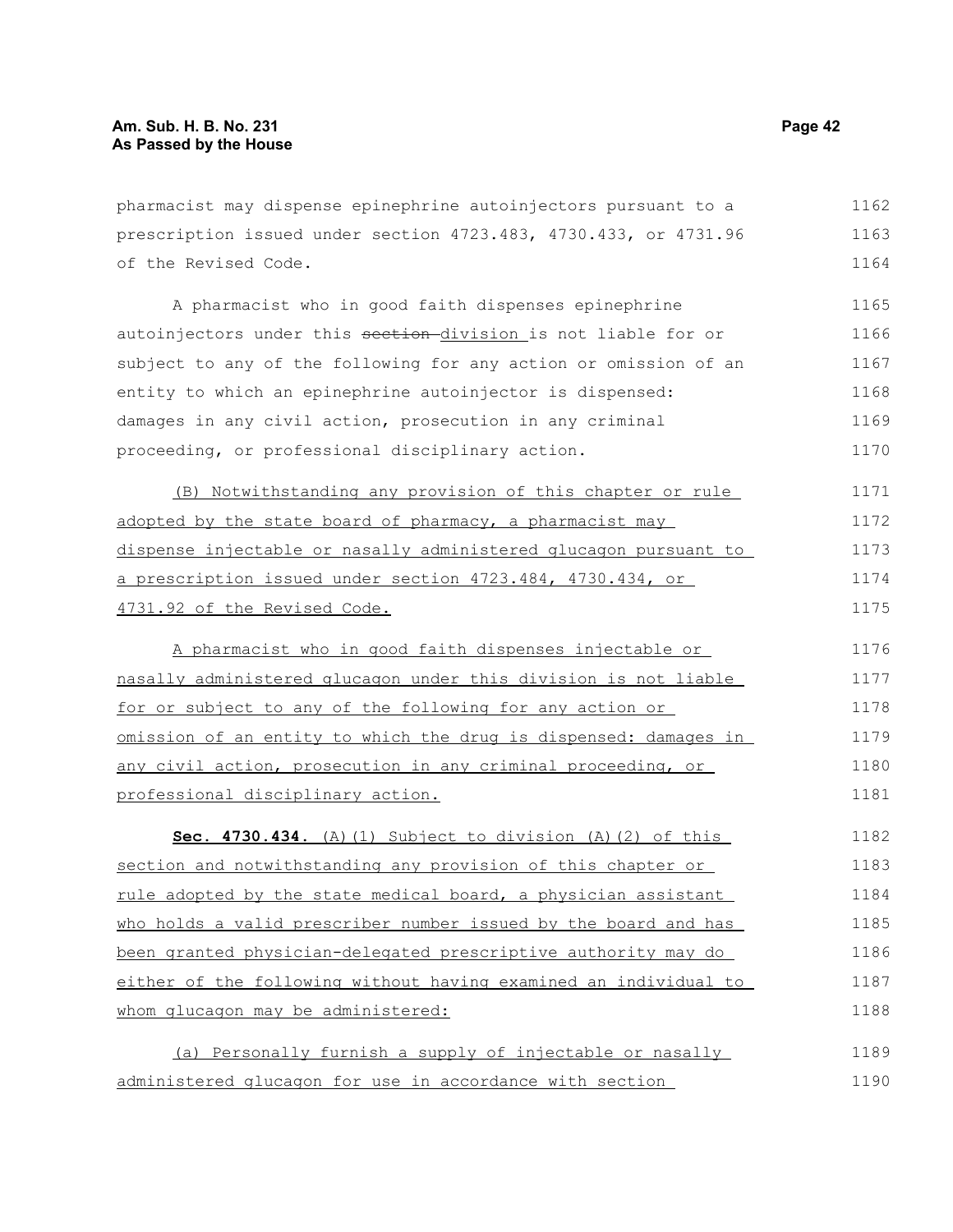| 3313.7115, 3313.7116, 3314.147, 3326.60, 3328.38, or 5101.78 of  | 1191 |
|------------------------------------------------------------------|------|
| the Revised Code;                                                | 1192 |
| (b) Issue a prescription for injectable or nasally               | 1193 |
| administered glucagon in accordance with section 3313.7115,      | 1194 |
| 3313.7116, 3314.147, 3326.60, 3328.38, or 5101.78 of the Revised | 1195 |
| Code.                                                            | 1196 |
| (2) Injectable or nasally administered glucagon personally       | 1197 |
| furnished or prescribed under division (A) (1) of this section   | 1198 |
| must be furnished or prescribed in such a manner that it may be  | 1199 |
| administered only in a manufactured dosage form.                 | 1200 |
| (B) A physician assistant who acts in good faith in              | 1201 |
| accordance with this section is not liable for or subject to any | 1202 |
| of the following for any action or omission of an entity to      | 1203 |
| which injectable or nasally administered glucagon is furnished   | 1204 |
| or a prescription is issued: damages in any civil action,        | 1205 |
| prosecution in any criminal proceeding, or professional          | 1206 |
| disciplinary action.                                             | 1207 |
| Sec. 4731.92. (A) As used in this section, "physician"           | 1208 |
| means an individual authorized under this chapter to practice    | 1209 |
| medicine and surgery, osteopathic medicine and surgery, or       | 1210 |
| podiatric medicine and surgery.                                  | 1211 |
| (B) (1) Subject to division (B) (2) of this section, and         | 1212 |
| notwithstanding any provision of this chapter or rule adopted by | 1213 |
| the state medical board, a physician may do either of the        | 1214 |
| following without having examined an individual to whom glucagon | 1215 |
| may be administered:                                             | 1216 |
| (a) Personally furnish a supply of injectable or nasally         | 1217 |
| administered glucagon for use in accordance with section         | 1218 |
| 3313.7115, 3313.7116, 3314.147, 3326.60, 3328.38, or 5101.78 of  | 1219 |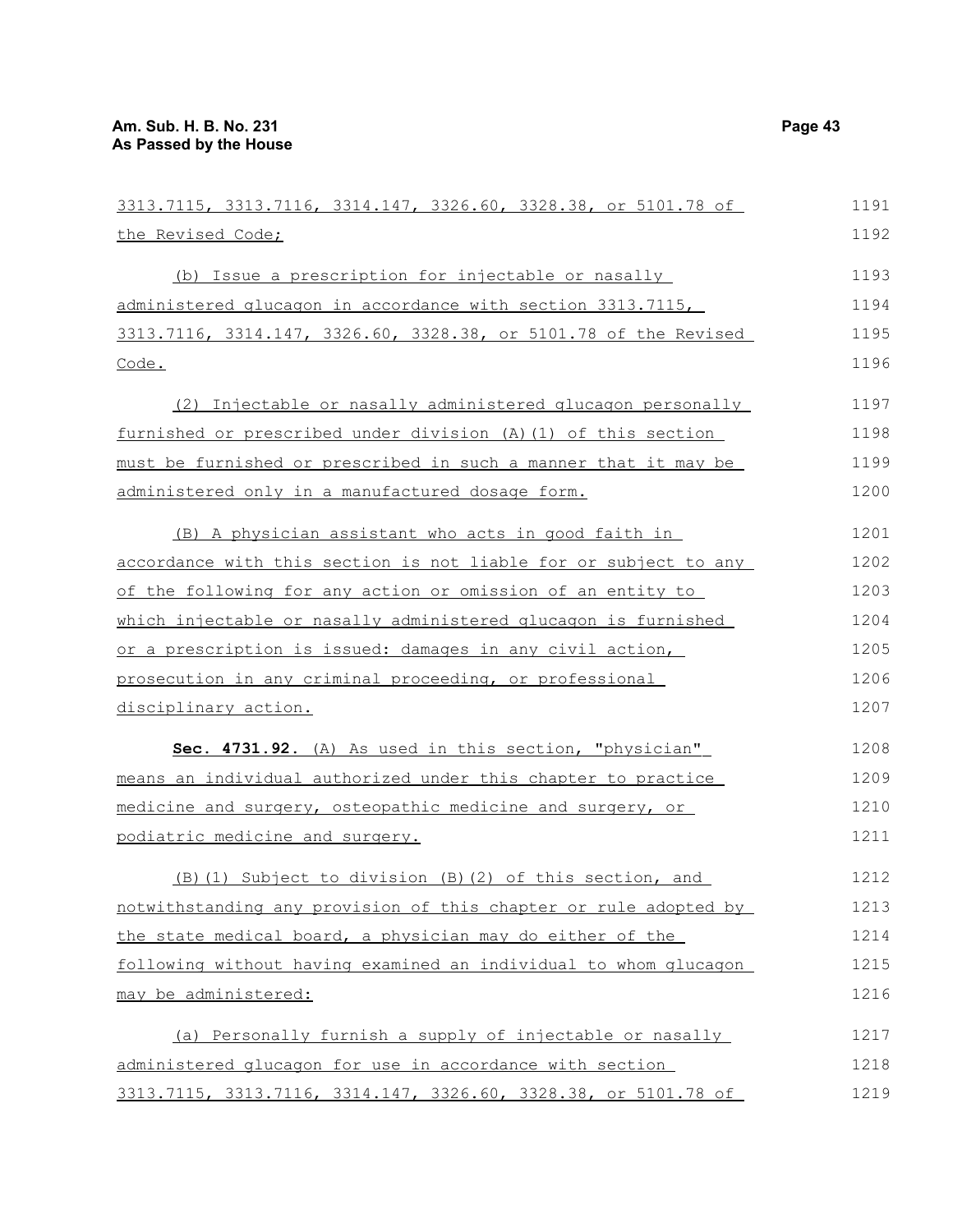| Revised Code;                                                    | 1220 |
|------------------------------------------------------------------|------|
| (b) Issue a prescription for injectable or nasally               | 1221 |
| administered glucagon for use in accordance with section         | 1222 |
| 3313.7115, 3313.7116, 3314.147, 3326.60, 3328.38, or 5101.78 of  | 1223 |
| <u>the Revised Code.</u>                                         | 1224 |
| (2) Injectable or nasally administered glucagon personally       | 1225 |
| furnished or prescribed under division (B) (1) of this section   | 1226 |
| must be furnished or prescribed in such a manner that it may be  | 1227 |
| administered only in a manufactured dosage form.                 | 1228 |
| (C) A physician who acts in good faith in accordance with        | 1229 |
| this section is not liable for or subject to any of the          | 1230 |
| following for any action or omission of an entity to which       | 1231 |
| injectable or nasally administered glucagon is furnished or a    | 1232 |
| prescription is issued: damages in any civil action, prosecution | 1233 |
| in any criminal proceeding, or professional disciplinary action. | 1234 |
| Sec. 5101.78. (A) As used in this section, "licensed             | 1235 |
| health professional authorized to prescribe drugs" and           | 1236 |
| "prescriber" have the same meanings as in section 4729.01 of the | 1237 |
| <u>Revised Code.</u>                                             | 1238 |
| (B) A residential camp, as defined in section 2151.011 of        | 1239 |
| the Revised Code; a child day camp, as defined in section        | 1240 |
| 5104.01 of the Revised Code; or a child day camp operated by any | 1241 |
| county, township, municipal corporation, township park district  | 1242 |
| created under section 511.18 of the Revised Code, park district  | 1243 |
| created under section 1545.04 of the Revised Code, or joint      | 1244 |
| recreation district established under section 755.14 of the      | 1245 |
| Revised Code may procure injectable or nasally administered      | 1246 |
| glucagon for use in emergency situations identified under        | 1247 |
| division (D) (5) of this section by doing one of the following:  | 1248 |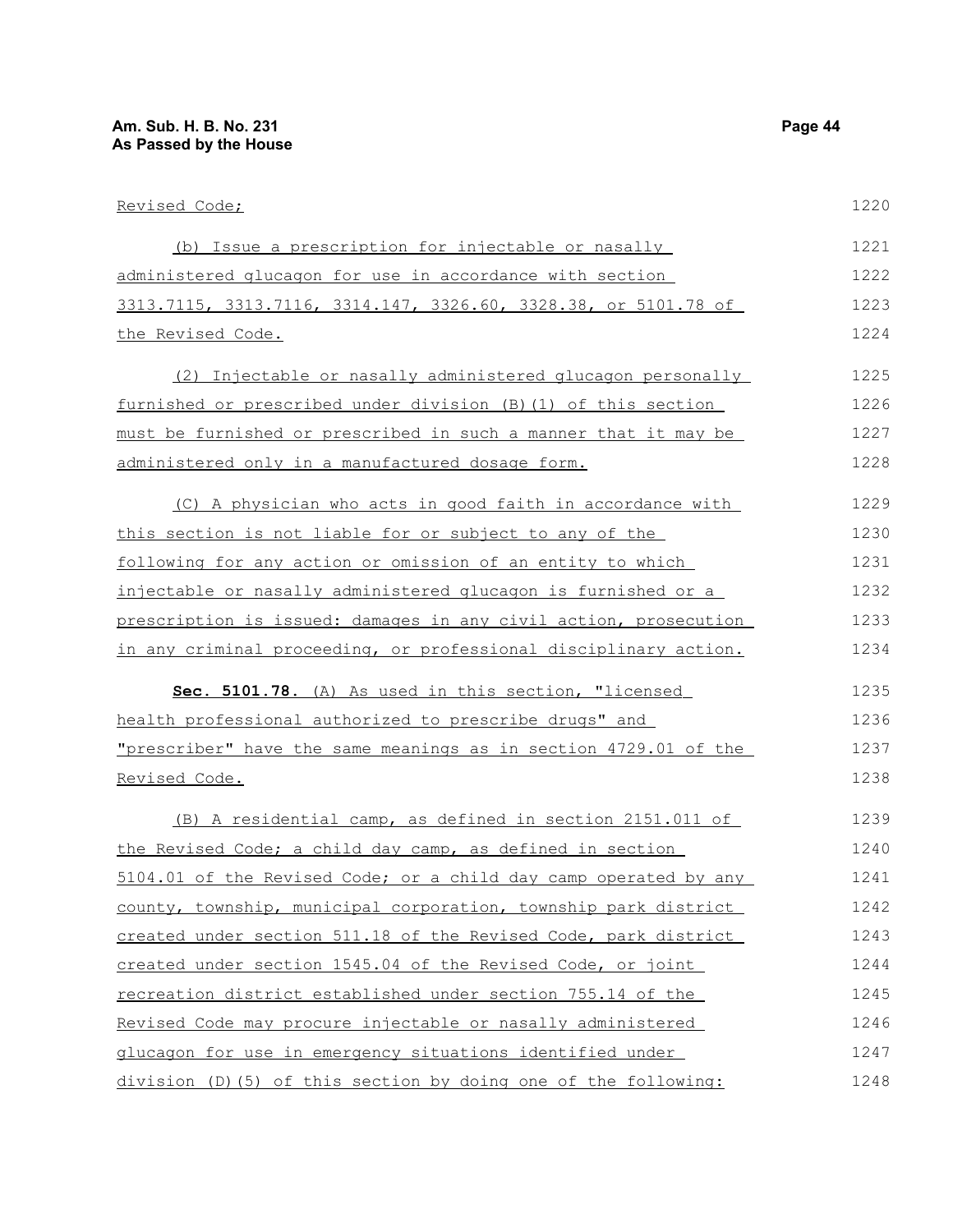### **Am. Sub. H. B. No. 231 Page 45 As Passed by the House**

| (1) Having a licensed health professional authorized to          | 1249 |
|------------------------------------------------------------------|------|
| prescribe drugs, acting in accordance with section 4723.484,     | 1250 |
| 4730.434, or 4731.92 of the Revised Code, personally furnish the | 1251 |
| injectable or nasally administered glucagon to the camp or issue | 1252 |
| a prescription for the drug in the name of the camp;             | 1253 |
| (2) Obtaining a prescriber-issued protocol that includes         | 1254 |
| definitive orders for injectable or nasally administered         | 1255 |
| glucagon and the dosages to be administered;                     | 1256 |
| A camp that elects to procure injectable or nasally              | 1257 |
| administered glucagon under this section is encouraged to        | 1258 |
| maintain at least two doses of the drug at all times.            | 1259 |
| (C) A camp that elects to procure injectable or nasally          | 1260 |
| administered glucagon under this section shall adopt a policy    | 1261 |
| governing maintenance and use of the drug. Before adopting the   | 1262 |
| policy, the camp shall consult with a licensed health            | 1263 |
| professional authorized to prescribe drugs.                      | 1264 |
| (D) The policy adopted under division (C) of this section        | 1265 |
| shall do all of the following:                                   | 1266 |
| (1) Identify the one or more locations at the camp in            | 1267 |
| which injectable or nasally administered glucagon must be        | 1268 |
| stored;                                                          | 1269 |
| Specify the conditions under which injectable or                 | 1270 |
| nasally administered glucagon must be stored, replaced, or       | 1271 |
| disposed;                                                        | 1272 |
| (3) Specify the individuals employed by or under contract        | 1273 |
| with the camp, or who volunteer at the camp, who may access and  | 1274 |
| use injectable or nasally administered glucagon in an emergency  | 1275 |
| situation identified under division (D) (5) of this section;     | 1276 |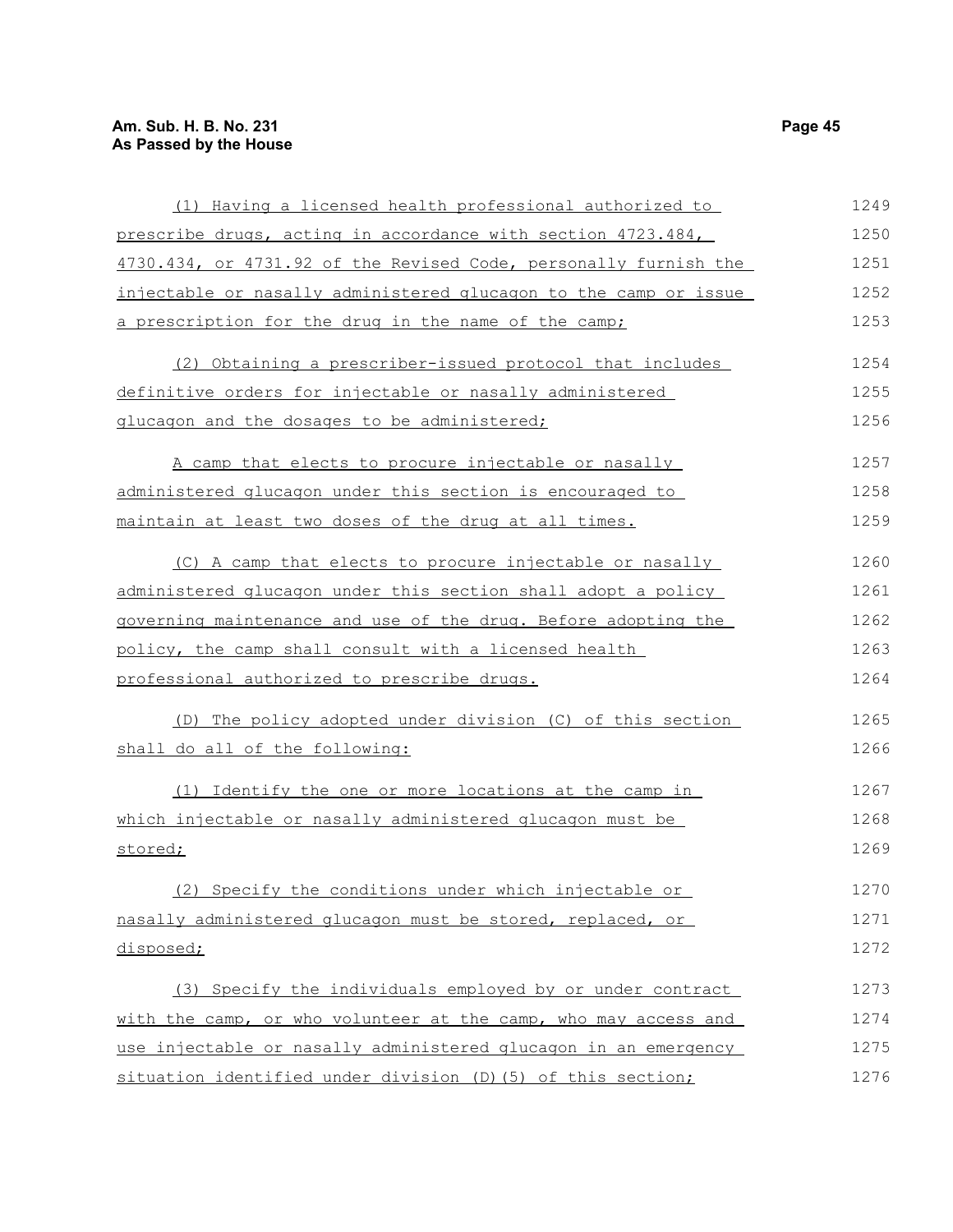| (4) Specify any training that employees, contractors, or          | 1277 |
|-------------------------------------------------------------------|------|
| volunteers specified under division (D) (3) of this section must  | 1278 |
| complete before being authorized to access and use injectable or  | 1279 |
| nasally administered glucagon;                                    | 1280 |
| (5) Identify the emergency situations, including when an          | 1281 |
| individual exhibits signs and symptoms of severe hypoglycemia,    | 1282 |
| in which employees, contractors, or volunteers specified under    | 1283 |
| division (D) (3) of this section may access and use injectable or | 1284 |
| nasally administered glucagon;                                    | 1285 |
| (6) Specify that assistance from an emergency medical             | 1286 |
| service provider must be requested immediately after a dose of    | 1287 |
| glucagon is administered;                                         | 1288 |
| (7) Specify the individuals to whom a dose of glucagon may        | 1289 |
| be administered in an emergency situation specified under         | 1290 |
| division (D) (5) of this section.                                 | 1291 |
| (E)(1) The following are not liable in damages in a civil         | 1292 |
| action for injury, death, or loss to person or property that      | 1293 |
| allegedly arises from an act or omission associated with          | 1294 |
| procuring, maintaining, accessing, or using injectable or         | 1295 |
| nasally administered glucagon under this section, unless the act  | 1296 |
| or omission constitutes willful or wanton misconduct:             | 1297 |
| $(a)$ A camp;                                                     | 1298 |
| (b) A camp employee, contractor, or volunteer;                    | 1299 |
| (c) A licensed health professional authorized to prescribe        | 1300 |
| drugs who personally furnishes or prescribes injectable or        | 1301 |
| nasally administered glucagon, provides a consultation, or        | 1302 |
| issues a protocol pursuant to this section;                       | 1303 |
| (2) This section does not eliminate, limit, or reduce any         | 1304 |